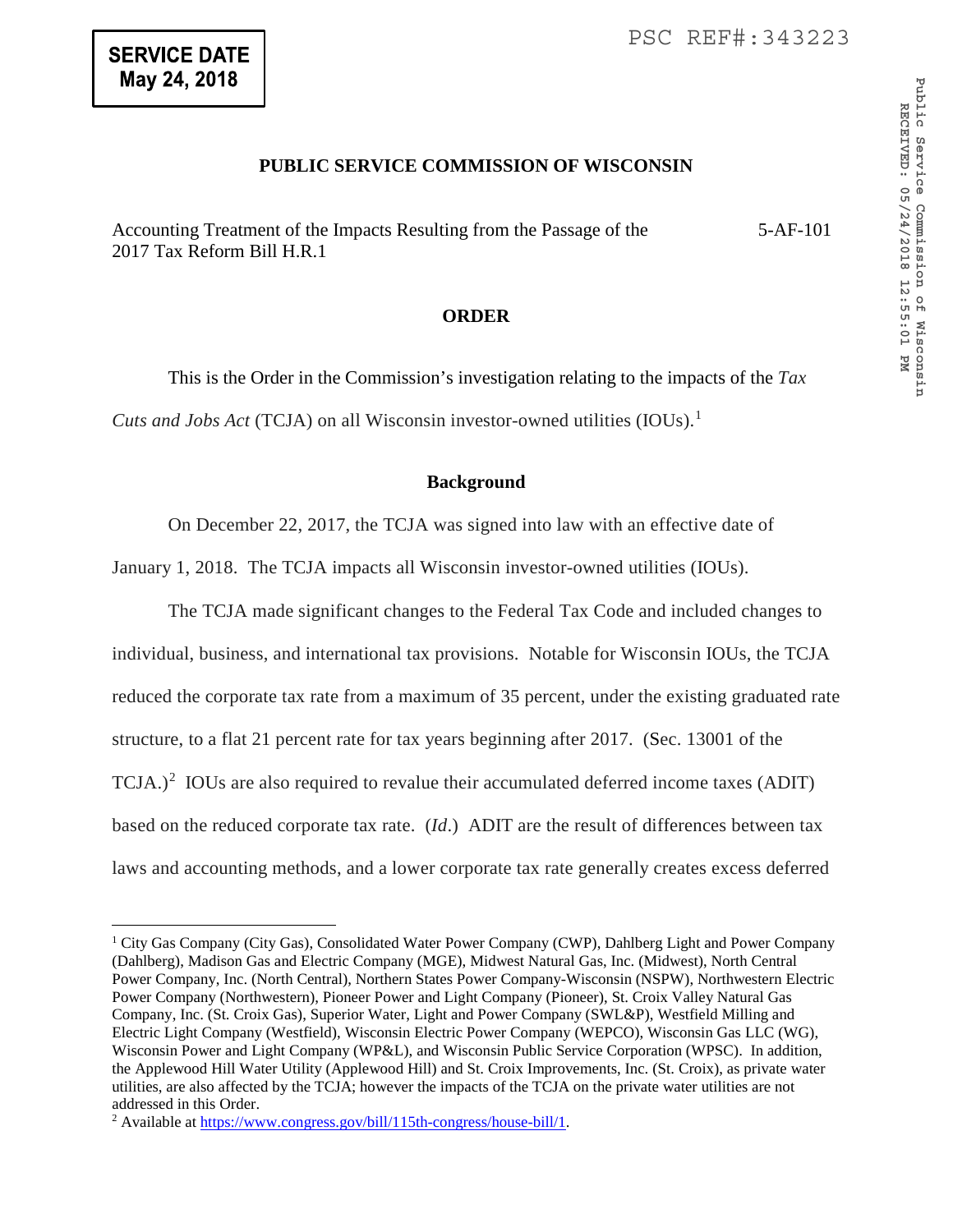income taxes (EDIT). In addition, many IOUs are already receiving reduced electric transmission costs<sup>[3](#page-1-0)</sup> and may also receive future reductions in transmission costs from interstate natural gas pipelines, as a result of the TCJA and any corresponding Federal Energy Regulatory Commission (FERC) directives.

For Wisconsin ratepayers, the changes made by the TCJA impact the IOUs' revenue requirements. In Wisconsin, utility rates are set on a forward-looking basis. As a result, the rates the Commission previously established for each IOU included the previously higher tax rate. The reduction of the corporate tax rate to a flat percent rate commencing in 2018 means that less tax needs to be collected from customers, and the rates set by the Commission at the higher tax rate will result in an over-collection of revenue by the IOUs, unless action is taken by the Commission. Additionally, in previous years, deferred taxes were recorded at a higher tax rate than the rate at which the taxes will now be paid by the IOUs. This results in an over-collection from customers, which may also require refund or other adjustment to the revenue requirement.

On January 5, 2018, the Administrator of the Division of Energy Regulation, pursuant to delegated authority, issued an Accounting Order in this docket directing all Wisconsin IOUs to defer,<sup>[4](#page-1-1)</sup> and to accrue carrying costs at the authorized economic cost of capital,<sup>[5](#page-1-2)</sup> the revenue

<span id="page-1-0"></span> <sup>3</sup> Order Granting Request for Waiver, *MISO Transmission Owners*, 162 FERC ¶ 61,217 (March 15, 2018).

<span id="page-1-1"></span><sup>4</sup> In separate letters, the two privately-owned water utilities were directed to defer the revenue requirement impacts arising from the TCJA and to submit an application for a conventional water rate case within 60 days. (Applewood Hill, [PSC REF#: 339145;](http://apps.psc.wi.gov/pages/viewdoc.htm?docid=%20339145) St. Croix, [PSC REF#: 339147.](http://apps.psc.wi.gov/pages/viewdoc.htm?docid=%20339147)) Applewood Hill filed a rate case application with the Commission on May 1, 2018, in docket 200-WR-102. St. Croix filed a rate case application with the Commission on May 14, 2018, in docket 5200-WR-101.

<span id="page-1-2"></span><sup>&</sup>lt;sup>5</sup> Economic cost of capital is the weighted cost of capital grossed up for income taxes.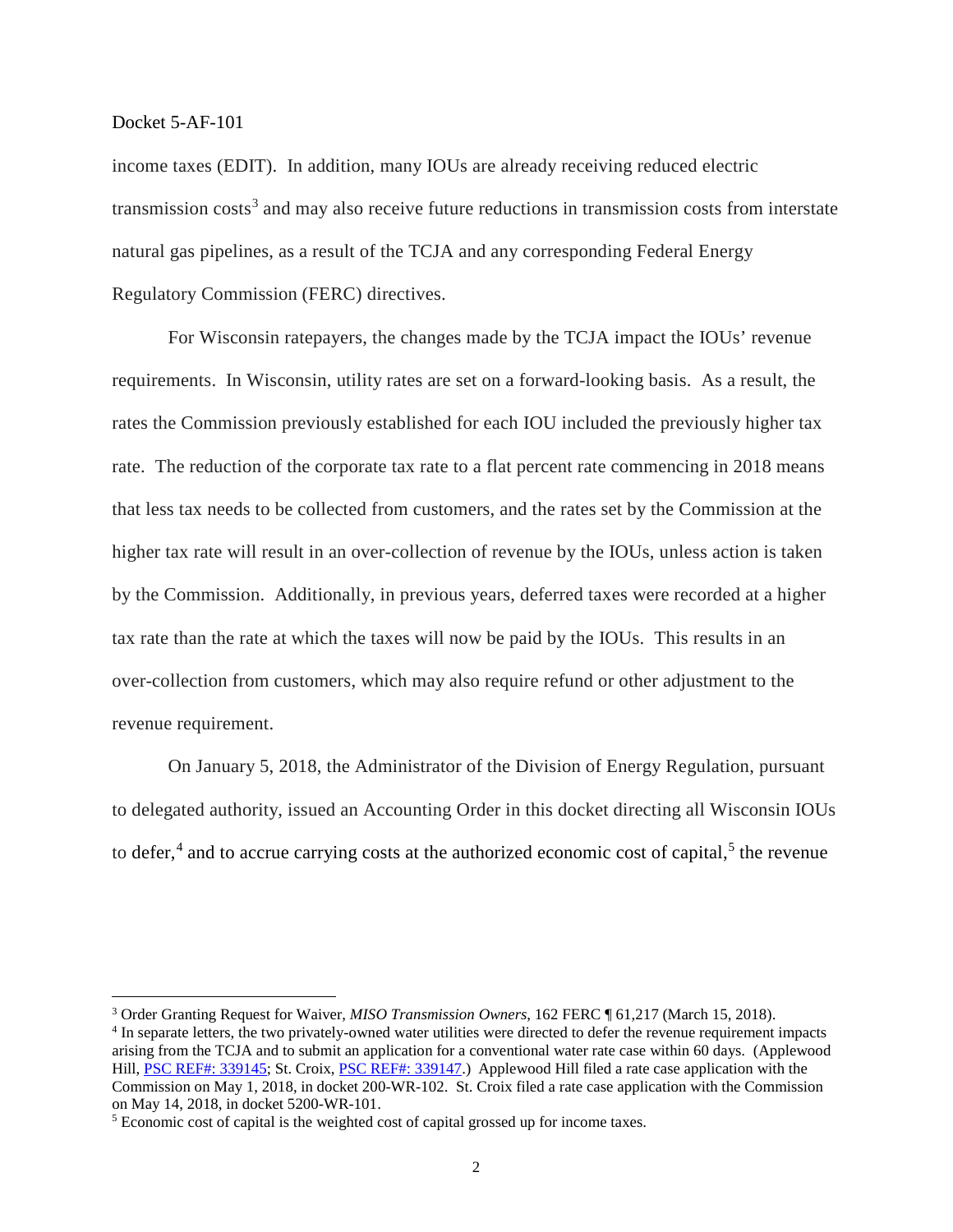requirement impact resulting from the TCJA since its inception, until a future Commission order on this topic in this docket or a future rate case proceeding.<sup>[6](#page-2-0)</sup> [\(PSC REF#: 335622.](http://apps.psc.wi.gov/pages/viewdoc.htm?docid=%20335622))

On January 10, 2018, the Commission issued a Notice of Investigation and Request for Comments in this docket requesting that each IOU provide comments on how it proposes to implement the changes resulting from the TCJA for the benefit of ratepayers as soon as possible, and to provide an estimate of the anticipated ratepayer savings resulting from the TCJA. In addition, the Commission requested comments relating to the rate at which carrying costs are accrued for this deferral. The Commission directed the IOUs to submit comments to the Commission by February 9, 2018. [\(PSC REF#: 335782.](http://apps.psc.wi.gov/pages/viewdoc.htm?docid=%20335782))

Both the Citizens Utility Board of Wisconsin (CUB) and the Wisconsin Industrial Energy Group (WIEG) requested to intervene in this docket. [\(PSC REF#: 336052;](http://apps.psc.wi.gov/pages/viewdoc.htm?docid=%20336052) [PSC](http://apps.psc.wi.gov/pages/viewdoc.htm?docid=%20336098)  REF#: [336098.](http://apps.psc.wi.gov/pages/viewdoc.htm?docid=%20336098)) On February 8, 2018, Administrative Law Judge Michael E. Newmark granted both intervention requests. [\(PSC REF#: 337505.](http://apps.psc.wi.gov/pages/viewdoc.htm?docid=%20337505)) A hearing was not required, requested or held.

All of the IOUs, with the exception of the two privately-owned water utilities, filed comments in response to the Commission's Notice.<sup>[7](#page-2-1)</sup> On February 27, 2018, CUB, WIEG, and the Wisconsin Paper Council, collectively as the Joint Customers, submitted comments to the Commission in this docket in response to the comments of the IOUs. [\(PSC REF#: 338725.](http://apps.psc.wi.gov/pages/viewdoc.htm?docid=%20338725))

<span id="page-2-0"></span> 6 This Accounting Order did not supersede the Commission's Final Decisions in dockets 5-UR-108 and 6690-UR-125, and the Accounting Order directed the Wisconsin Energy Corporation (WEC) Utilities (WEPCO, WG, and WPSC) to also comply with order conditions in those decisions relating to tax reform.

<span id="page-2-1"></span><sup>&</sup>lt;sup>7</sup> City Gas [\(PSC REF#: 338323\)](http://apps.psc.wi.gov/pages/viewdoc.htm?docid=%20338323); CWP [\(PSC REF#: 337578\)](http://apps.psc.wi.gov/pages/viewdoc.htm?docid=%20337578); Dahlberg [\(PSC REF#: 337603\)](http://apps.psc.wi.gov/pages/viewdoc.htm?docid=%20337603); MGE (PSC REF#: [337596\)](http://apps.psc.wi.gov/pages/viewdoc.htm?docid=%20337596); Midwest [\(PSC REF#: 338315\)](http://apps.psc.wi.gov/pages/viewdoc.htm?docid=%20338315); North Central [\(PSC REF#: 337592\)](http://apps.psc.wi.gov/pages/viewdoc.htm?docid=%20337592); NSPW [\(PSC REF#: 337576\)](http://apps.psc.wi.gov/pages/viewdoc.htm?docid=%20337576); Northwestern [\(PSC REF#: 337595\)](http://apps.psc.wi.gov/pages/viewdoc.htm?docid=%20337595); Pioneer [\(PSC REF#: 338676\)](http://apps.psc.wi.gov/pages/viewdoc.htm?docid=%20338676); St. Croix Gas [\(PSC REF#: 337593\)](http://apps.psc.wi.gov/pages/viewdoc.htm?docid=%20337593); SWL&P [\(PSC REF#: 337608\)](http://apps.psc.wi.gov/pages/viewdoc.htm?docid=%20337608); Westfield [\(PSC REF#: 338677\)](http://apps.psc.wi.gov/pages/viewdoc.htm?docid=%20338677); WEPCO, WG, and WPSC [\(PSC REF#: 337604\)](http://apps.psc.wi.gov/pages/viewdoc.htm?docid=%20337604); and WP&L [\(PSC REF#: 337789\)](http://apps.psc.wi.gov/pages/viewdoc.htm?docid=%20337789).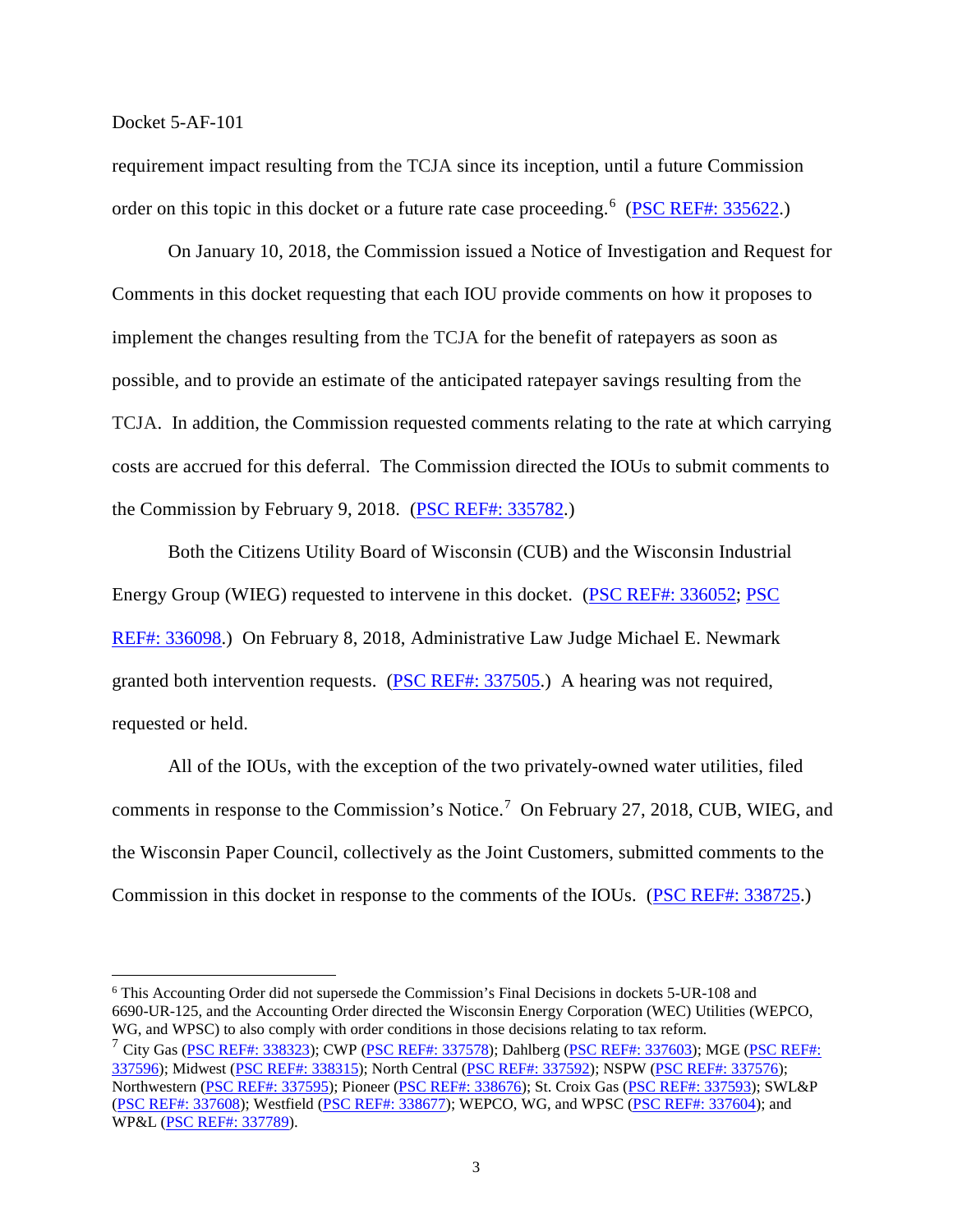On March 13, 2018, Commission staff provided a memorandum to the IOUs and Joint Customers for comment. [\(PSC REF#: 339394.](http://apps.psc.wi.gov/pages/viewdoc.htm?docid=%20339394)) This memorandum discussed the two components that affect the calculation of each IOU's revenue requirement due to the reduction of the corporate tax rate in the TCJA: (1) the income statement component that results from the reduction in the annual tax expense beginning on January 1, 2018; and (2) the balance sheet component resulting from the revaluation of the IOU's ADIT from prior years.

Commission staff requested initial comments on this memorandum by March 27, 2018, and reply comments by April 6, 2018. City Gas, MGE, NSPW, St. Croix Gas, the WEC Utilities, WP&L, and the Joint Customers filed initial comments to the memorandum with the Commission.<sup>[8](#page-3-0)</sup> NSPW, the WEC Utilities, and the Joint Customers filed reply comments.<sup>[9](#page-3-1)</sup>

The comments received in response to the Commission's Notice of Investigation and Request for Comments, Commission staff's memorandum, and the comments and reply comments on that memorandum identify various alternatives or variations as to how the Commission could address the savings resulting from the TCJA for the benefit of customers. The Commission discussed this matter at is open meeting of April 24, 2018.

#### **Income Statement Component**

As noted above, the first component is the reduction in annual income tax expense beginning on January 1, 2018, which increases net operating income on the income statement (the income statement component). In response to the Notice of Investigation and Request for Comments served on January 10, 2018, the Commission asked IOUs to provide an estimate of

<span id="page-3-0"></span> <sup>8</sup> City Gas [\(PSC REF#: 340196\)](http://apps.psc.wi.gov/pages/viewdoc.htm?docid=%20340196); MGE [\(PSC REF#: 340221\)](http://apps.psc.wi.gov/pages/viewdoc.htm?docid=%20340221); NSPW [\(PSC REF#: 340200\)](http://apps.psc.wi.gov/pages/viewdoc.htm?docid=%20340200); St. Croix Gas [\(PSC](http://apps.psc.wi.gov/pages/viewdoc.htm?docid=%20337593)  [REF#: 337593\)](http://apps.psc.wi.gov/pages/viewdoc.htm?docid=%20337593); WEC Utilities [\(PSC REF#: 340230\)](http://apps.psc.wi.gov/pages/viewdoc.htm?docid=%20340230); WP&L [\(PSC REF#: 340189\)](http://apps.psc.wi.gov/pages/viewdoc.htm?docid=%20340189); and Joint Customers (PSC [REF#: 340219\)](http://apps.psc.wi.gov/pages/viewdoc.htm?docid=%20340219).

<span id="page-3-1"></span><sup>9</sup> NSPW [\(PSC REF#: 340714\)](http://apps.psc.wi.gov/pages/viewdoc.htm?docid=%20340714); WEC Utilities [\(PSC REF#: 340730\)](http://apps.psc.wi.gov/pages/viewdoc.htm?docid=%20340730); and Joint Customers [\(PSC REF#: 340727\)](http://apps.psc.wi.gov/pages/viewdoc.htm?docid=%20340727).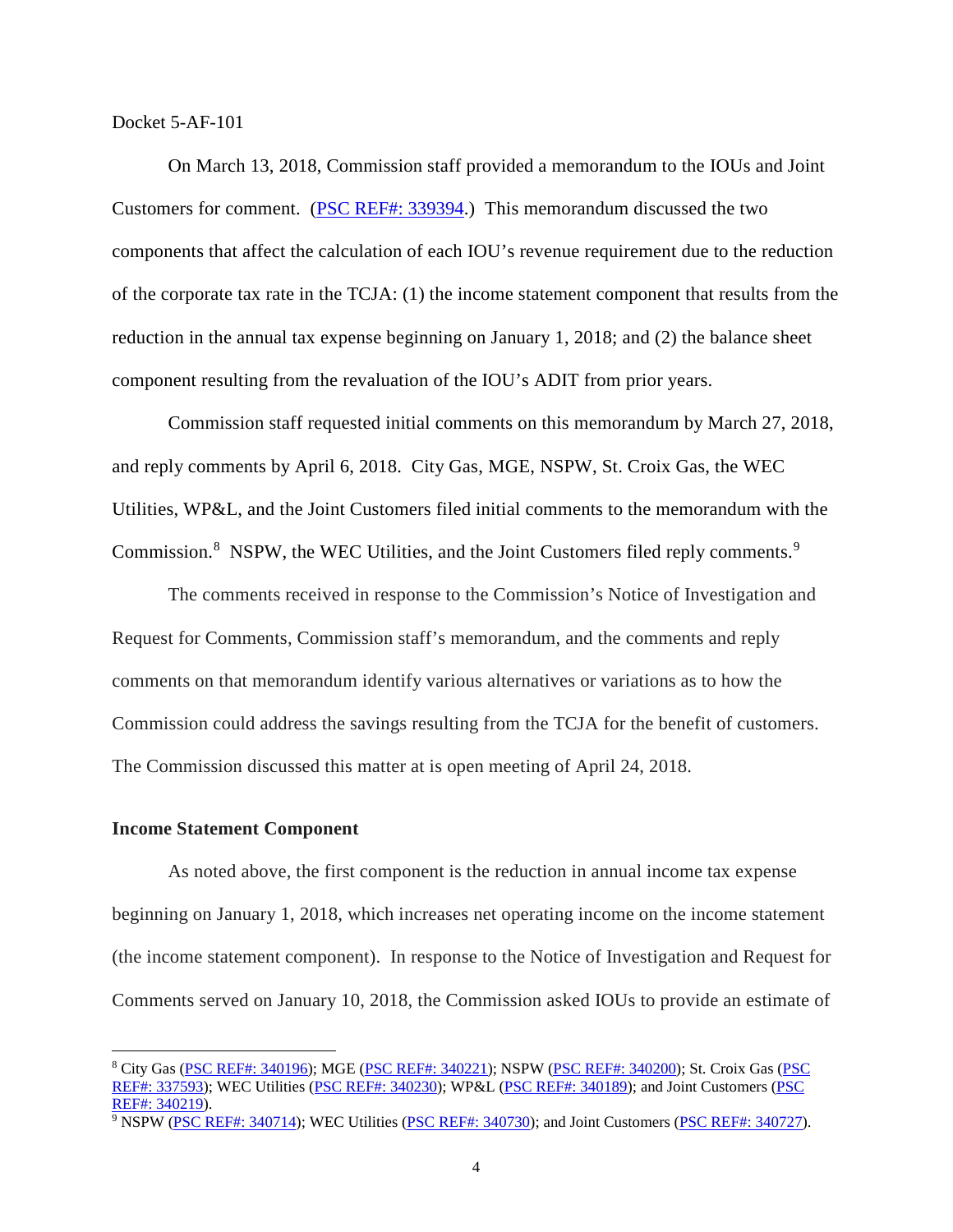the anticipated ratepayer savings, as a result of the TCJA. Each IOU provided an estimate of the impact of the reduction in annual income tax expense.<sup>10</sup>

Commission staff also made its own estimates. In order to determine the revenue requirement impact of the income statement component, Commission staff used the most recent rate case that established the current base rates for each IOU. For the WEC Utilities,<sup>[11](#page-4-1)</sup> the most recent rate case established a rate freeze so Commission staff used the authorized revenue requirement information from their previous rate cases.[12](#page-4-2) Commission staff adjusted the income statements at present rates to reflect authorized rates by adding the revenue increase (or decrease) to revenues at present rates and increasing (or decreasing) income tax expense, calculated at the old combined rate, to reflect the change in income tax expense associated with the tax rate change. This adjusted income statement can be referred to as the authorized income statement. The authorized income statement shows the revenue and the net operating income that is required for the IOU to earn its authorized return at the old combined income tax rate. Next, the income tax expense (comprised of current federal and state income tax payable plus deferred income tax expense) in the authorized income statement was reduced by the percentage reduction of the combined federal and state income tax rates as a result of the TCJA.

Reducing the income tax expense on the authorized income statement results in a higher net operating income. However, the required net operating income does not change because it is made up of the net investment rate base multiplied by the required return on rate

<span id="page-4-0"></span><sup>&</sup>lt;sup>10</sup> Some of the IOUs also provided an estimated range of impacts relating to the balance sheet component.

<span id="page-4-1"></span><sup>&</sup>lt;sup>11</sup> WEPCO, WG, and WPSC.

<span id="page-4-2"></span><sup>12</sup> Dockets 5-UR-107 and 6690-UR-124.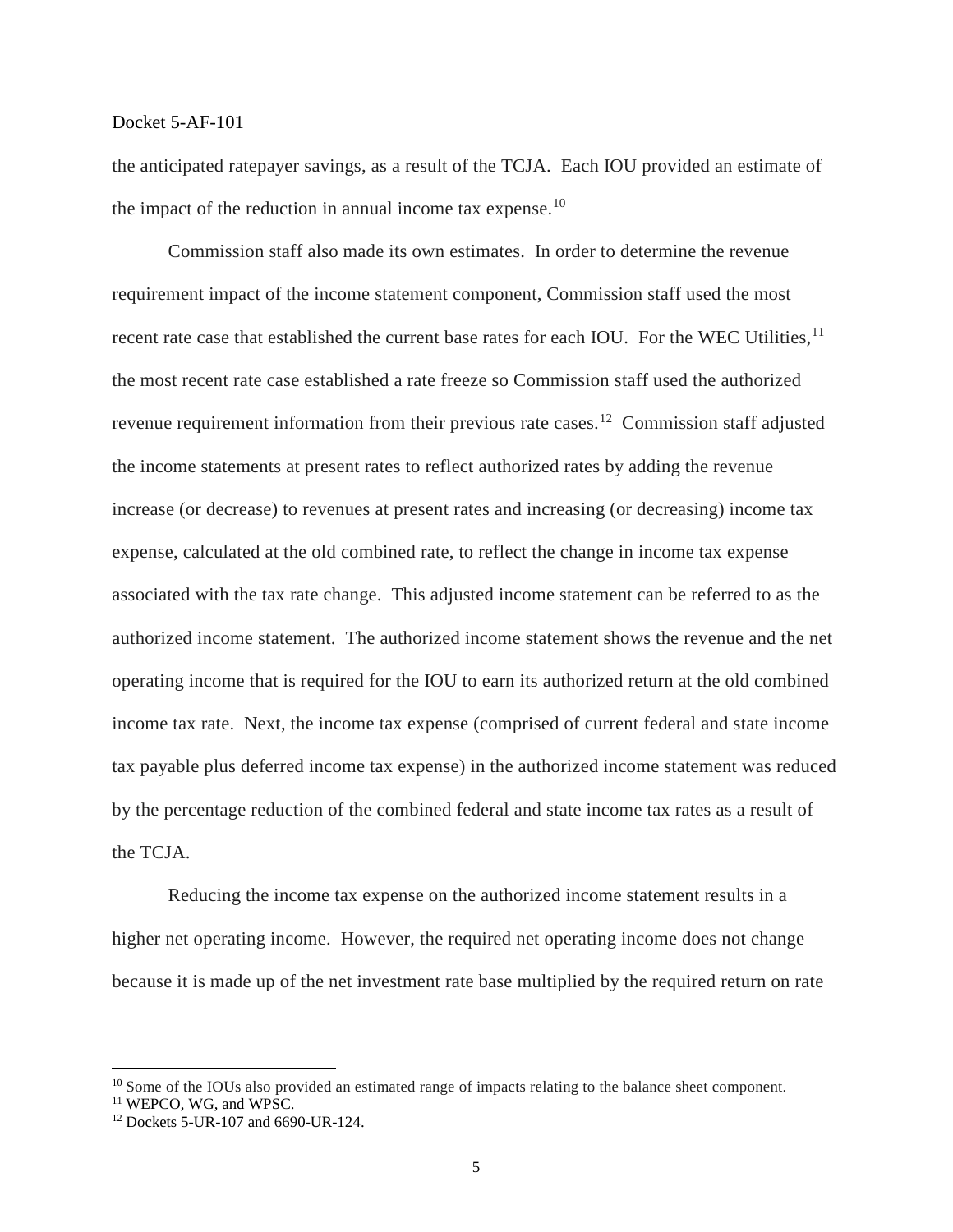base. The level of income tax expense does not affect the calculation for the IOUs' required net operating income. After reflecting the reduction in income tax expense, the IOUs' net operating income is greater than its required net operating income.

Commission staff then grossed up the excess net operating income by the new combined income tax rate to get the reduction in revenues necessary to reduce the net operating income back to the required level.

A summary of the IOUs' estimates and Commission staff's estimates of the income statement component was shown in an appendix to the Commission staff memorandum in this docket dated March 13, 2018. [\(PSC REF#: 339394.](http://apps.psc.wi.gov/pages/viewdoc.htm?docid=%20339394)) The amounts shown were the annual estimates of revenue requirement impact from the change in the corporate tax rate. The overcollection of revenue due to the TCJA for each of the IOUs began on January 1, 2018.

Commission staff made its initial calculations as simple, transparent, and as consistent as possible among IOUs. Prior to the Commission's discussion in open meeting in this docket, all of the smaller IOUs (City Gas, CWP, Dahlberg, Midwest, Northwestern, Pioneer, St. Croix Gas, and Westfield) agreed with Commission staff's calculations for the estimated annual savings for the income statement component. However, Commission staff's calculation did not address any of the individual nuances of the larger IOUs. As such, the estimates provided by the larger IOUs may be more accurate. Given the complexity of these calculations for some of the IOUs, the Commission reiterates that the figures used in this Order are estimates and, as will be discussed, will be subject to a verification and true-up process.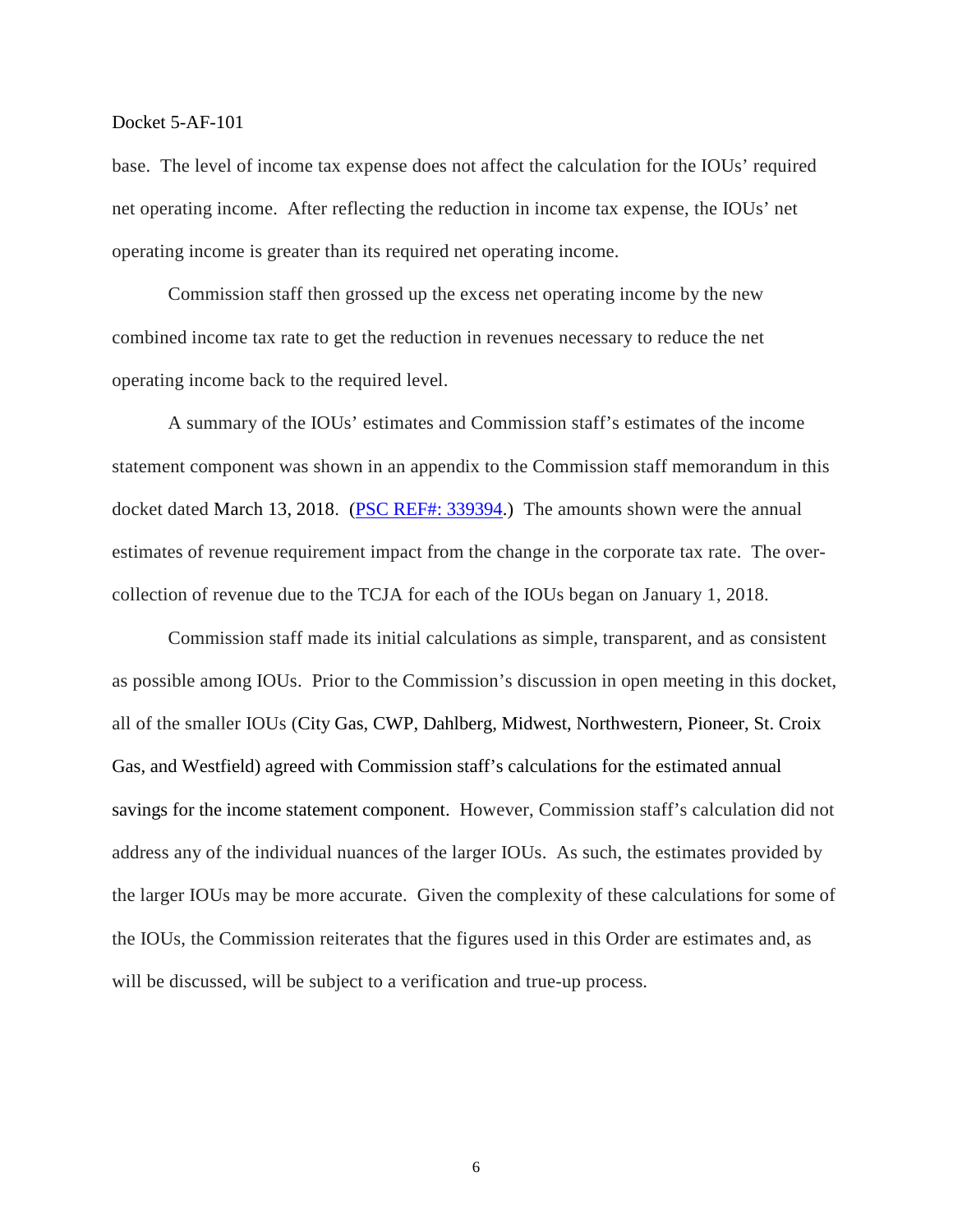#### **Balance Sheet Component**

The second component is the revaluation of the IOUs' ADIT, which affects balances on its balance sheet (the balance sheet component). Based on differences between tax laws and accounting methods, an IOU's ADIT generally represents taxes to be paid by the IOU in a future year. ADIT are created from differences in the timing of when revenues and expenses are recognized for tax purposes compared to when they are recognized according to Generally Accepted Accounting Principles (GAAP) for book purposes.

Prior to January 1, 2018, the IOUs calculated the ADIT on their balance sheets based on a 35 percent<sup>[13](#page-6-0)</sup> federal income tax rate. When those deferred taxes begin to unwind and the IOUs pay those taxes in the future, they will pay the taxes at the 21 percent rate, not at the 35 percent rate, as a result of the TCJA. Thus, the ADIT needs to be revalued to identify the new amount to be paid in the future, resulting in a balance of EDIT. EDIT represents amounts collected from ratepayers for future income tax payments that will no longer need to be paid as a result of the TCJA. As this revaluation is complex, the Securities and Exchange Commission  $(SEC)$  has allowed companies one year to finalize the numbers involved with the revaluation.<sup>[14](#page-6-1)</sup>

The revaluation of the ADIT balance involves identifying the excess amount and reclassifying the EDIT as a regulatory liability, which is then grossed up for taxes.<sup>15</sup> This gross-up is offset by entries to the ADIT balances. In other words, it involves the movement of a liability from one place on the balance sheet to another.

<span id="page-6-0"></span><sup>&</sup>lt;sup>13</sup> 34 percent for some smaller IOUs.

<span id="page-6-1"></span><sup>&</sup>lt;sup>14</sup> SEC Staff Accounting Bulletin No. 118 located a[t https://www.sec.gov/interps/account/staff-accounting-bulletin-](https://www.sec.gov/interps/account/staff-accounting-bulletin-118.htm)[118.htm.](https://www.sec.gov/interps/account/staff-accounting-bulletin-118.htm)

<span id="page-6-2"></span> $\frac{15 \text{ It should be noted that the ADIT for a particular utility may be an asset rather than a liability and, in that situation, }$ the EDIT is reclassified as a regulatory asset.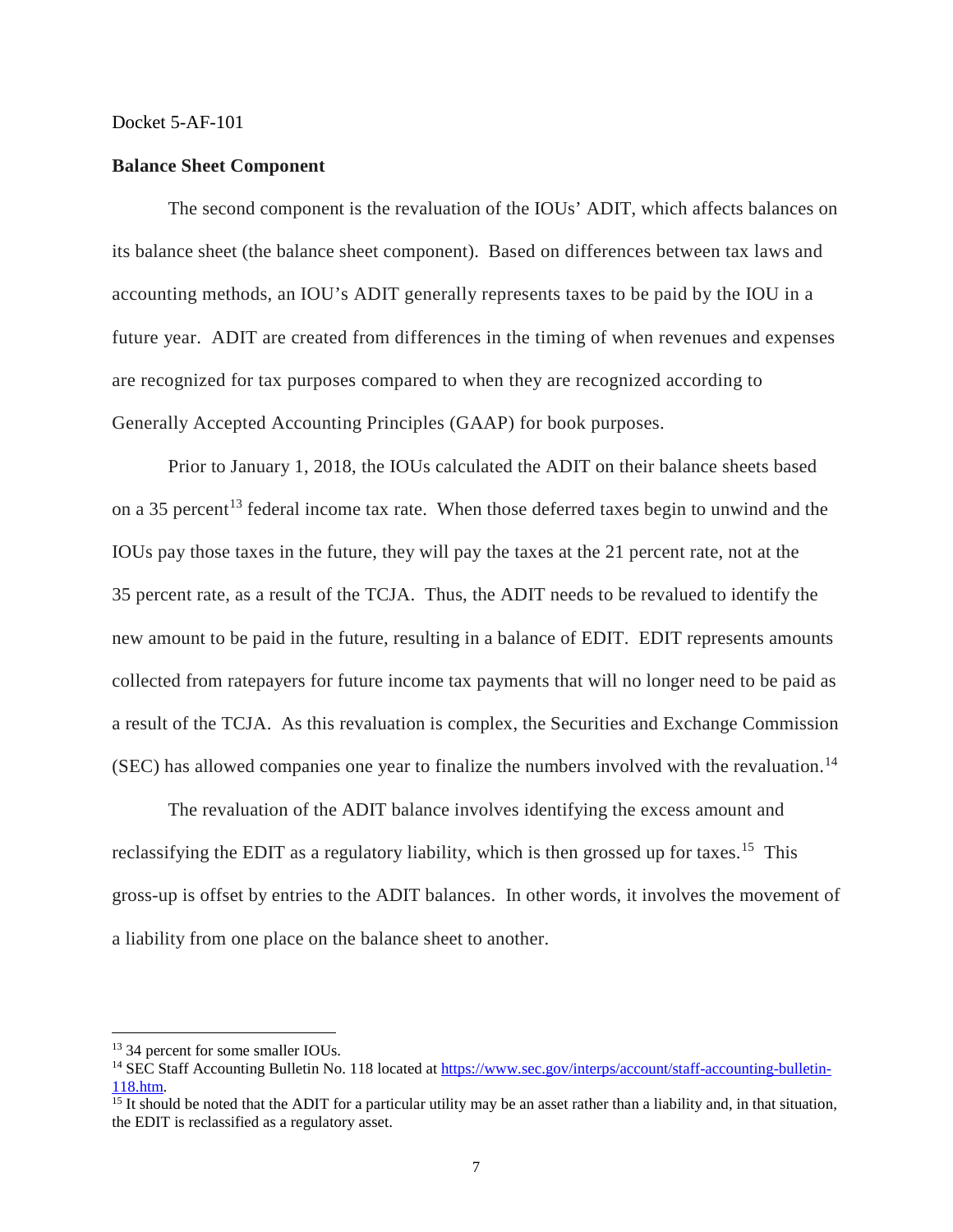The Internal Revenue Service (IRS) requires that the portion of the EDIT that is related to the use of accelerated depreciation is amortized no faster than over the life of the underlying assets. If amortized faster, the IRS could consider it to be a normalization violation, and the IOU could lose the right to use accelerated depreciation on future income tax returns. The EDIT that are subject to the normalization rules are referred to as "protected" EDIT. The rest of the IOUs' EDIT are considered to be "unprotected" and may be amortized over a shorter time period or recognized immediately. The IOUs provided the Commission varying degrees of information relating to EDIT.

#### **Opinion**

Pursuant to Wis. Stat. § 196.37(2), "[i]f the commission finds that any measurement, regulation, practice, act or service is unjust, unreasonable, insufficient, preferential, unjustly discriminatory or otherwise unreasonable or unlawful . . . the commission shall determine and make any just and reasonable order relating to a measurement, regulation, practice, act or service to be furnished, imposed, observed and followed in the future." This can include deferrals, refunds, or a combination of both.

Here, it is undisputed in the record that all IOUs are currently over-collecting for income tax expense as a result of the TCJA and that the IOU's tax savings as a result of the TCJA should be used for the customers' benefit. Therefore, the Commission finds that the IOUs' current rates are unjust and unreasonable as a result of the TCJA and believes that the tax savings should be returned to customers or otherwise used for the customers' benefit as soon as possible. When making this decision, the Commission exercises its legislative function in setting policy. The law recognizes the great degree of discretion exercised by the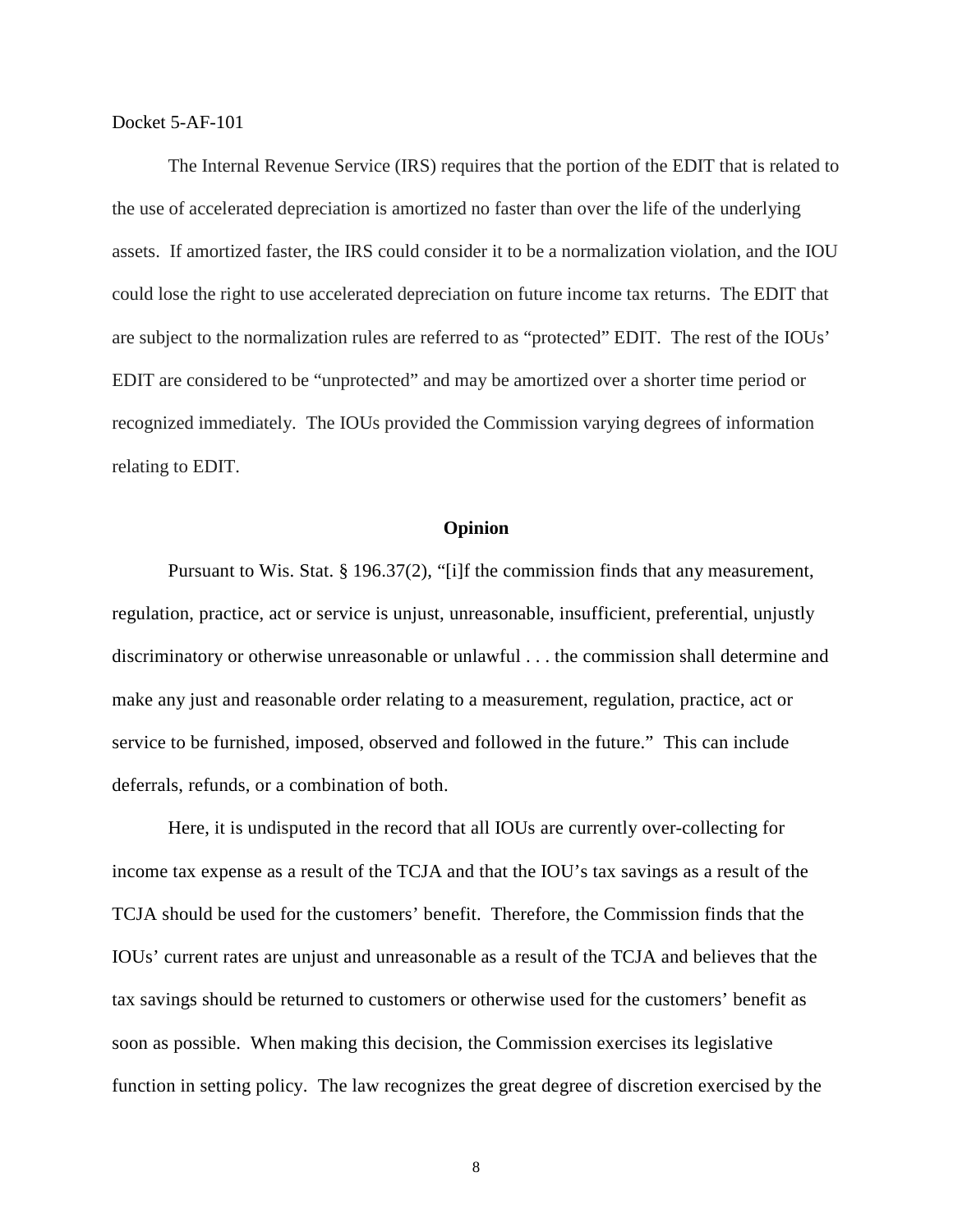Commission in making such decisions and affords such decisions great weight deference. Wis. Stat. § 227.57(8). Discretionary decisions contemplate a process of reasoning based on facts in the record or reasonably inferred from the record, and a conclusion based on a logical rationale founded upon proper legal standards. *See, e.g., Reidinger v. Optometry Exam. Bd.*, 81 Wis. 2d 292, 297, 260 N.W.2d 270, 273 (1977).

In the exercise of this discretion, the Commission is not bound to any single regulatory formula; it is permitted to make pragmatic adjustments, which may be called for by particular circumstances. In deciding how to return the tax savings to customers, the Commission attempted to find an approach with as much commonality between IOUs as possible while still respecting the individual nuances of certain IOUs.

The Commission's investigation developed a substantial record upon which to base its decision. While no hearing was required, requested or held, the Commission provided ample opportunity for the parties to be heard through the submission of written comments and reply comments.

#### **Balance Sheet Component**

The Commission understands that the revaluation of ADIT is complex and that Commission staff still needs to work with the IOUs to quantify or refine the balance sheet component savings. Unlike the income statement component, Commission staff does not have a solid estimate as to the value of the balance sheet component for many of the IOUs, while some IOUs did provide their estimates. Therefore, the Commission directs all IOUs to work with Commission staff to evaluate the impacts of the balance sheet component. Except as otherwise provided in this Order, the return to customers of any benefits associated with the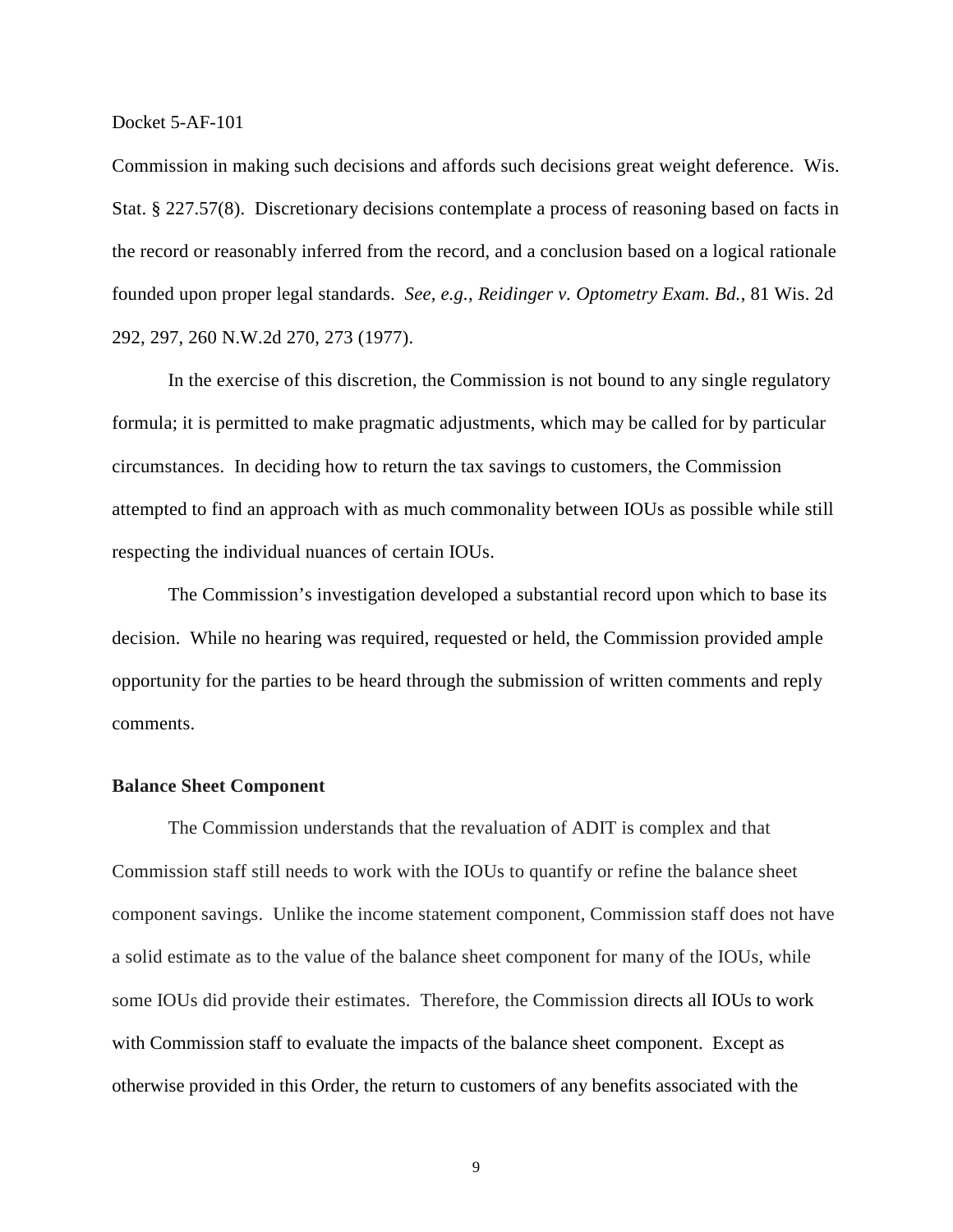balance sheet component shall be addressed by further order of the Commission in this docket or in an IOU's future rate case.

#### **WEC Electric Utilities**

While acknowledging that additional analysis is needed on the balance sheet component, the WEC Utilities did propose to utilize a portion of its savings from the balance sheet component to offset existing deferred balances, which included WEPCO's longstanding transmission escrow and deferrals for its other utilities. (PSC [REF#: 340230.](http://apps.psc.wi.gov/pages/viewdoc.htm?docid=%20340230))

The balance of the transmission escrow will be one of the largest drivers of WEPCO's forecasted electric revenue requirement deficiency.<sup>[16](#page-9-0)</sup> WEPCO's transmission escrow consists of two components, known as the "old" and "new" transmission escrows. The first, or "old," component of WEPCO's transmission escrow consists of the costs WEPCO incurred when American Transmission Company, LLC (ATC) was initially formed in 2001 and continued to incur through 2007. This first component earns carrying costs at WEPCO's authorized weighted average cost of capital. In docket 5-UR-103, the Commission discontinued escrow accounting treatment for WEPCO prospectively. [\(PSC REF#: 88448.](http://apps.psc.wi.gov/pages/viewdoc.htm?docid=%2088448)) In docket 5-UR-105, the Commission suspended the amortization of the remaining balance of \$114.1 million in order to avoid a rate increase. [\(PSC REF#: 155380.](http://apps.psc.wi.gov/pages/viewdoc.htm?docid=%20155380)) The balance of this first component has been reduced to \$46.3 million, as of December 31, 2017. [\(PSC REF#: 341317.](http://apps.psc.wi.gov/pages/viewdoc.htm?docid=%20341317)) The second, or "new," component of WEPCO's transmission escrow consists of transmission expenses that WEPCO has incurred in excess of \$250.7 million each year since 2013. The Commission

<span id="page-9-0"></span><sup>&</sup>lt;sup>16</sup> The other significant driver of the forecasted revenue requirement deficiency is WEPCO's System Support Resource (SSR) escrow.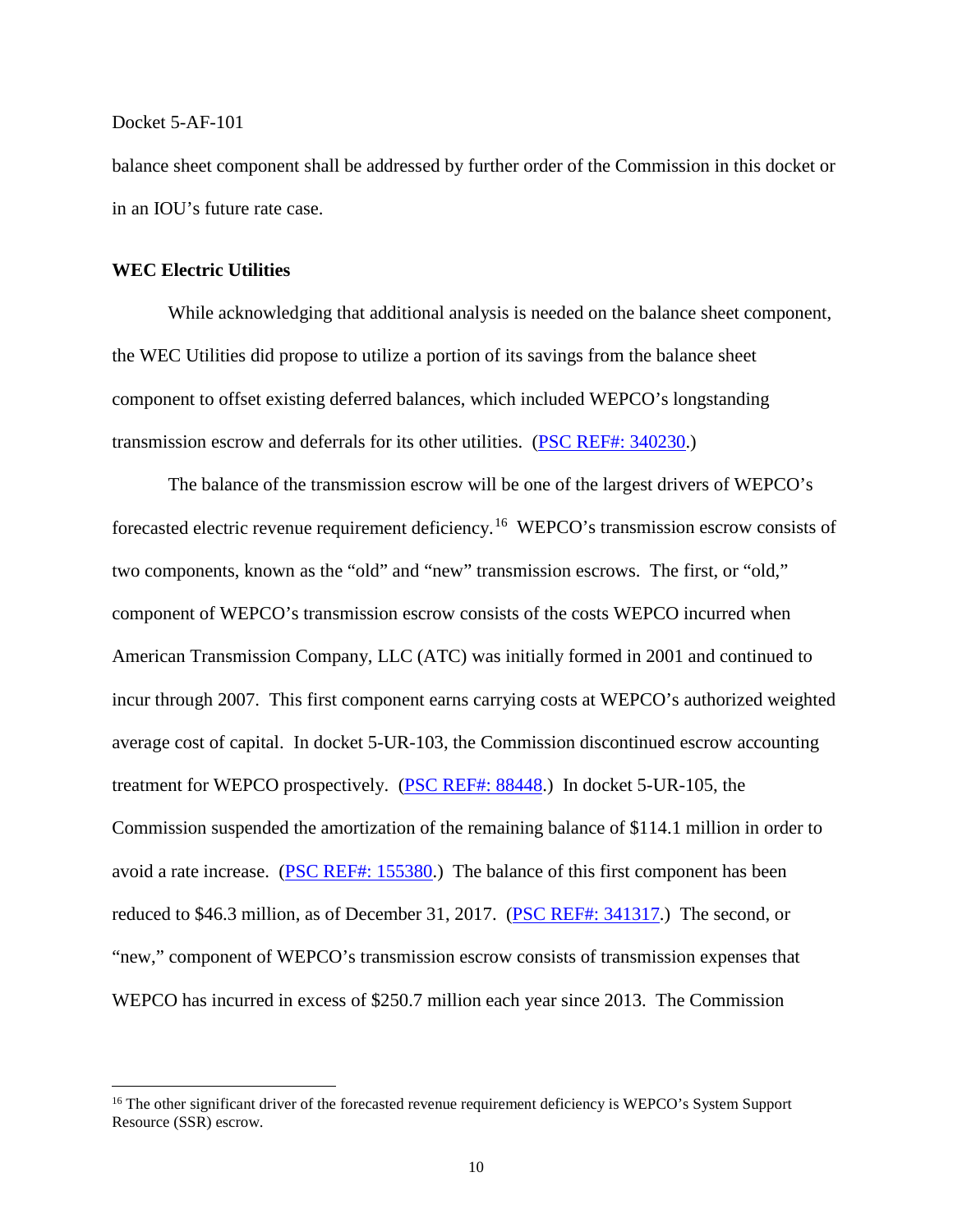imposed this annual cap on the recovery of transmission expense in docket 5-UR-106 in order to mitigate rate increases. [\(PSC REF#: 178105.](http://apps.psc.wi.gov/pages/viewdoc.htm?docid=%20178105)) The balance of this second component was \$174.4 million as of December 31, 2017 [\(PSC REF#: 341317\)](http://apps.psc.wi.gov/pages/viewdoc.htm?docid=%20341317), and is authorized carrying costs at WEPCO's authorized short-term debt rate. The costs in the transmission escrow represent costs WEPCO has already incurred to provide electric service, but were not included in rates, and set aside by the Commission for recovery to avoid rate shock.

Recognizing the upward pressure the transmission escrow has on WEPCO's electric rates and that further inaction in addressing the balances would exacerbate the problem as the balances continued to grow, the Commission accepted the proposal of the WEC Utilities to use discretionary tax elections to offset the growth in the transmission escrow in dockets 5-UR-108 and 6690-UR-125 pending the anticipated comprehensive federal tax reform.<sup>17</sup> The Commission accepted this proposal, which prevented further growth in WEPCO's transmission escrow in 2018 and 2019 by creating a regulatory asset that would be recovered over a longer, 50-year period, which minimized the rate impacts to individual customers. [\(PSC REF#: 330746,](http://apps.psc.wi.gov/pages/viewdoc.htm?docid=%20330746) at 26.)

At the time of the Commission's decision in dockets 5-UR-108 and 6690-UR-125, it was anticipated that the federal government would enact corporate tax reform "which could mitigate the impacts of recovering the escrow balances in the future . . . ." (*Id.*) Should such reform occur, the Commission directed the WEC Utilities to file a plan to return tax savings to customers with a priority given first to reducing the transmission escrow. Consistent with that directive, in this docket the WEC Utilities proposed for WEPCO's electric operations (WEPCO-

<span id="page-10-0"></span><sup>&</sup>lt;sup>17</sup> The proposal also involved the use of discretionary tax elections to offset the growth in the SSR balance. However, as the Commission held in dockets 5-UR-108 and 6690-UR-125 that "WEPCO shall not use any tax benefits that result from federal corporate tax reform to pay down the SSR escrow until the Commission has had the opportunity to determine its recoverability" [\(PSC REF#: 330746,](http://apps.psc.wi.gov/pages/viewdoc.htm?docid=%20330746) at 44), the handling of the SSR escrow is not relevant in this docket.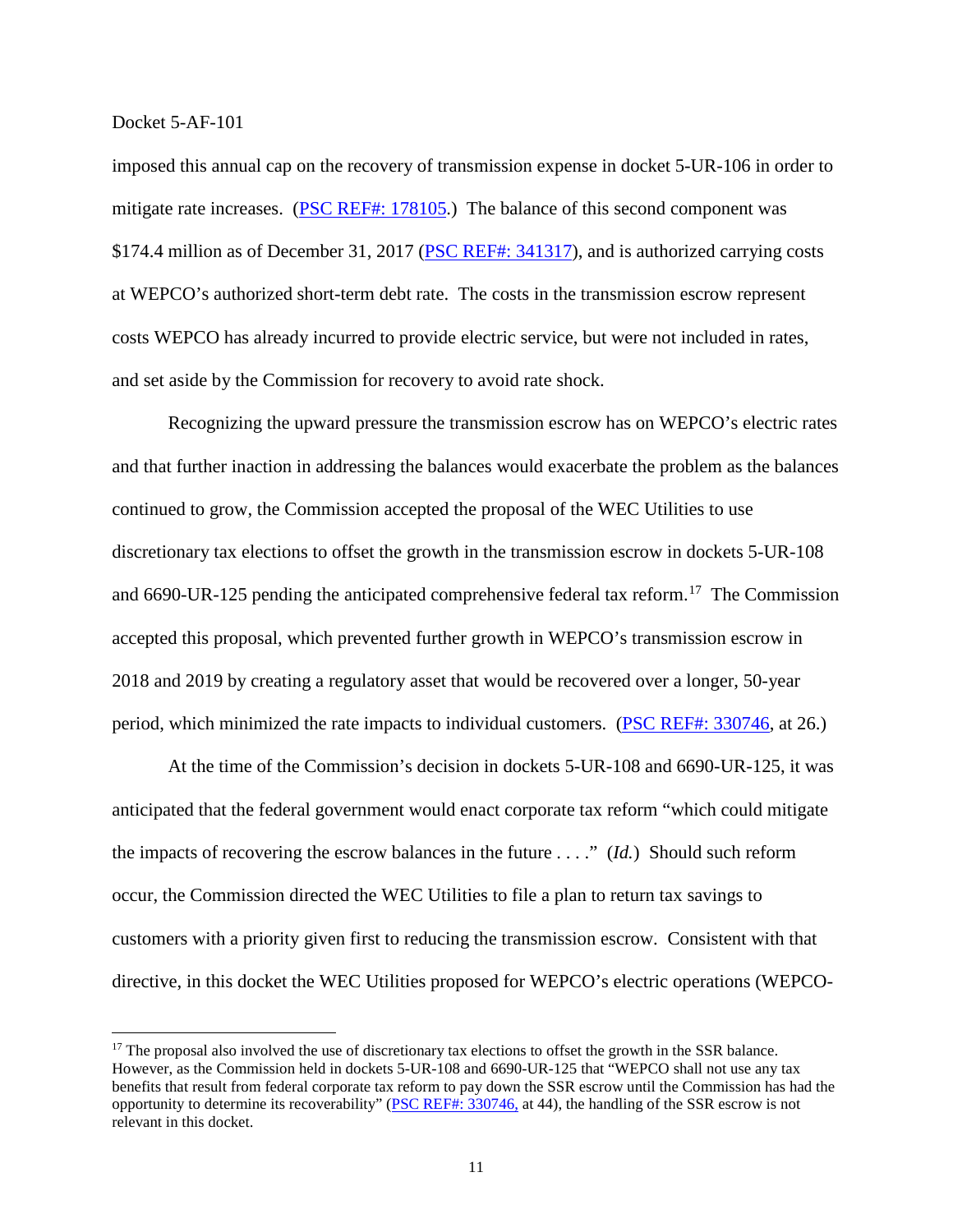Electric) applying \$97 million per year over 2018 and 2019 to reduce the transmission escrow from its estimated balance of \$221 million as of December 31, 2017 (when it was frozen) to \$27 million by the end of 2019. [\(PSC REF#: 337604,](http://apps.psc.wi.gov/pages/viewdoc.htm?docid=%20337604) at 7-8.) The proposed \$97 million consists of \$59 million in estimated savings from the income statement component, \$18 million in estimated savings from the balance sheet component, and \$20 million in lower transmission expenditures.

In this docket, the WEC Utilities also proposed, for its other utilities to: (1) apply estimated annual savings of \$41 million for the WPSC electric utility (WPSC-Electric) to the ReACT, Real Time Market Pricing (RTMP) and other deferral balances; (2) apply estimated annual savings of \$20 million for WG to manufactured gas plant (MGP) and other deferrals; (3) apply estimated annual savings of \$9 million for WEPCO's natural gas operations (WEPCO-Gas) to MGP and other deferrals; and (4) apply estimated annual savings of \$7 million for WPSC's natural gas operations (WPSC-Gas) to MGP and other deferrals. [\(PSC REF#: 337604,](http://apps.psc.wi.gov/pages/viewdoc.htm?docid=%20337604) at 10.)

In reply comments, the WEC Utilities offered an alternative proposal of applying 70 percent of the savings to the transmission escrow and other deferrals and 30 percent of the savings in the form of a bill credit to customers. (PSC REF#:  $340730$ , at 3.)<sup>[18](#page-11-0)</sup>

The Commission continues to find that taking measures to stop the growth and reduce the balance of the transmission escrow for WEPCO -Electric is paramount. The balance has grown to a size that it can no longer be ignored and must be addressed. Failure to do so will only result in rate shock later when the balance in this escrow must be paid by customers. The Commission

<span id="page-11-0"></span><sup>&</sup>lt;sup>18</sup> The WEC Utilities did not advance a specific proposal with regard to WEPCO's steam operations (WEPCO-Steam), but did identify estimated savings of \$1 million for both the income statement component and balance sheet statement component for these operations.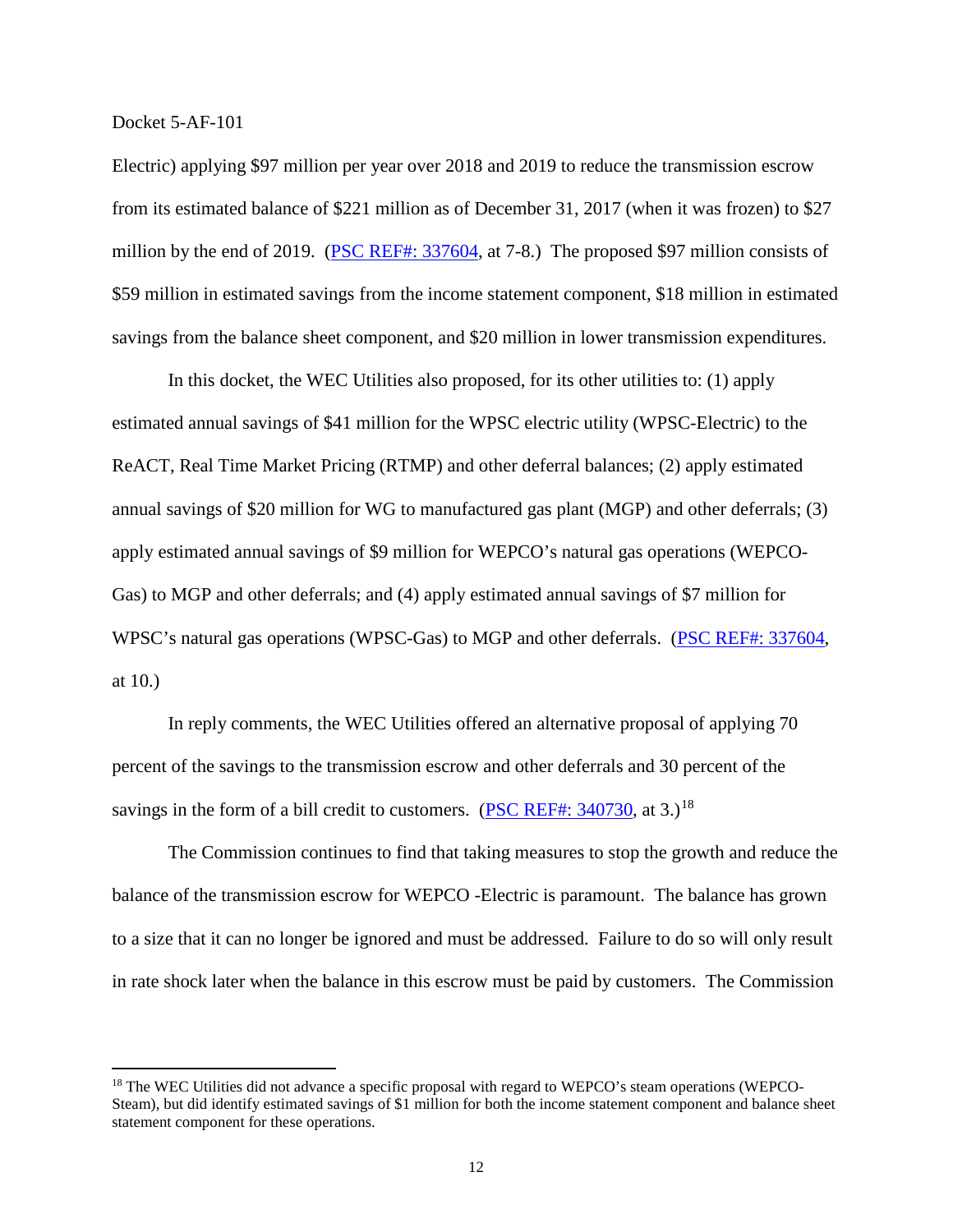took an important first step in addressing this problem in dockets 5-UR-108 and 6690-UR-125. This docket presents the Commission with another opportunity to continue to address the transmission escrow for the benefit of customers.

With regard to the proposal for WPSC-Electric, the Commission finds, consistent with its prior decision in dockets 5-UR-108 and 6690-UR-125, that it is not reasonable to apply the tax savings to the ReACT and RTMP deferrals as "the recoverability and amortization, if any, of these escrow balances shall be addressed in WPSC's test year 2020 base rate case." [\(PSC REF#:](http://apps.psc.wi.gov/pages/viewdoc.htm?docid=%20330746)  [330746,](http://apps.psc.wi.gov/pages/viewdoc.htm?docid=%20330746) at 45.) However, the Commission finds merit with the concept proposed (i.e. paying down significant deferrals with the combined benefits of the income statement component and a portion of the balance sheet component), though not the deferrals identified by WPSC-Electric. With regard to natural gas operations (WG, WEPCO-Gas, and WPSC-Gas), the Commission finds that it is not reasonable to apply the tax savings to existing deferrals as the MGP deferrals have a previously Commission-approved methodology for recovery of those costs.

In sum, in regards to the WEC Utilities, and as will be described in greater detail below and elsewhere in this Order, the Commission finds it reasonable to modify and accept the WEC Utilities' proposal. The Commission directs WEPCO-Electric and WPSC-Electric to use a portion of the savings from the income statement component, and all of the proposed portion of the balance sheet component and other components identified by the WEPCO-Electric and WPSC-Electric, to reduce existing deferred balances identified by the Commission, along with a bill credit to customers, subject to true-up, review, and audit by Commission staff and intervenors in this docket or in a future rate case.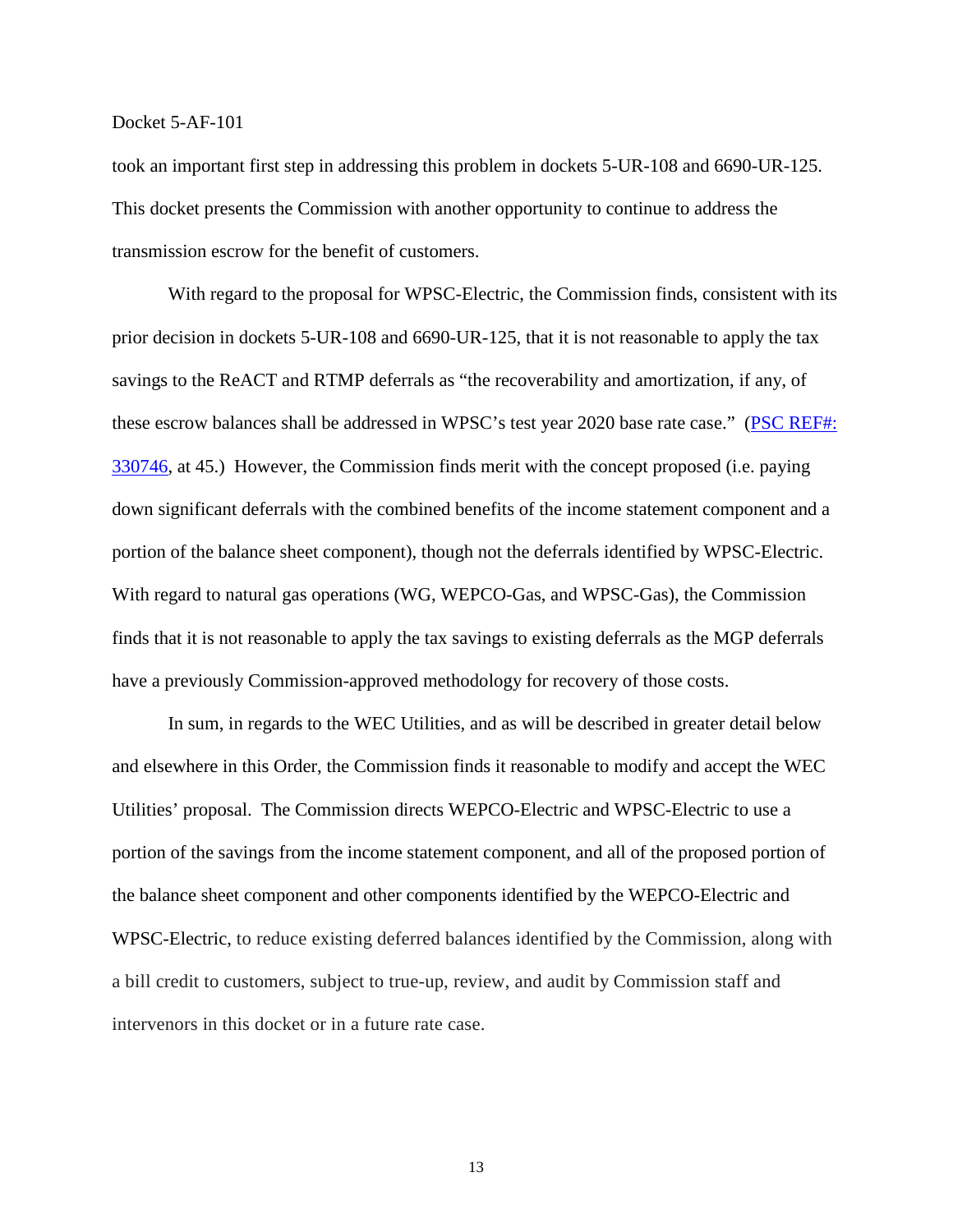#### **WEPCO-Electric**

In terms of the income statement component, the Commission directs WEPCO-Electric to use 20 percent  $(\$11.8 \text{ million})^{19}$  $(\$11.8 \text{ million})^{19}$  $(\$11.8 \text{ million})^{19}$  of WEPCO-Electric's estimated annual savings of the income statement component (estimated \$59 million) per year for a bill credit in 2018 and 2019, and apply the remaining 80 percent of the estimated annual savings from the income statement component to WEPCO-Electric's transmission escrow in 2018 and 2019. The bill credits shall be calculated and refunded in the manner prescribed by the Commission in this Order.

In terms of the balance sheet component, the Commission directs that WEPCO-Electric apply the estimated savings in the annual normalized amortization of the EDIT for WEPCO-Electric (estimated at \$18 million) to the transmission escrow. The Commission also accepts WEPCO-Electric's proposal to apply its estimated \$20 million in annual transmission cost savings to the transmission escrow in 2018 and 2019.

When applying these savings, either income statement component, balance sheet component, or transmission savings, to the WEPCO-Electric transmission escrow, the savings are to be first applied to the "old" transmission escrow balances earning at the authorized weighted average cost of capital before any offsets to the "new" balances earning at the authorized short-term debt rate. WEPCO-Electric shall defer the avoided carrying costs associated with the reduction in the transmission escrow balance resulting from the application of these savings until addressed further by Commission action in this docket or a future rate case. The calculations for this deferral are set forth in Appendix R. The deferral of any avoided carrying costs associated with reduction in the transmission escrow balance resulting from the

<span id="page-13-0"></span><sup>&</sup>lt;sup>19</sup> A summary of the estimated annual bill credits for all of the IOUs is shown in Appendix A.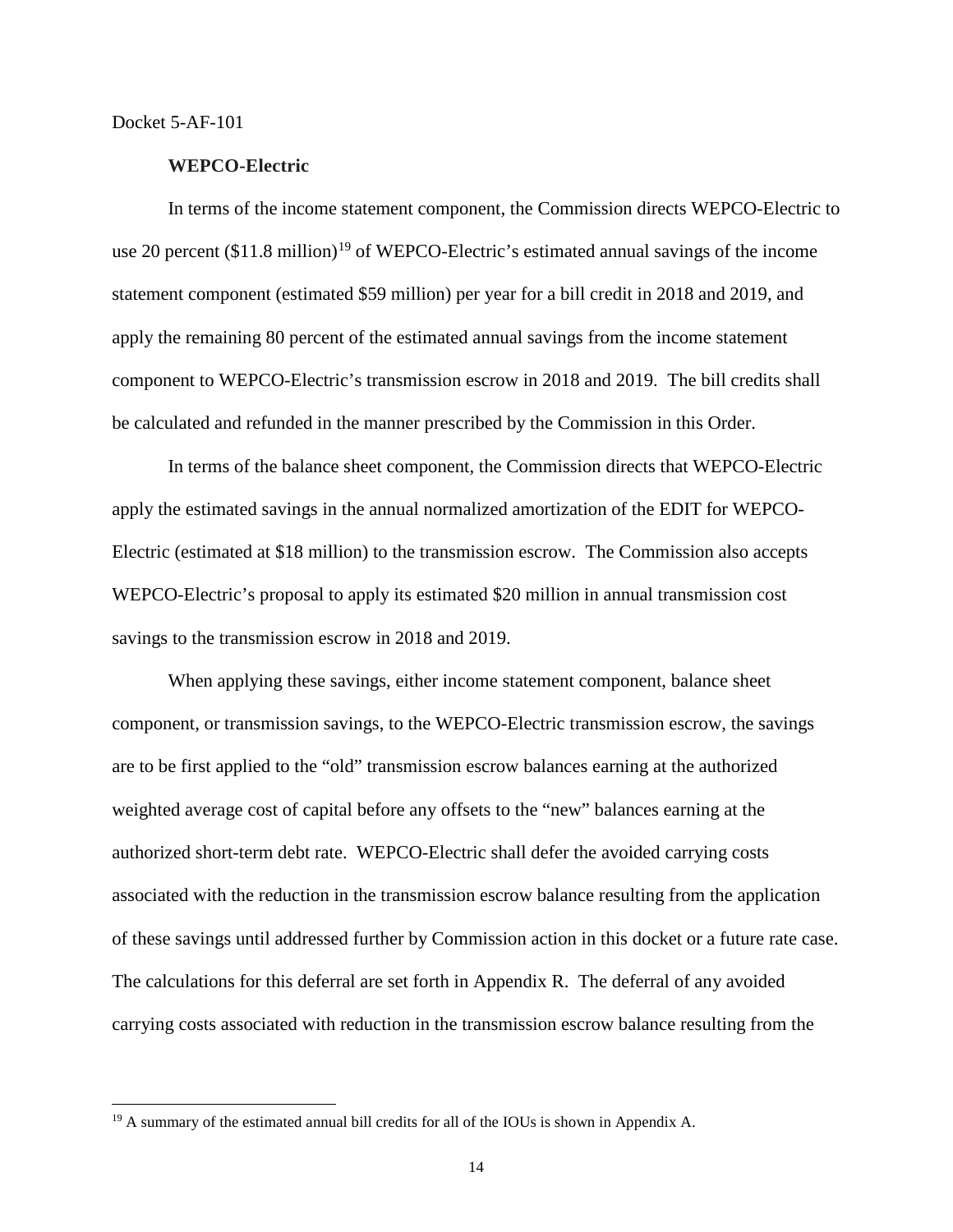application of the tax savings per this Order shall accrue carrying costs as discussed in this Order.

Additionally, the Commission accepts WEPCO-Electric's proposal to apply its estimated \$45 million in annual savings associated with the PTF lease to the PTF escrow.

The calculation of all of these amounts shall be subject to true-up, review and audit by Commission staff and intervenors in a manner similar to the procedure used in the fuel reconciliation proceedings.

The application of the savings, as identified above, will reduce the \$221 million balance of the transmission escrow to \$50.3 million by the end of December 31, 2019. By coupling the transmission escrow offset with a bill credit using 20 percent of the income statement savings, WEPCO-Electric customers will see both a long and near term immediate benefits.

#### **WPSC-Electric**

In terms of the income statement component, the Commission directs WPSC-Electric to use 60 percent  $(\$16.8 \text{ million})^{20}$  $(\$16.8 \text{ million})^{20}$  $(\$16.8 \text{ million})^{20}$  of WPSC-Electric's estimated annual savings of the income statement component (estimated \$28 million) per year for a bill credit in 2018 and 2019. The bill credit shall be calculated in the manner prescribed by this Order. The remaining 40 percent of the estimated annual savings from the income statement component for WPSC-Electric shall be applied to Crane Creek, DePere Energy Center, and Fox Energy deferrals, in the priority listed. In terms of the balance sheet component, the Commission directs that WPSC-Electric apply the estimated savings in the annual normalized amortization of the EDIT for WPSC-Electric (estimated at \$4 million) to the Crane Creek, DePere, Fox Energy deferrals, in the priority listed.

<span id="page-14-0"></span> <sup>20</sup> *See* Appendix A.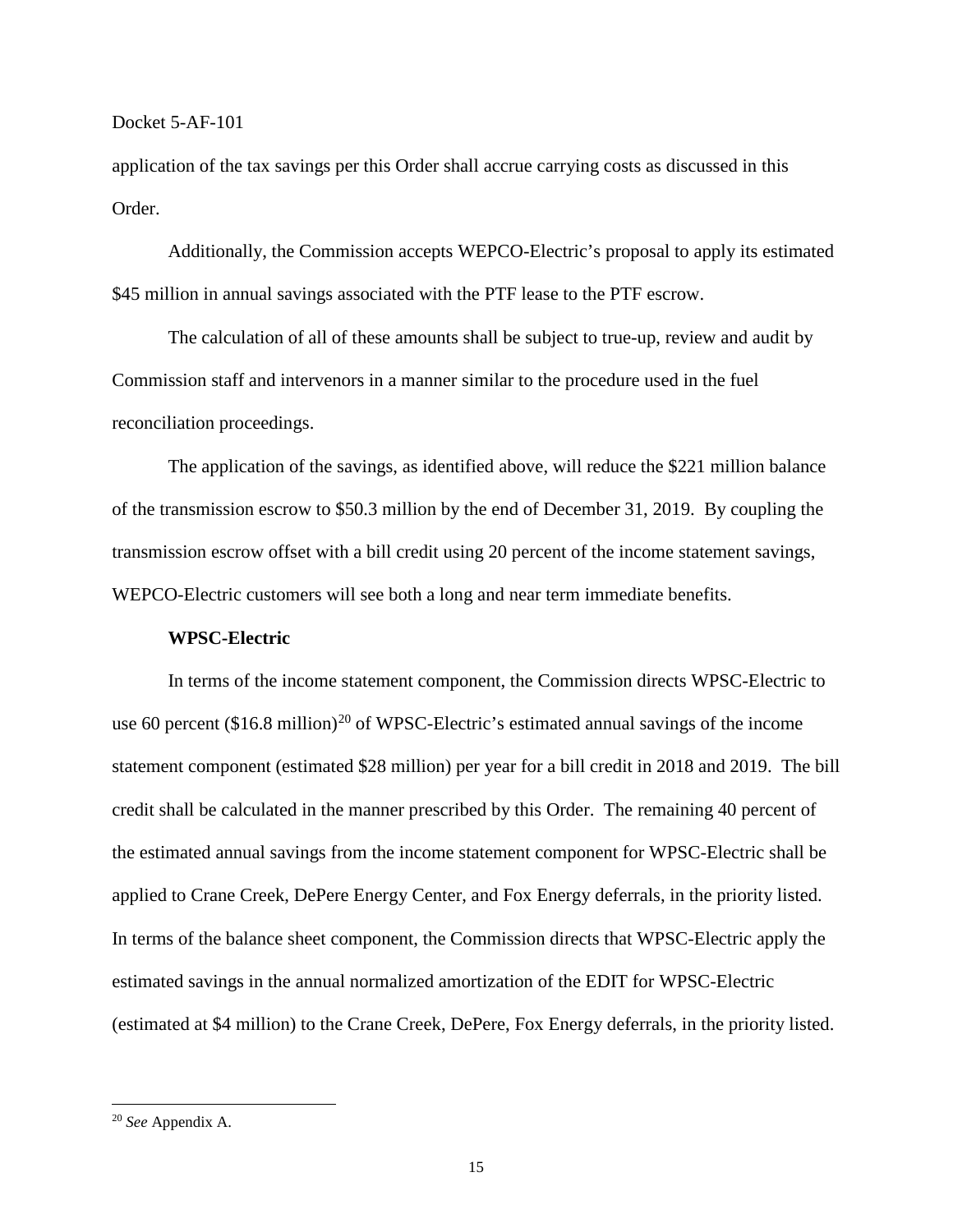WPSC-Electric shall defer the avoided carrying costs and amortization expenses associated with the reduction and ultimate elimination of the Crane Creek, DePere, and Fox Energy deferrals, as well as any tax savings that may remain,  $2<sup>1</sup>$  resulting from the application of these savings to be addressed in further Commission action in this docket or in a future rate case. The calculations for these deferrals are set forth in Appendix S. The calculation of these amounts shall be subject to true-up, review and audit by Commission staff and intervenors in a manner similar to the procedure used in the fuel reconciliation proceedings. The deferral of any avoided carrying costs and amortization expenses, and any remaining tax savings, shall accrue carrying costs as discussed in this Order.

#### **North Central Power**

As North Central has a rate case currently being reviewed by the Commission for the 2018 test year, the income statement component savings and the balance sheet component savings (if any) shall be addressed in the current rate case.<sup>[22](#page-15-1)</sup> North Central shall continue to defer these savings and associated carrying costs at the current authorized short-term debt rate of 3.61 percent until resolution of that rate case.

#### **Income Statement Component Bill Credits**

With the exception of North Central, the Commission directs the IOUs to issue bill credits to customers for the income statement component savings resulting from the TCJA. Appendix A provides a summary of the total estimated annual bill credits for all of the IOUs

<span id="page-15-1"></span><span id="page-15-0"></span> $21$  The calculations based upon current estimates suggest that there will be no tax savings remaining after the savings are applied to the identified deferrals. However, these are only estimates which will be subject to verification and a true-up process. <sup>22</sup> [PSC REF#: 337607.](http://apps.psc.wi.gov/pages/viewdoc.htm?docid=%20337607)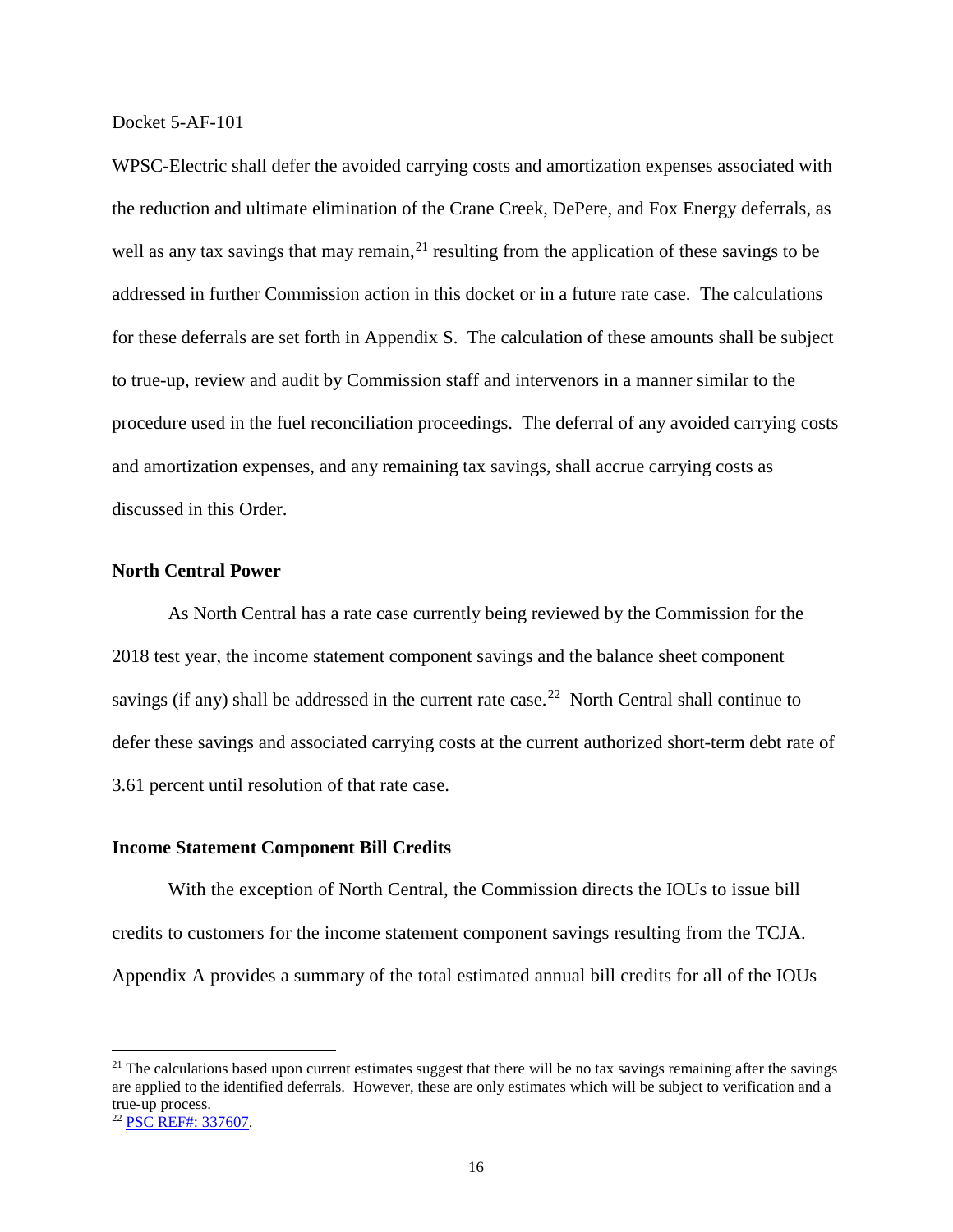that are required to issue bill credits. The Commission directs that the calculation of these savings shall be subject to true-up, review, and audit by Commission staff and intervenors. If the true-up occurs in this docket, then the calculations shall be subject to review and audit by Commission staff and intervenors in a manner similar to the procedure used in the fuel reconciliation proceedings. If the true-up occurs in a rate case, then the calculations shall be subject to review and audit in the context of that rate case.

The Commission directs the IOUs (except North Central) to issue a bill credit consisting of a one-time lump sum payment for the income statement component that has already been collected from customers, and, thereafter, a monthly on-going bill credit in the manner prescribed in more detail below and in the attached appendices. The one-time credit is to be returned to customers on bills issued no later than July 31, 2018, and shall be calculated based on the income tax expense allocated to each customer class in the IOU's last rate case. This total income tax expense amount by class shall be returned to individual customers within each class based on the total number of customers in that rate class. The ongoing, monthly bill credits shall start for usage incurred as of July 1, 2018, and shall start appearing on customers' monthly bills on the bill immediately following the bill containing the one-time bill credit. This ongoing credit shall also be calculated based on the income tax expense allocated to each customer class in the IOU's last rate case, but be issued on a volumetric basis (kWhs for electricity, therms for gas, hundred cubic feet for water, and thousand pounds for steam).

A chart summarizing the estimated annual bill credits for the IOUs is attached as Appendix A. Appendices B through P provide the specific calculations for each IOU. A model tariff sheet is included as Appendix Q. Commission rules require a clear itemization of credits. The IOUs shall identify the one-time and ongoing credits on customer bills as the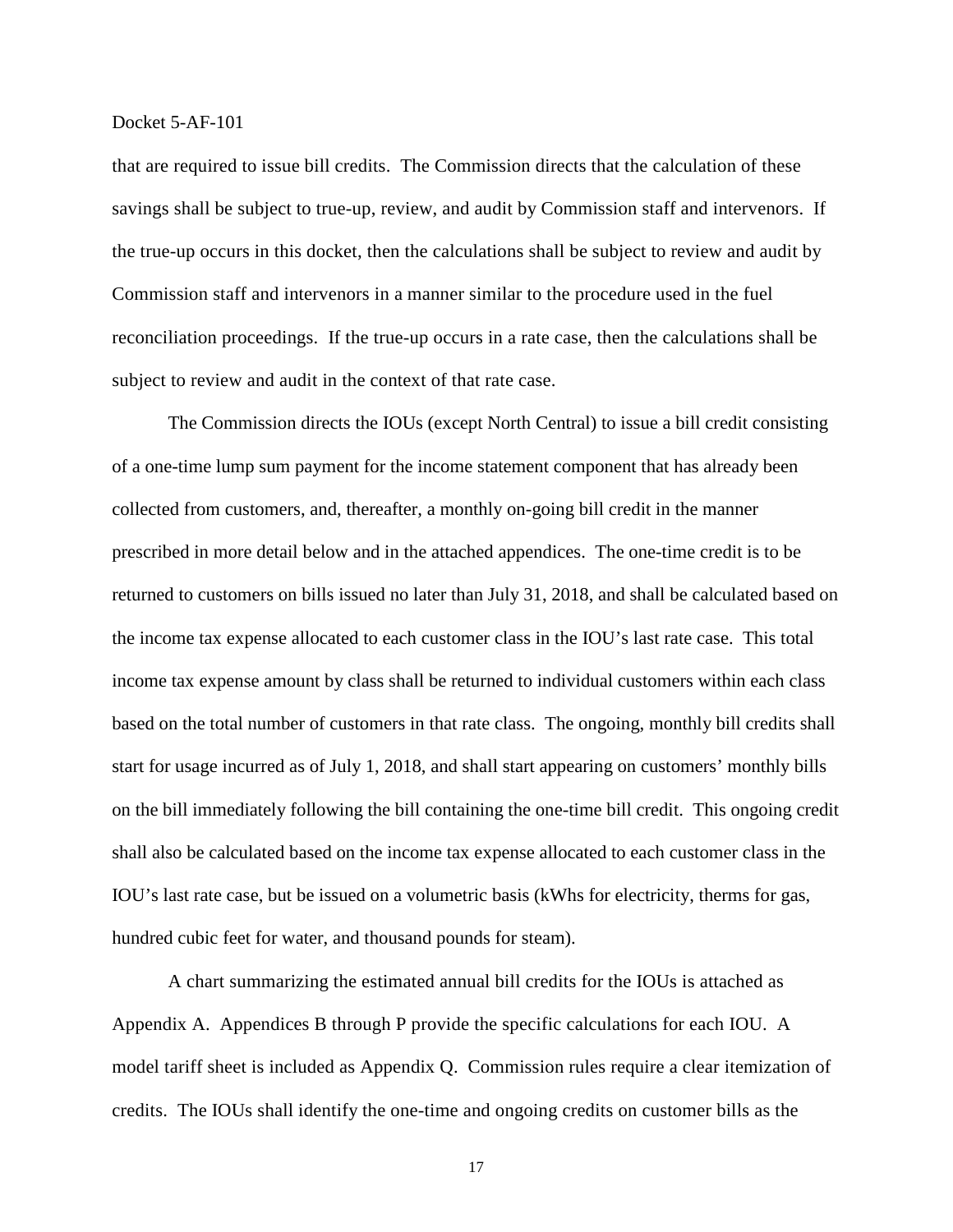"2017 Tax Cut Credit." Further, no later than July 1, 2018, the IOUs shall provide an explanation of the credits on their websites.

For all bill credits, the Commission directs the IOUs to allocate the credits to the rate classes in the same manner as the IOUs collected the income taxes in rates. Income taxes are allocated to customers via a cost-of-service study, and the allocations in the IOU specific appendices that are attached to this Order reflect the cost-of-service studies in the most recent rate case for each utility.

## **WEPCO-Electric and WPSC-Electric**

As discussed above, the Commission directs WEPCO-Electric and WPSC-Electric to issue a bill credit based on 20 percent for WEPCO-Electric and 60 percent for WPSC-Electric of each IOU's estimate for the first half of the annual reduction in the revenue requirement as a one-time bill credit to customers, which shall appear on customer bills issued no later than July 31, 2018. Further, the Commission directs the remaining portion of each IOUs' estimated 20 percent of the annual savings for WEPCO-Electric and estimated 60 percent of the annual savings for WPSC-Electric<sup>[23](#page-17-0)</sup> be returned to customers as ongoing, monthly volumetric bill credits for usage for the months that follow the issuance of the bill with the one-time bill credit, subject to true-up in this docket or in future rate case. The Commission directs that the ongoing volumetric bill credits start for service consumed as of July 1, 2018. The volumetric credit will start appearing on customers' monthly bills on the bill immediately following the bill containing the one-time bill credit. The volumetric, monthly credits shall continue for WEPCO-Electric and

<span id="page-17-0"></span> <sup>23</sup> Estimated annual bill credits are shown in Appendix A.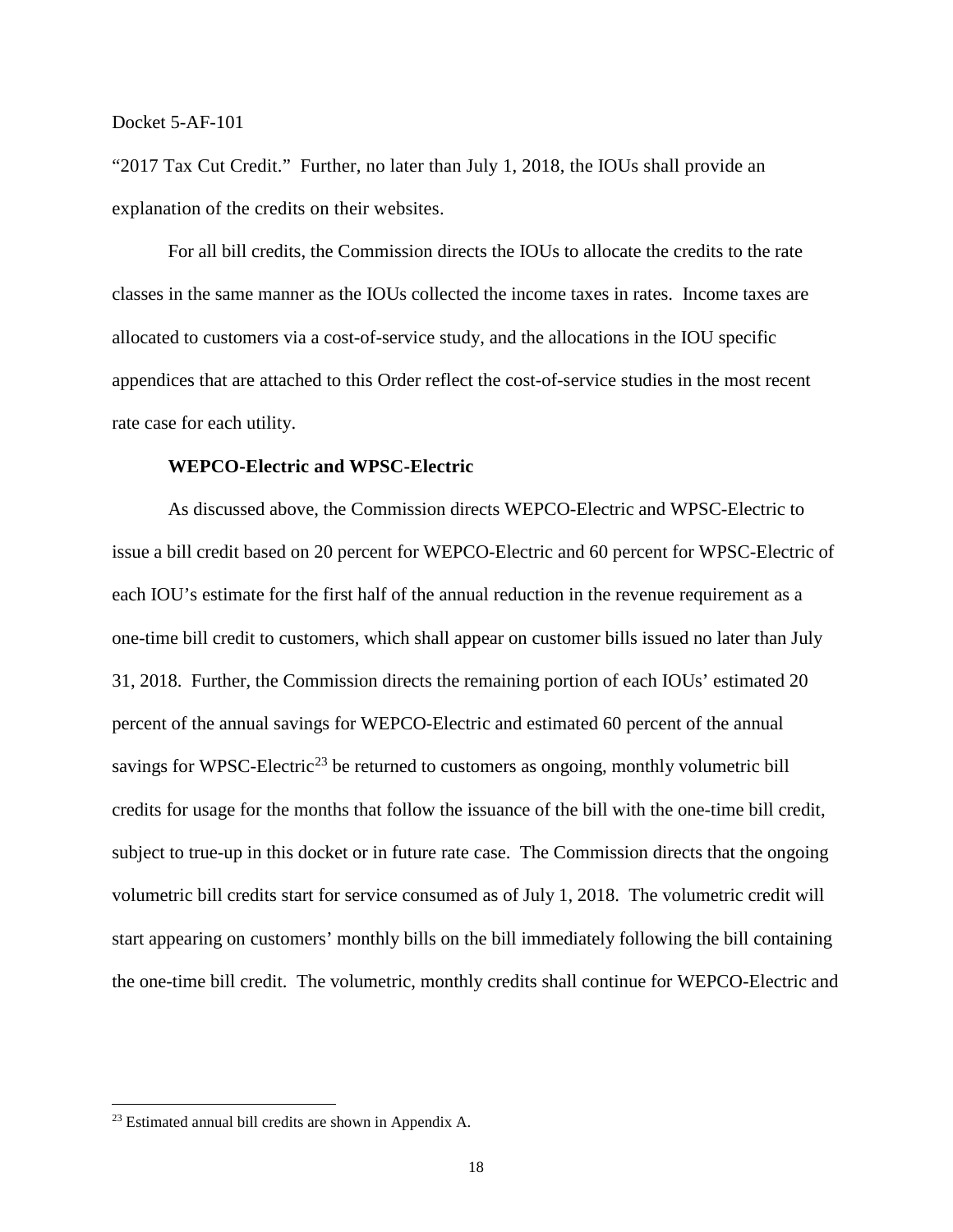WPSC-Electric customers until further Commission action in this docket or Commission action in a future rate case.

The bill credit calculations for WEPCO-Electric are provided in Appendix L, and for WPSC-Electric in Appendix P.

## **City Gas, CWP, Dahlberg, Midwest, Northwestern, Pioneer, St. Croix Gas, and Westfield**

As noted above, all of the smaller utilities agreed with Commission staff's calculations for the estimated savings for the income statement component. Therefore, the Commission directs the smaller IOUs (City Gas, CWP, Dahlberg, Midwest, Northwestern, Pioneer, St. Croix Gas, and Westfield) to issue a bill credit to customers based upon 100 percent of Commission staff's estimate<sup>[24](#page-18-0)</sup> of the first half of the annual reduction in the revenue requirement as a onetime bill credit to customers, which shall appear on customer bills issued no later than July 31, 2018. Further, the Commission directs the remaining portion of Commission staff's estimated annual savings balance be returned to customers as ongoing, monthly volumetric bill credits, subject to true-up in this docket or in a future rate case. The Commission directs that these smaller IOUs start providing the ongoing volumetric bill credits to customers for service consumed as of July 1, 2018. The volumetric credit will start appearing on customers' monthly bills on the bill immediately following the bill containing the one-time bill credit. The volumetric, monthly credits shall continue until further Commission action in this docket or Commission action in a future rate case.

<span id="page-18-0"></span> <sup>24</sup> Estimated annual bill credits are shown in Appendix A.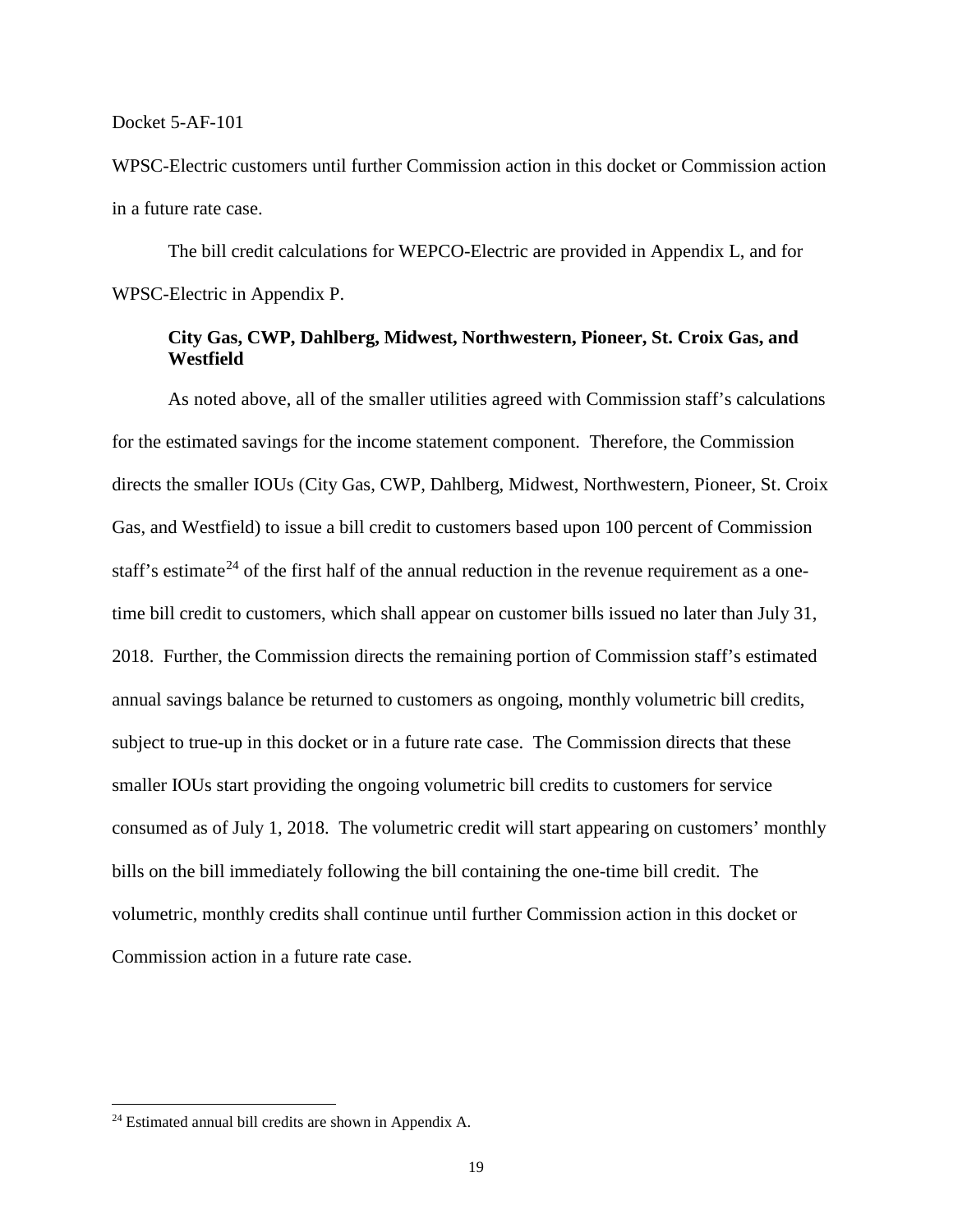The calculation of the bill credits for each of the smaller IOUs can be found in Appendix B (City Gas), Appendix C (CWP), Appendix D (Dahlberg), Appendix F (Midwest), Appendix H (Northwestern), Appendix I (Pioneer), Appendix J (St. Croix Gas), and Appendix M (Westfield).

## **MGE, WP&L, SWL&P, WG, NSPW, WEPCO Gas and Steam Utilities, and WPSC-Gas**

For the larger IOUs, Commission staff noted that they did not consider the individual nuances of each IOU when calculating the estimated income statement component savings as a result of the TCJA. Therefore, the Commission directs the larger IOUs (MGE, WP&L, SWL&P, WG, NSPW, WEPCO-Gas, WEPCO-Steam, and WPSC-Gas) to issue a bill credit based upon 100 percent of the IOUs' estimate<sup>[25](#page-19-0)</sup> of the first half of the annual reduction in the revenue requirement as a one-time bill credit to customers, which shall appear on customer bills issued no later than July 31, 2018. Further, the Commission directs the remaining portion of the utilities' estimated annual savings balance be returned to ratepayers as ongoing, monthly volumetric bill credits, subject to true-up in this docket or a future rate case. The Commission directs that these larger IOUs start providing the ongoing volumetric bill credits to customers for service consumed as of July 1, 2018. The volumetric credit will start appearing on customers' monthly bills on the bill immediately following the bill containing the one-time bill credit.

Bill credit calculations are shown in Appendix E (MGE), Appendix L (WEPCO-Gas and WEPCO-Steam), Appendix N (WG), and Appendix P (WPSC-Gas).

In its comments, NSPW was supportive of its electric utility returning the income statement component to its customers in the form of a bill credit. [\(PSC REF#: 340200,](http://apps.psc.wi.gov/pages/viewdoc.htm?docid=%20340200) at 3.) However, for its natural gas utility, NSPW advocated for using the savings to reduce the

<span id="page-19-0"></span> <sup>25</sup> Estimated annual bill credits are shown in Appendix A.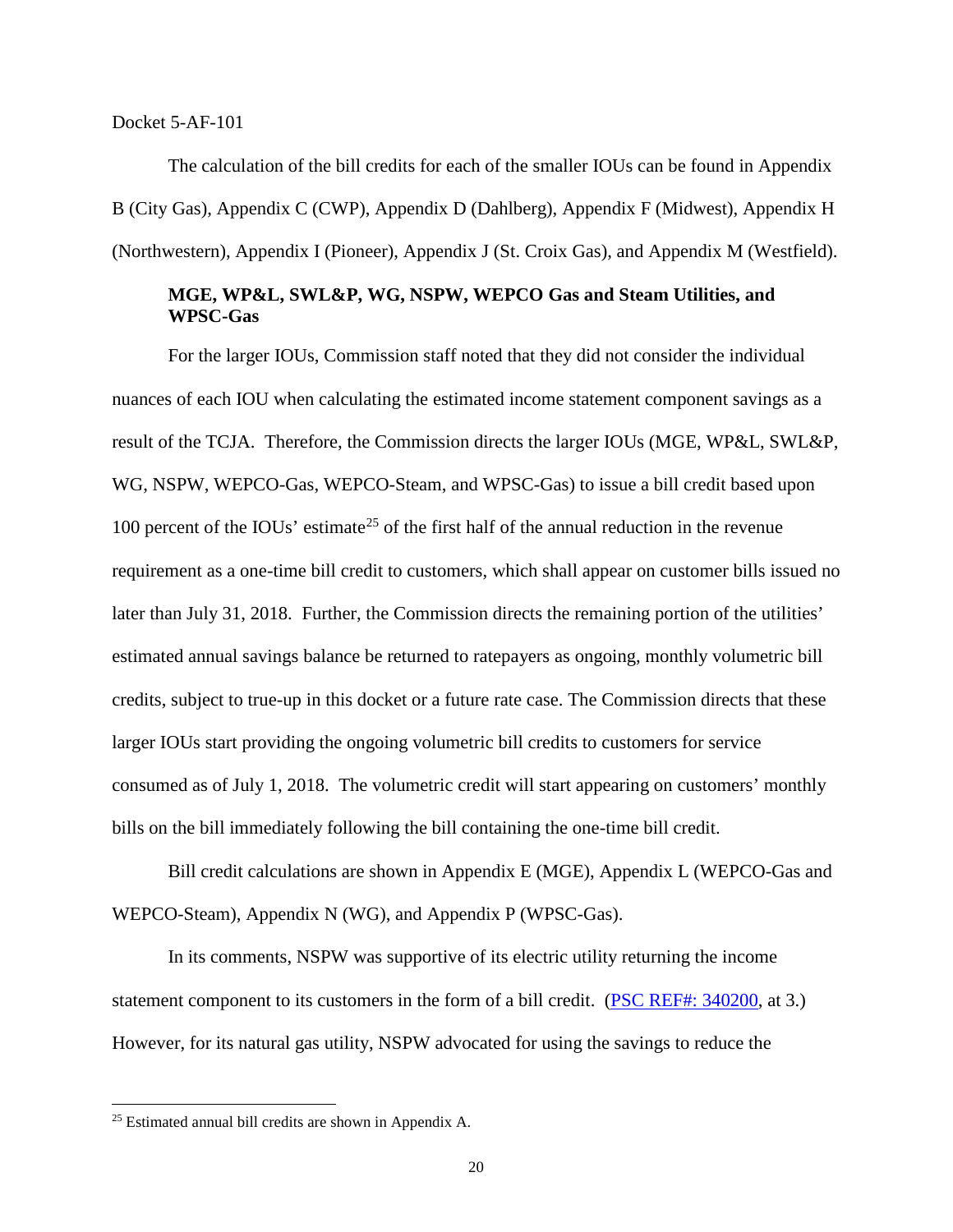unamortized balance of the MGP clean-up site. (*Id*.) While the Commission acknowledges that the Ashland MGP clean-up site is a significant liability and driver of NSPW's natural gas rates, it declines to apply the benefits from the TCJA to this deferral and believes customer bill credits will provide a more immediate and direct benefit to customers. Further, the Ashland MGP already has a prior Commission-approved cost recovery methodology that has been modified to address the unique circumstances associated with this clean-up site. Accordingly, the Commission declines to modify that approach and does not approve application of the TCJA benefits to the Ashland MGP deferral. This determination is consistent with how the Commission addressed the WEC Utilities' proposal for its natural gas utilities in this docket. The bill credit calculations for NSPW are included in Appendix G.

In its initial comments responsive to the Commission's Notice of Investigation and Request for Comments, WP&L discussed a preliminary plan to return TCJA savings to customers through a combination of bill credits in 2018 and mechanisms to stabilize rates in future years, noting that WP&L anticipated a rate filing for years 2019 and 2020. (PSC REF#: [337789.](http://apps.psc.wi.gov/pages/viewdoc.htm?docid=%20337789)) In comments on Commission staff's memorandum, WP&L informed the Commission of its initiation of settlement negotiations with Joint Customers on its 2019 and 2020 rate filing and noted that those discussions have included details on its plan for TCJA savings. (PSC REF#: [340189.](http://apps.psc.wi.gov/pages/viewdoc.htm?docid=%20340189))

While WP&L was initially supportive in its initial comments of bill credits, in its March 27, 2018 filing, WP&L "respectfully urge[d] the Commission to . . . not take any immediate action with respect to the TCJA savings for WPL customers" stating that WP&L "has settlement negotiations ongoing with members of the Joint Customers concerning the best way to return the tax savings to customers in the context of its biennial 2019 and 2020 rate review" and that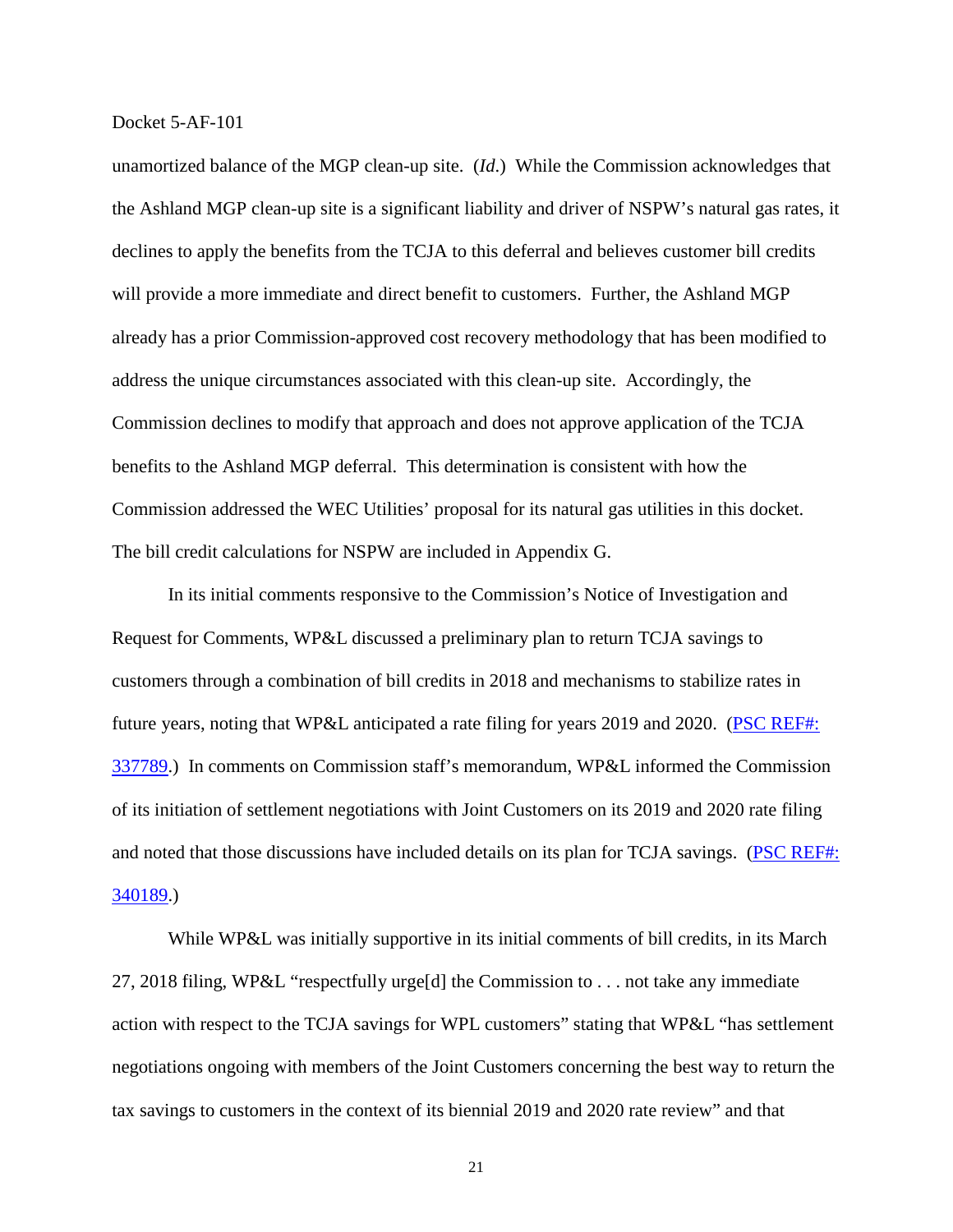"customer benefits from the TCJA will play a key role in these ongoing settlement discussions." (*Id*. at 2.) While WP&L proposed, by way of example, refraining from issuing bill credits for the entire 2018 income statement savings and instead using a portion of these savings to offset existing regulatory assets, WP&L asked the Commission "to refrain from ordering an immediate refund of income-statement TCJA savings . . . ." (*Id*. at 3.)

While the Commission applauds and encourages WP&L's efforts to negotiate a settlement of its 2019-2020 rate case, the Commission declines WP&L's request to defer action now to address the benefits from the TCJA. Consistent with the Commission's general approach in addressing refunds associated with fuel reconciliations under Wis. Admin. Code ch. PSC 116, the Commission generally prefers to provide the refunds in the years received as opposed to using as offsets to future year expenses. While WP&L initially suggested using the income statement component for some bill credits and to offset existing regulatory assets such as Columbia, its later comments strongly suggested a preference that the Commission take no action in 2018 and instead allow it and the parties maximum flexibility in settling the 2019-2020 rate case. Further, unlike WEPCO-Electric and WPSC-Electric, WP&L's proposal to offset existing regulatory assets was not well-developed or comprehensive. In contrast, WEPCO-Electric and WPSC-Electric stated a clear proposal for using both the income statement and a portion of the balance sheet component savings and identified specific savings amounts available to be used. Accordingly, the Commission concludes that using 100 percent of the WP&L's estimate of the income statement component savings maximizes customer benefits now, while leaving additional TCJA savings on the table (*e.g*. 2018 and 2019 balance sheet component savings and 2019 income statement savings) for the use in negotiations. Bill credit calculations for WP&L are included in Appendix O.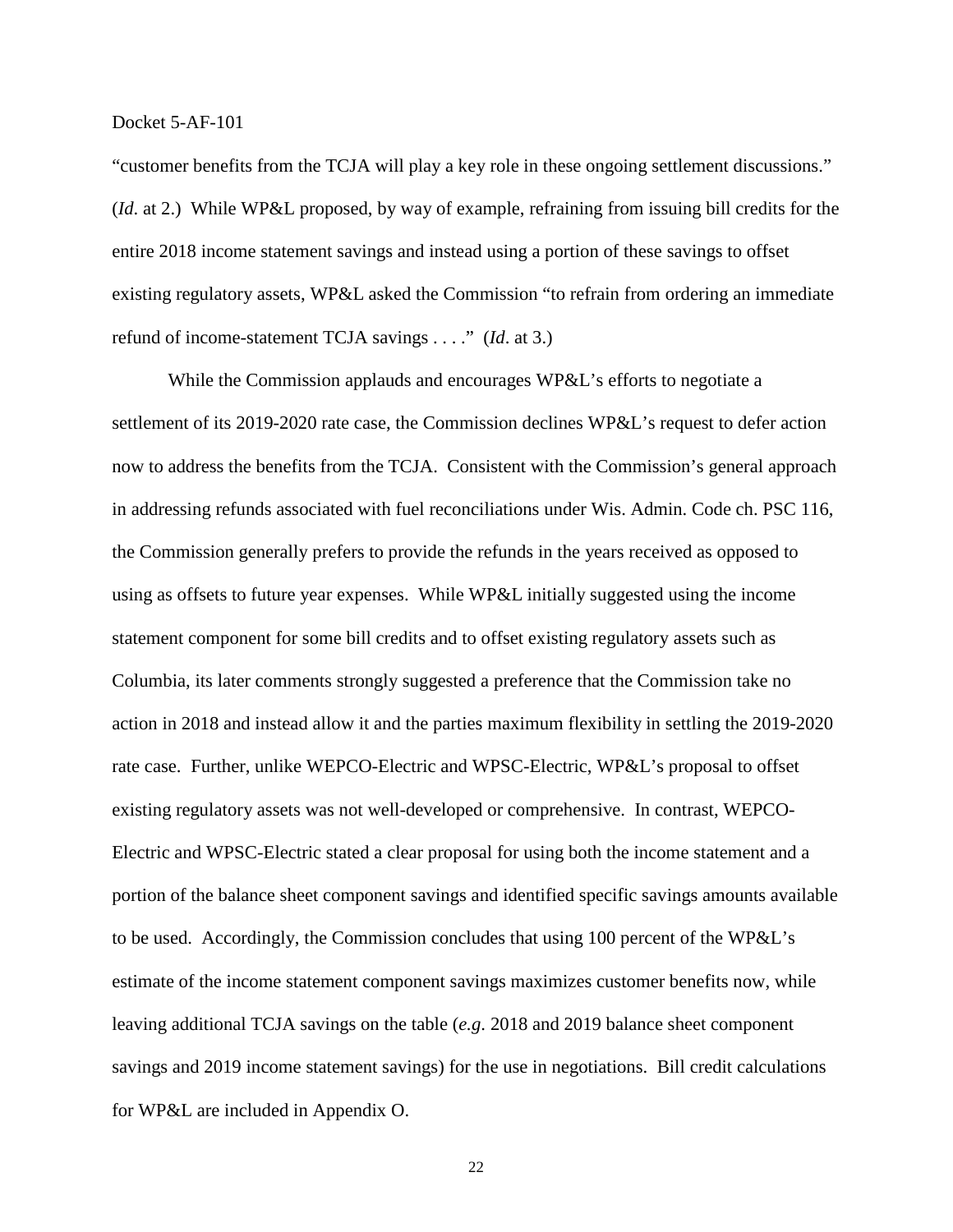SWL&P, as a private water utility, also allocates some of its revenue requirement to public fire protection (PFP) as a distinct customer class. The PFP revenue is collected from customers in the City of Superior as a flat monthly charge based on meter size. SWL&P also provides water service to the village of Superior, which has elected to pay for its share of PFP costs via a charge to the municipality. Because these PFP tariffs do not contain a volumetric component, the Commission finds it reasonable for SWL&P to apply bill credits for PFP charges as a flat monthly credit. The bill credit calculations for SWL&P are found in Appendix K.

#### **Purchased Cost Adjustment Clause Authorization for Electric Utilities**

Wisconsin Admin. Code § PSC 110.02 requires all electric utilities that receive refunds from their wholesale energy providers to return the refunds to their customers. As a result of the TCJA, Westfield will receive a refund from its wholesale provider, Pioneer. Wisconsin Admin. Code § PSC 110.02(1)-(2) states that utilities should return refunds to customers based on actual usage, unless the Commission approves the use of the Purchased Cost Adjustment Clause (PCAC). Here, the Commission finds that the administrative costs associated with returning the savings to customers based on actual usage would substantially diminish the benefit to customers. Therefore, the Commission approves Westfield's use of the PCAC for refunds to customers. The Commission also delegates the approval of any future requests to use the PCAC as a result of the TCJA, pursuant to Wis. Admin. Code § PSC 110.02(2), to the Administrator of the Division of Energy Regulation.

#### **Continuation of Deferrals and Carrying Costs**

For any income statement component savings or balance sheet component savings that are not otherwise addressed in this Order, the Commission directs the IOUs to continue deferrals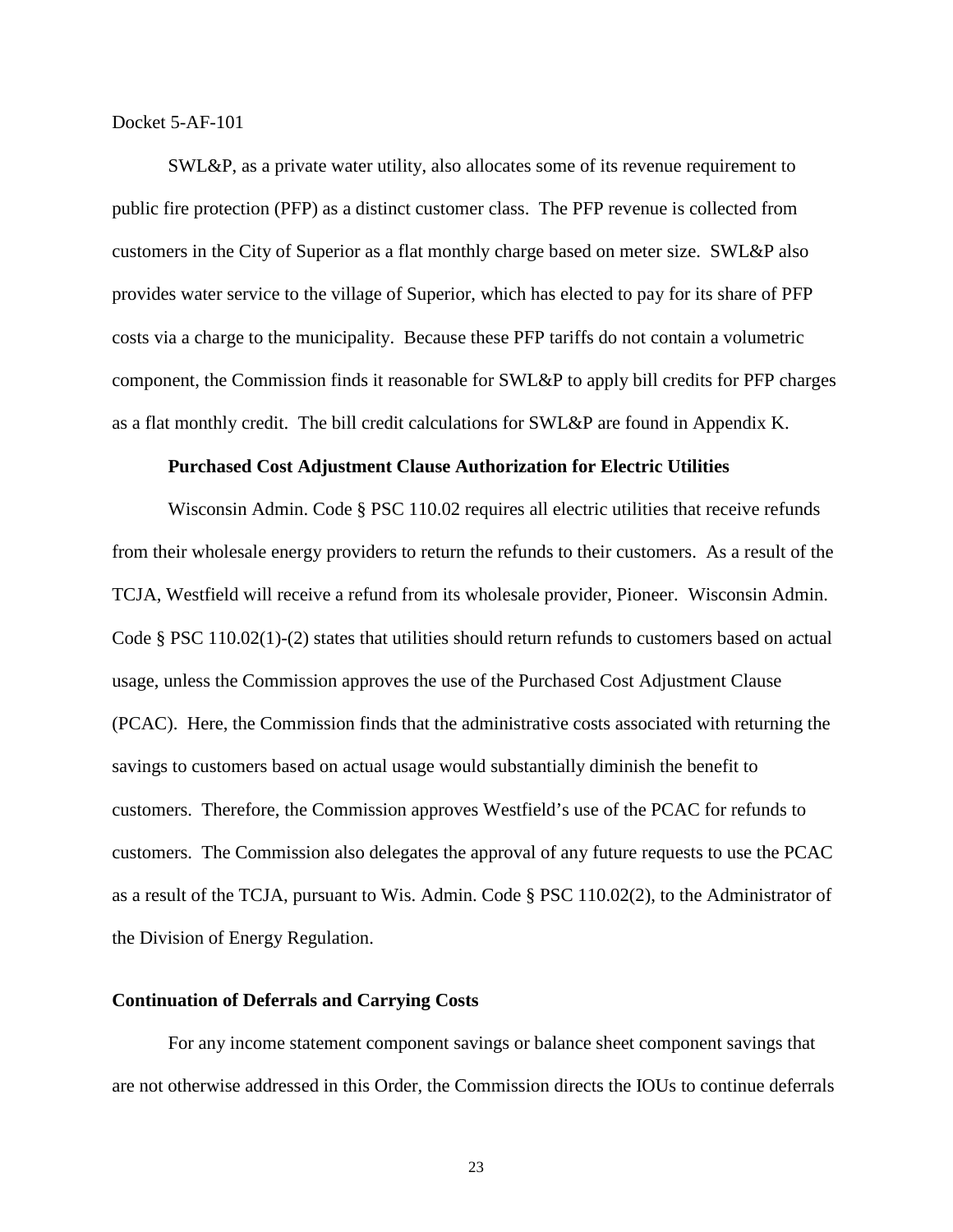for these savings until further Commission action in this docket or Commission action in a future rate case. As the revaluation of the ADIT results in a reclassification of the liability on the balance sheet, the Commission directs that no carrying costs shall accrue on the balance sheet component savings at this time.

For the savings from the income statement component for all IOUs, and the avoided carrying costs and amortization expenses as applicable to WEPCO-Electric and WPSC-Electric per this Order,<sup>[26](#page-23-0)</sup> the Commission directs that carrying costs, effective as of January 1, 2018, shall accrue at the short-term debt rate, which shall be determined for each IOU in the following priority: the IOU's last rate case (if it included a short-term debt rate); or the IOU's most recently Commission authorized short-term debt issuance; or if neither exist, then at the short-term debt rate of 4.5 percent effective as of January 1, 2018.<sup>[27](#page-23-1)</sup> Appendix A includes Commission staff's calculation of the utility's carrying cost amount at the appropriate short-term debt rate, which is included in the total bill credit amounts to be refunded to customers as set forth in the appendices specific to each IOU. Appendix R and Appendix S also include Commission staff's calculations of avoided carrying costs and amortization expenses applicable to WEPCO-Electric and WPSC-Electric as described in this Order.

#### **Reporting Requirements**

For the income statement component, each IOU, except North Central, shall provide to the Commission no later than August 15, 2018, confirmation that the utility refunded to

<span id="page-23-0"></span> $26$  As noted previously, while there may be no remaining tax savings after these savings are applied to the identified escrows and deferrals based upon the current estimates, to the extent there are, any remaining tax savings shall be included in this same deferral.

<span id="page-23-1"></span><sup>&</sup>lt;sup>27</sup> See Table titled "Prime Rates[U.S. Effective 12/14/2017]" on [http://www.wsj.com/mdc/public/page/2\\_3020](http://www.wsj.com/mdc/public/page/2_3020-moneyrate-20180102.html?mod=mdc_pastcalendar) [moneyrate-20180102.html?mod=mdc\\_pastcalendar](http://www.wsj.com/mdc/public/page/2_3020-moneyrate-20180102.html?mod=mdc_pastcalendar) (last accessed May 7, 2018).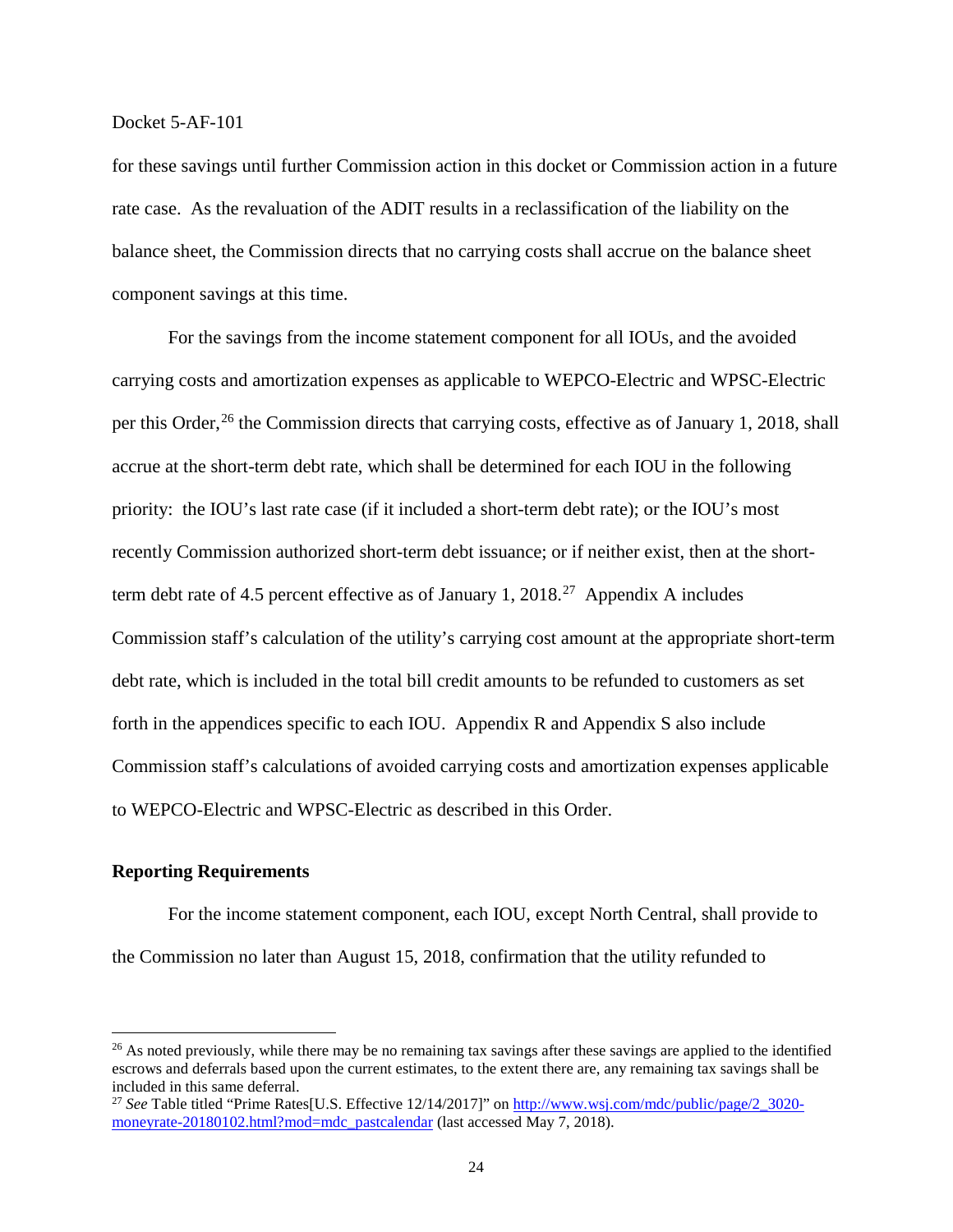customers the one-time bill credit amounts specified in this Order. This filing should also include the total amount refunded to customers in June 2018 and July 2018, separating out the amount related to the revenue requirement reduction and carrying cost amounts. Furthermore, each IOU shall also file with the Commission on a quarterly basis the total amount credited to customers per the ongoing, monthly volumetric bill credits issued thereafter. Each IOU shall file the initial quarterly report no later than October 15, 2018, for the amounts credited to customers for the ongoing volumetric credit from July 1, 2018, through September 30, 2018. Quarterly reports shall continue thereafter for as long as volumetric credits are being issued by the IOU.

For WEPCO-Electric and WPSC-Electric, each shall also provide to the Commission no later than August 15, 2018 and March 1, 2019, confirmation as to the accounting entries made in 2018 and 2019, respectively, to effectuate the offset to the transmission escrow and deferrals identified in this Order, and shall report on the remaining balances, if any, in the applicable escrow or deferrals and identify whether there are any tax benefits remaining after the offsets are applied as required by this Order.

#### **Order**

1. The IOUs shall work with Commission staff to evaluate the impacts of the balance sheet component, and, except as otherwise provided in this Order, the balance sheet component savings shall be addressed either by further order in this docket or in the IOU's next rate case.

2. All calculations of savings resulting from the TCJA shall be subject to true-up, review, and audit by Commission staff and intervenors in a manner similar to the procedure used in the fuel reconciliation proceedings.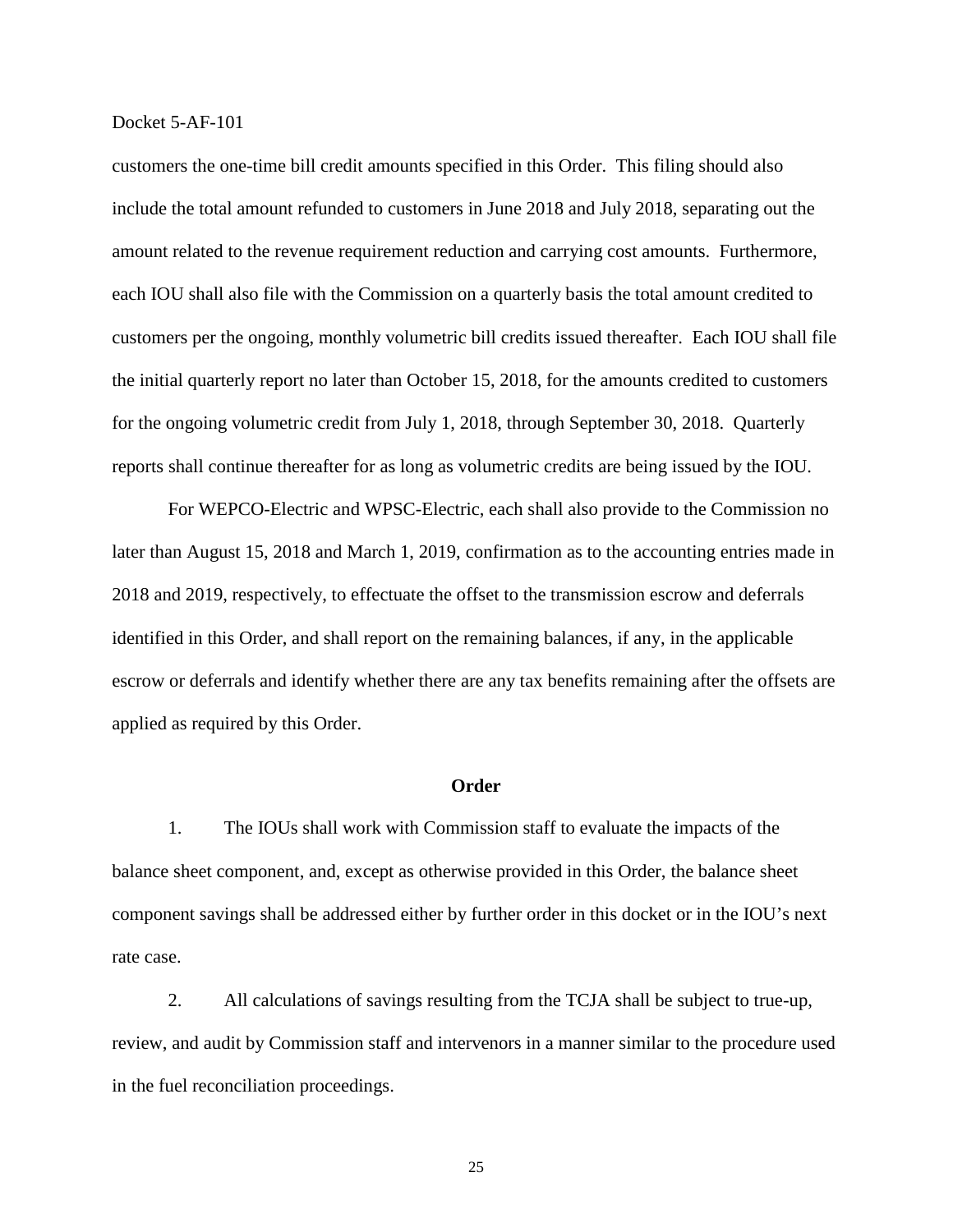3. WEPCO-electric shall use 20 percent of WEPCO-Electric's estimated annual savings of the income statement component (estimated \$59 million) per year for bill credits to customers in 2018 and 2019, and apply the remaining 80 percent of the estimated annual savings from the income statement component to WEPCO-Electric's transmission escrow in 2018 and 2019.

4. WEPCO-Electric shall issue a bill credit based on 20 percent of the WEPCO-electric's estimate for the first half of the annual reduction in the revenue requirement as a one-time bill credit to appear on customer bills issued no later than July 31, 2018. Further, WEPCO-Electric shall issue a bill credit for the remaining portion of the IOU's estimated 20 percent of the annual savings as ongoing, monthly volumetric bill credits for usage consumed as of July 1, 2018. The volumetric credit will start appearing on customers' monthly bills on the bill immediately following the bill containing the one-time bill credit. The ongoing volumetric bill credit amounts shall be based on 20 percent of WEPCO-Electric's estimated annual amount to be returned to customers, subject to true-up in this docket or in a future rate case. WEPCO-Electric's ongoing, monthly volumetric bill credits shall continue until further Commission action in this docket or Commission action in a future rate case.

5. WEPCO-Electric shall apply its estimated savings in the annual normalized amortization of the EDIT for WEPCO-Electric (estimated at \$18 million) to the transmission escrow.

6. WEPCO-Electric shall apply its estimated \$20 million in the annual transmission cost savings to the transmission escrow in 2018 and 2019.

7. When applying any savings to its transmission escrow, WEPCO-Electric shall apply the savings first to the "old" transmission escrow balances earning at the authorized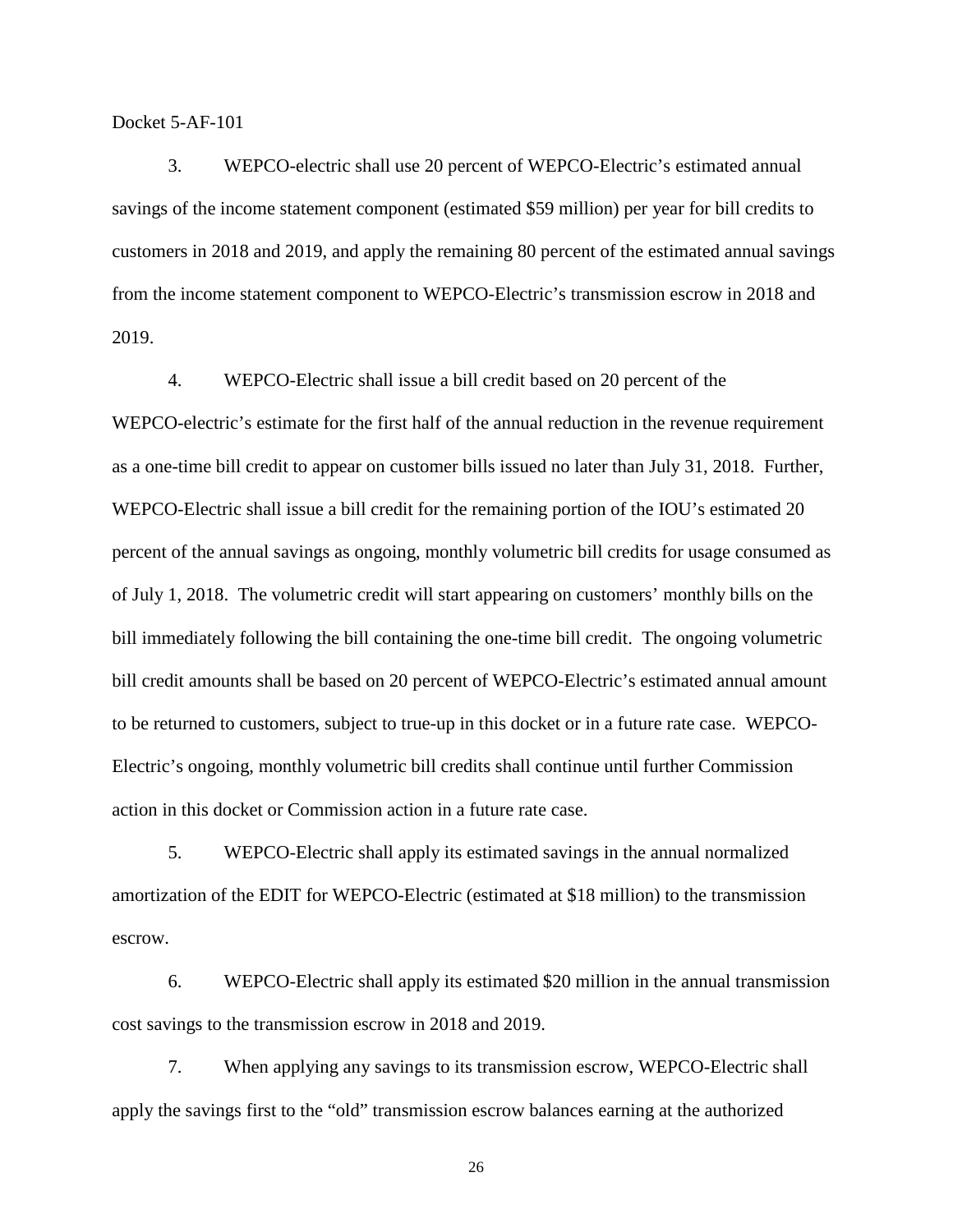weighted cost of capital before any offsets to the "new" balances earning at the authorized short-term debt rate.

8. WEPCO-Electric shall defer the avoided carrying costs associated with the reduction in the transmission escrow balance resulting from the application of these savings, as calculated in Appendix R, until further Commission action in this docket or a future rate case. The deferral of any avoided carrying costs associated with the reduction in the transmission escrow balance from the application of the tax savings per this Order shall accrue carrying costs as discussed in this Order.

9. WEPCO-Electric shall apply its estimated \$45 million in annual savings associated with the PTF lease to the PTF escrow.

10. WPSC-Electric shall use 60 percent of WPSC-Electric's estimated annual savings of the income statement component (estimated \$28 million) per year for a bill credit in 2018 and 2019, and apply the remaining 40 percent of the estimated annual savings from the income statement component to WPSC-Electric's Crane Creek, DePere Energy Center, and Fox Energy deferrals, in the priority listed.

11. WPSC-Electric shall issue a bill credit based on 60 percent of the WPSC-Electric's estimate for the first half of the annual reduction in the revenue requirement as a onetime bill credit to appear on customer bills issued no later than July 31, 2018. Further, WPSC-Electric shall issue a bill credit for the remaining portion of the IOU's estimated 60 percent of the annual savings as ongoing, monthly volumetric bill credits for usage consumed as of July 1, 2018. The volumetric credit will start appearing on customers' monthly bills on the bill immediately following the bill containing the one-time bill credit. The ongoing volumetric bill credit amounts shall be based on 60 percent of WPSC-Electric's estimated annual amount to be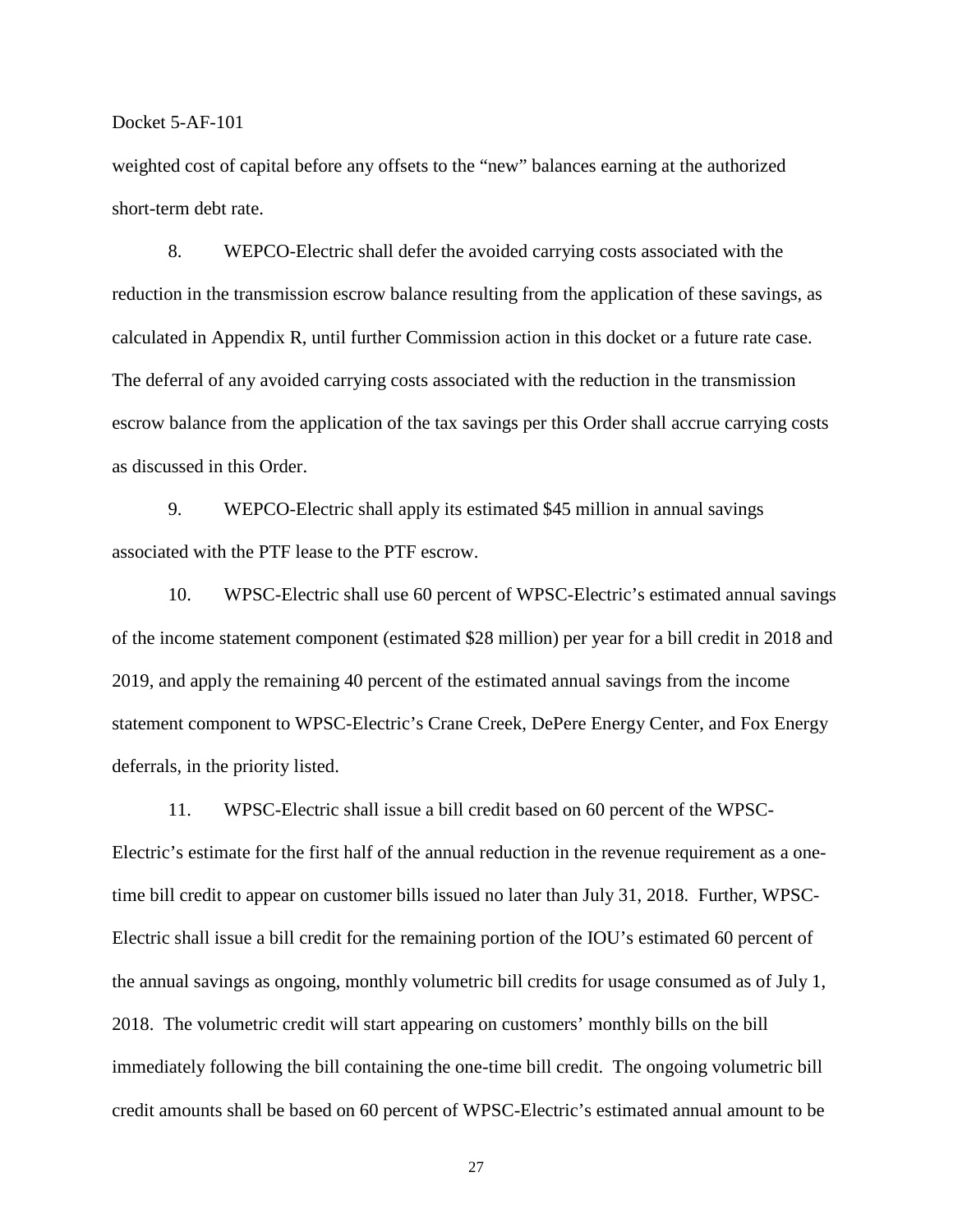returned to customers, subject to true-up in this docket or in a future rate case. WPSC-Electric's ongoing, monthly volumetric bill credits shall continue until further Commission action in this docket or Commission action in a future rate case.

12. WPSC-Electric shall apply the estimated savings in the annual normalized amortization of the EDIT for WPSC-Electric (estimated at \$4 million) to the Crane Creek, DePere, and Fox Energy deferrals, in the priority listed.

13. WPSC-Electric shall defer the avoided carrying costs and amortization expenses associated with the reduction, and if applicable, the ultimate elimination of the Crane Creek, DePere, and Fox Energy deferrals, as calculated pursuant to Appendix S, until addressed by further Commission action in this docket or a future rate case. Any tax savings remaining after the payoff of these deferrals shall be included in the deferral for the avoided carrying costs and amortization expenses established by this Order until further Commission action in this docket or in a future rate case. The deferral of any avoided carrying costs, amortization expenses, and remaining tax savings (if any), shall accrue carrying costs as discussed in this Order.

14. North Central shall address all savings as a result of the TCJA in its current 2018 test-year rate case. North Central shall continue to defer these savings until resolution of that rate case.

15. City Gas, CWP, Dahlberg, Midwest, Northwestern, Pioneer, St. Croix Gas, and Westfield shall issue a bill credit based upon 100 percent of Commission staff's estimate of the first half of the 2018 annual reduction in the revenue requirement as a one-time bill credit to appear on customer bills issued no later than July 31, 2018. Further, the Commission directs the remaining portion of Commission staff's estimated annual savings balance for City Gas, CWP, Dahlberg, Midwest, Northwestern, Pioneer, St. Croix Gas, and Westfield be returned to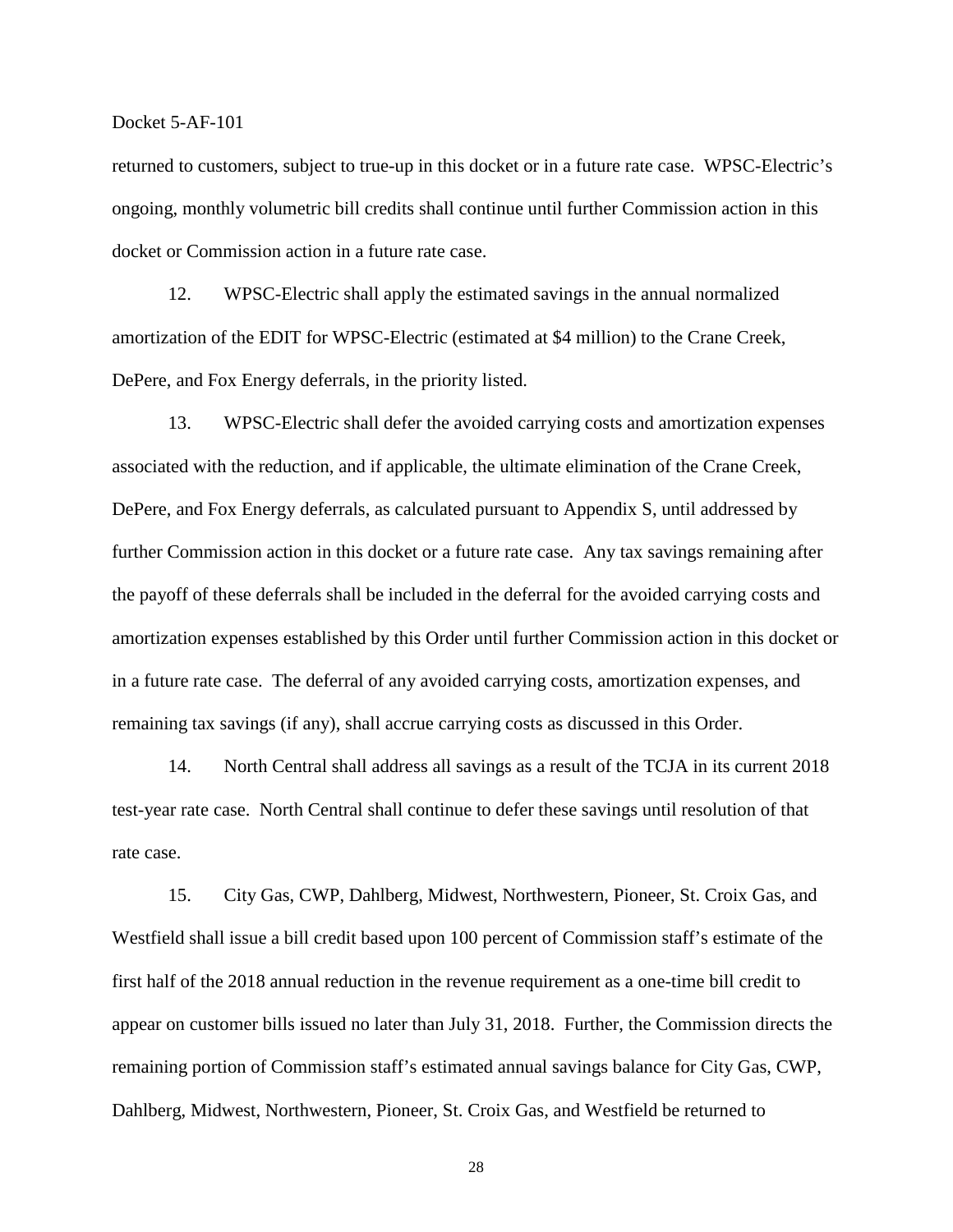ratepayers as ongoing, monthly volumetric bill credits, subject to true-up in this docket or a future rate case. The Commission directs that these smaller IOUs start providing the ongoing volumetric bill credits to customers for usage consumed as of July 1, 2018. The volumetric credit will start appearing on customers' monthly bills on the bill immediately following the bill containing the one-time bill credit. The monthly, volumetric bill credits shall continue until further Commission action in this docket or Commission action in a future rate case.

16. MGE, WP&L, SWL&P, WG, NSPW, WEPCO-Gas, WEPCO-Steam, and WPSC-Gas shall issue a bill credit based upon 100 percent of the IOUs' estimate of the first half of the annual reduction in the revenue requirement as a one-time bill credit to appear on customer bills issued no later than July 31, 2018. Further, the Commission directs the remaining portion of the IOUs' estimated annual savings balance for MGE, WP&L, SWL&P, WG, NSPW, WEPCO-Gas, WEPCO-Steam, and WPSC-Gas be returned to ratepayers as ongoing, monthly volumetric bill credits, subject to true-up in this docket or a future rate case. The Commission directs that these larger IOUs start providing the ongoing volumetric bill credits to customers for usage consumed as of July 1, 2018. The volumetric credit will start appearing on customers' monthly bills on the bill immediately following the bill containing the one-time bill credit. The monthly, volumetric bill credits shall continue until further Commission action in this docket or Commission action in a future rate case.

17. For the income statement component, each IOU, except North Central, shall provide to the Commission no later than August 15, 2018, confirmation that the utility refunded to customers the one-time bill credit amounts specified in this Order. This filing should also include the total amount refunded to customers in June 2018 and July 2018, separating out the amount related to the revenue requirement reduction and carrying cost amounts.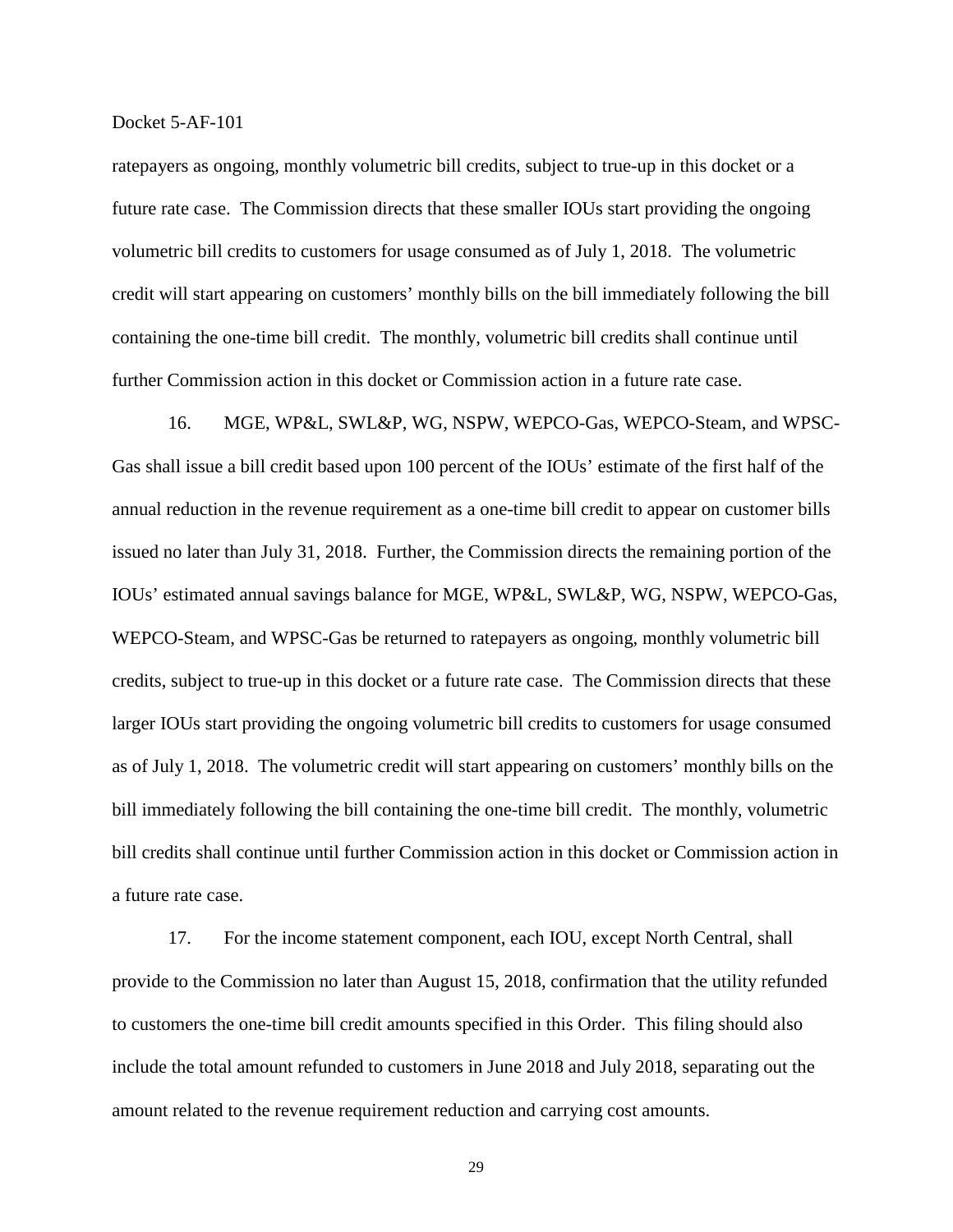18. Each IOU shall file with the Commission on a quarterly basis the total amount credited to customers per the ongoing, monthly volumetric bill credits. Each IOU shall file the initial quarterly report no later than October 15, 2018, for the amounts credited to customers for the ongoing volumetric credit from July 1, 2018, through September 30, 2018. Quarterly reports shall continue thereafter for as long as volumetric credits are being issued by the IOU.

19. WEPCO-Electric and WPSC-Electric, each shall provide to the Commission no later than August 15, 2018 and March 1, 2019, confirmation as to the accounting entries made in 2018 and 2019, respectively, to effectuate the offset to the transmission escrow and deferrals identified in this Order, and shall report on the remaining balances, if any, in the applicable escrow or deferrals and identify whether there are any tax benefits remaining after the offsets are applied as required by this Order.

20. The IOUs shall allocate refunds to the rate classes in the same manner as the IOUs collected the income taxes in rates.

21. The IOUs shall calculate the one-time credit, which will appear on customer bills issued no later than July 31, 2018, by using a methodology that reimburses the credit balance to ratepayers in an equitable manner by refunding to each respective class its actual contribution to the total credit balance as quickly as possible. The one-time credit shall be based on the 2017 average number of customers for each rate class.

22. The IOUs shall provide the ongoing, monthly bill credits for usage effective July 1, 2018, on a volumetric basis (kWhs for electricity, therms for gas, hundred cubic feet for water, and thousand pounds for steam). SWL&P may use a fixed bill credit for its PFP tariffs.

23. Bill credits shall be calculated pursuant to Appendices B through P, as applicable to each IOU.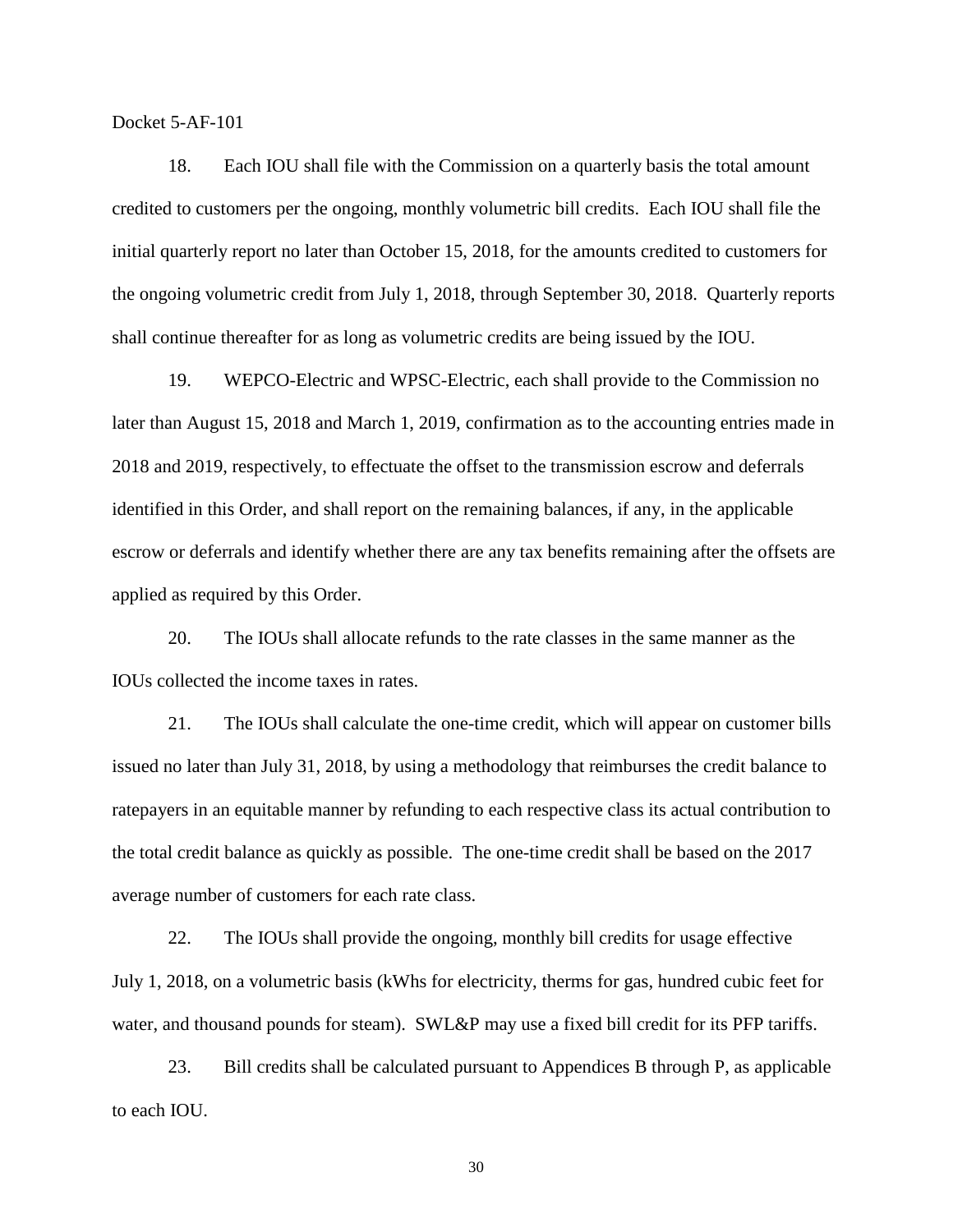24. All bill credits issued to customers in this docket shall be identified on customer bills as "2017 Tax Cut Credit." No later than July 1, 2018, the IOUs shall provide an explanation of the credits on their websites.

25. The Commission approves Westfield's use of the PCAC for refunds to customers.

26. For any income statement component savings or balance sheet component savings that are not otherwise addressed in this Order, the IOUs shall continue deferrals for these savings until further Commission action in this docket or Commission action in a future rate case.

27. The IOUs shall accrue no carrying costs on the balance sheet component savings at this time.

28. For the income statement component savings for all IOUs, and the avoided carrying costs, avoided amortization expenses, and any remaining tax benefits, as applicable to WEPCO-Electric and WPSC-Electric per this Order, the IOUs shall accrue carrying costs, effective as of January 1, 2018, at the short-term debt rate, which shall be determined for each IOU in the following priority: the IOU's last rate case (if it included a short-term debt rate), or the IOU's most recently Commission authorized short-term debt issuance, or if neither exist, then at the short-term debt rate of 4.5 percent effective as of January 1, 2018.

29. MG&E, NSPW, SWL&P, WG, WEPCO, WP&L, and WPSC shall file tariffs consistent with the Appendices of this Order.

30. Pursuant to Wis. Stat. § 196.19, the other IOUs shall be deemed to have filed with the Commission the rates authorized in this Order when the IOU receives completed tariff sheets reflecting this Order from the Commission.

31. This Order takes effect one day after the date of service.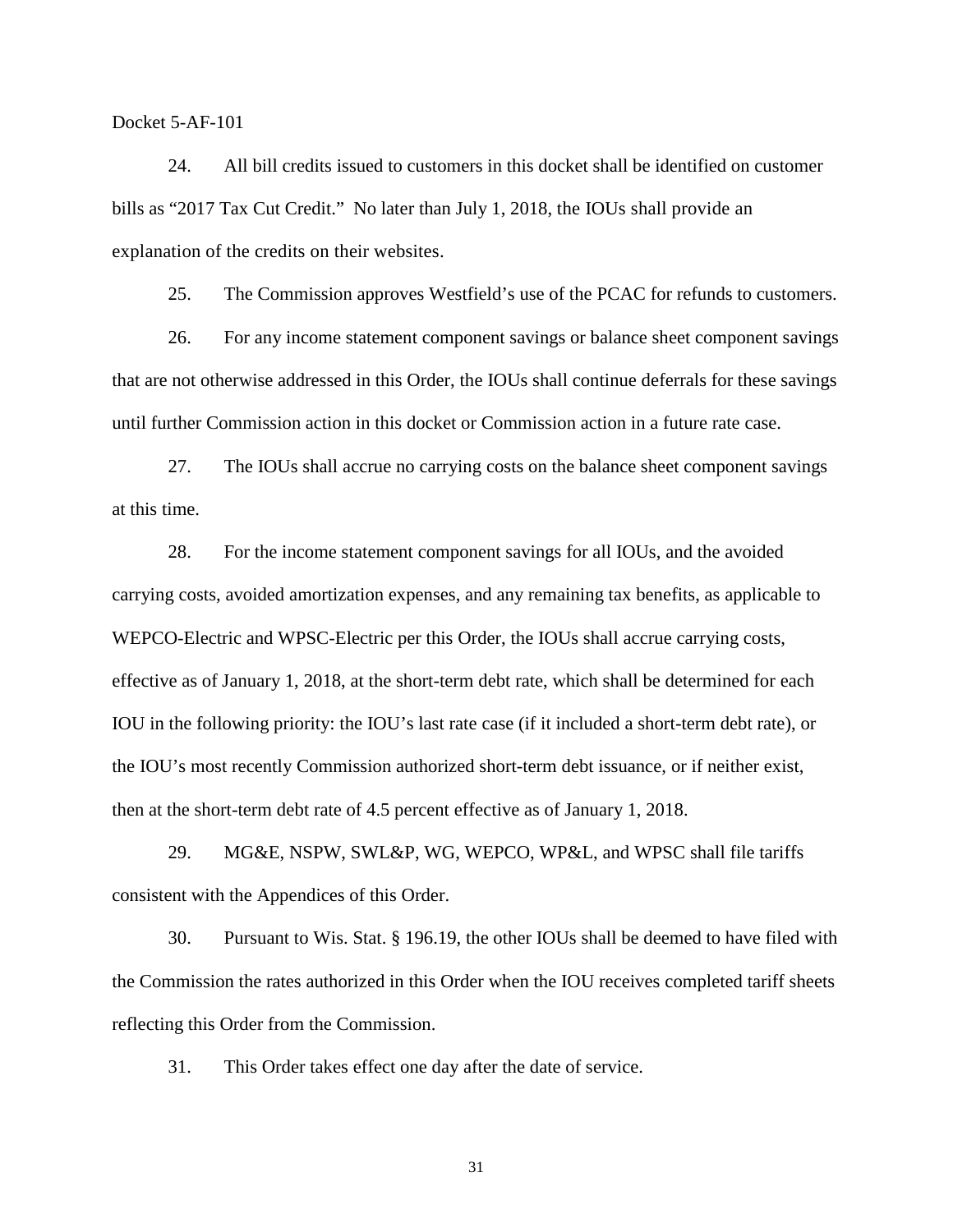32. Jurisdiction is retained.

Dated at Madison, Wisconsin, the 24<sup>th</sup> day of May, 2018.

By the Commission:

Stylang Pawell Caber

Steffany Powell Coker Secretary to the Commission

SPC:RM:jlt:DL: 01637731

Attachments

See attached Notice of Rights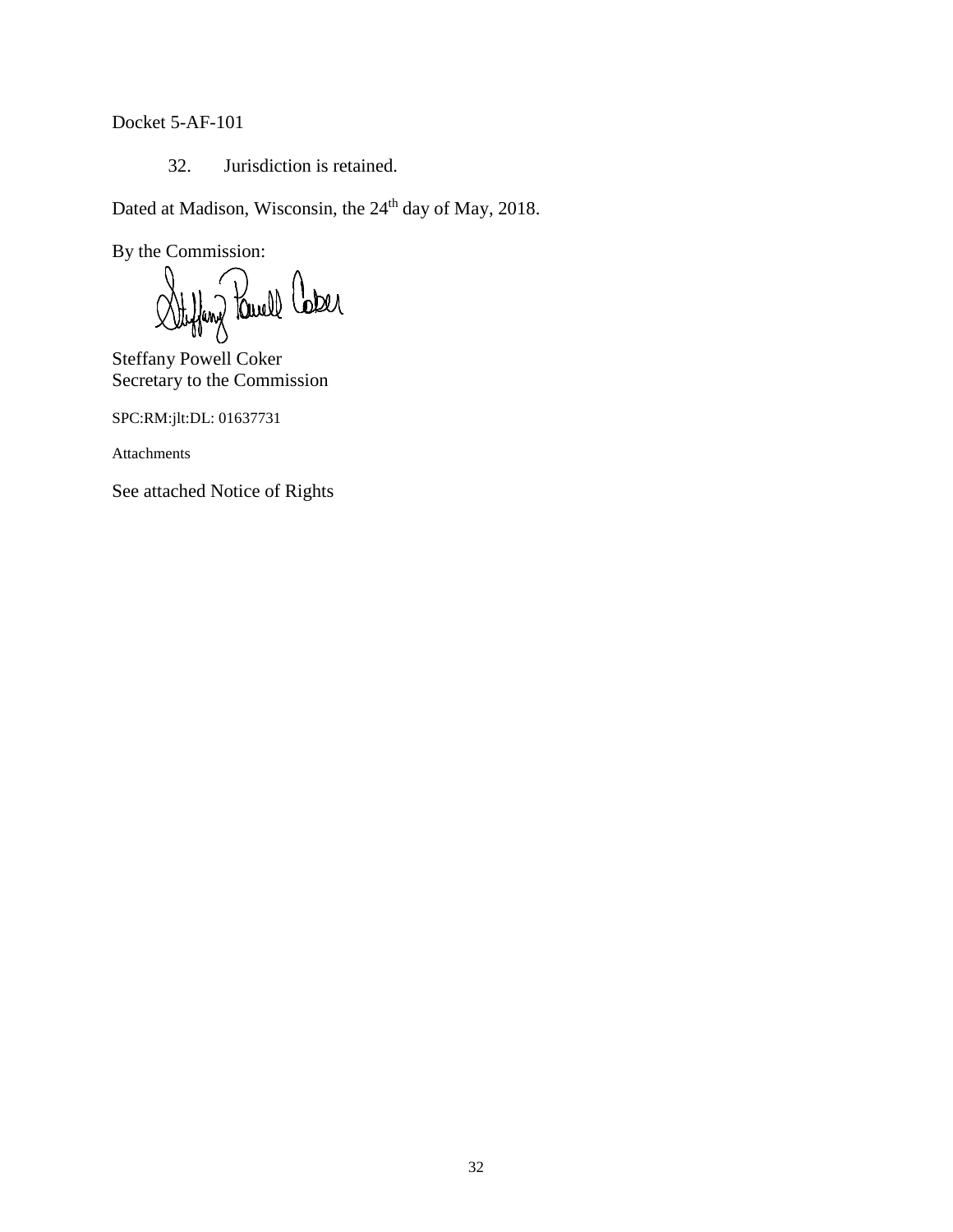## PUBLIC SERVICE COMMISSION OF WISCONSIN 4822 Madison Yards Way P.O. Box 7854 Madison, Wisconsin 53707-7854

## **NOTICE OF RIGHTS FOR REHEARING OR JUDICIAL REVIEW, THE TIMES ALLOWED FOR EACH, AND THE IDENTIFICATION OF THE PARTY TO BE NAMED AS RESPONDENT**

The following notice is served on you as part of the Commission's written decision. This general notice is for the purpose of ensuring compliance with Wis. Stat. § 227.48(2), and does not constitute a conclusion or admission that any particular party or person is necessarily aggrieved or that any particular decision or order is final or judicially reviewable.

## *PETITION FOR REHEARING*

If this decision is an order following a contested case proceeding as defined in Wis. Stat. § 227.01(3), a person aggrieved by the decision has a right to petition the Commission for rehearing within 20 days of the date of service of this decision, as provided in Wis. Stat. § 227.49. The date of service is shown on the first page. If there is no date on the first page, the date of service is shown immediately above the signature line. The petition for rehearing must be filed with the Public Service Commission of Wisconsin and served on the parties. An appeal of this decision may also be taken directly to circuit court through the filing of a petition for judicial review. It is not necessary to first petition for rehearing.

## *PETITION FOR JUDICIAL REVIEW*

A person aggrieved by this decision has a right to petition for judicial review as provided in Wis. Stat. § 227.53. In a contested case, the petition must be filed in circuit court and served upon the Public Service Commission of Wisconsin within 30 days of the date of service of this decision if there has been no petition for rehearing. If a timely petition for rehearing has been filed, the petition for judicial review must be filed within 30 days of the date of service of the order finally disposing of the petition for rehearing, or within 30 days after the final disposition of the petition for rehearing by operation of law pursuant to Wis. Stat. § 227.49(5), whichever is sooner. If an *untimely* petition for rehearing is filed, the 30-day period to petition for judicial review commences the date the Commission serves its original decision.[28](#page-32-0) The Public Service Commission of Wisconsin must be named as respondent in the petition for judicial review.

If this decision is an order denying rehearing, a person aggrieved who wishes to appeal must seek judicial review rather than rehearing. A second petition for rehearing is not permitted.

Revised: March 27, 2013

<span id="page-32-0"></span> <sup>28</sup> *See Currier v. Wisconsin Dep't of Revenue,* <sup>2006</sup> WI App 12, 288 Wis. 2d 693, 709 N.W.2d 520.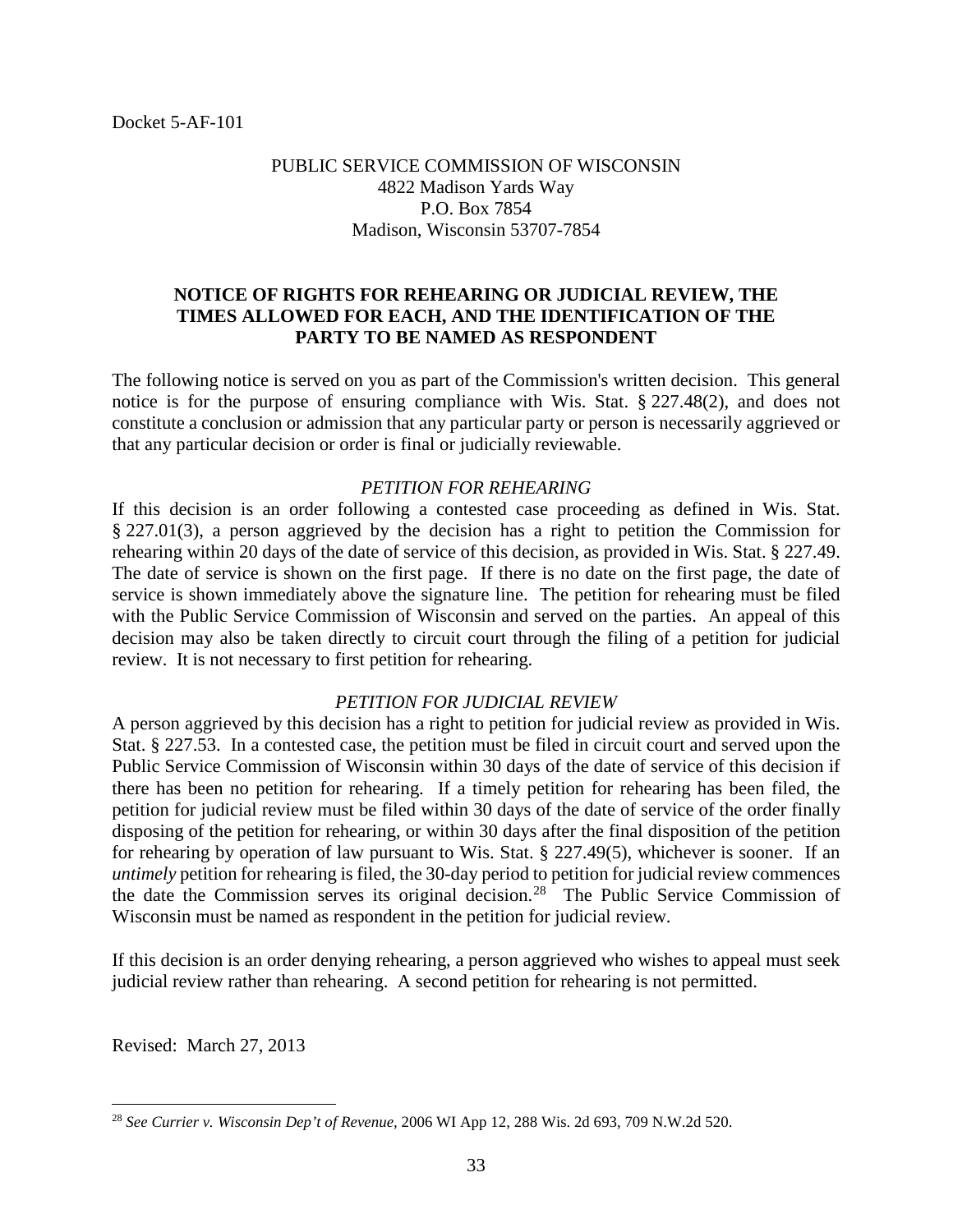\* Annual savings used to estimate the annual bill credits were based on Commission staffs calculation.

\*\* Annual savings used to estimate the annual bill credits were based on IOUs calculation.

**(a)** Annual estimate is \$59 million

**(b)** Annual estimate is \$28 million

|           |                                              |              | <b>Estimated Annual Bill Credits</b> |                 |     |            |    |                          |   |                          |   |                   |
|-----------|----------------------------------------------|--------------|--------------------------------------|-----------------|-----|------------|----|--------------------------|---|--------------------------|---|-------------------|
|           |                                              |              |                                      |                 |     |            |    |                          |   |                          |   | <b>Total Bill</b> |
| Utilty ID | <b>Utility Name</b>                          |              |                                      | <b>Electric</b> |     | Gas        |    | Water                    |   | <b>Steam</b>             |   | <b>Credits</b>    |
| 1140      | City Gas Company                             | $\ast$       |                                      |                 | \$  | 120,694    | \$ |                          |   |                          |   | 120,694           |
| 1330      | <b>Consolidated Water Power Company</b>      | $\ast$       |                                      | 435,133         |     |            |    |                          |   |                          |   | 435,133           |
| 1510      | Dahlberg Light and Power Company             | $\ast$       | S                                    | 318,439         | -S  |            |    |                          |   |                          |   | 318,439           |
| 3270      | <b>Madison Gas and Electric Company</b>      | $***$        |                                      | 6,000,000       | S   | 2,000,000  | S  |                          |   |                          | S | 8,000,000         |
| 3670      | Midwest Natural Gas Inc.                     | $\ast$       |                                      |                 |     | 306,774    | -S |                          |   |                          |   | 306,774           |
| 4220      | Northern States Power Company-Wisconsin      | $***$        |                                      | 24,692,030      |     | 2,299,905  | S  | $\overline{\phantom{0}}$ |   | $\overline{\phantom{a}}$ |   | 26,991,935        |
| 4280      | Northwestern Electric Power Company          | $\ast$       |                                      | 501,677         | - S |            |    |                          |   | $\overline{\phantom{a}}$ |   | 501,677           |
| 4660      | Pioneer Power and Light Company              | ∗            |                                      | 56,623          | Ŝ   |            |    |                          |   |                          |   | 56,623            |
| 5230      | St. Croix Valley Natural Gas Company Inc.    | *            |                                      |                 |     | 54,116     | Ŝ  |                          |   |                          |   | 54,116            |
| 5820      | Superior Water Light and Power Company       | ∗            |                                      | 552,814         |     | 194,767    | Ś  | 574,441                  | Ś | $\overline{\phantom{a}}$ |   | 1,322,022         |
| 6410      | Westfield Milling and Electric Light Company | ∗            |                                      | 22,673          | - S |            |    |                          |   |                          |   | 22,673            |
| 6630      | Wisconsin Electric Power Company (WEPCO) (a) | $***$<br>(a) | S                                    | 11,800,000      | S   | 8,000,000  | S  | $\overline{\phantom{a}}$ |   | \$1,000,000              | S | 20,800,000        |
| 6650      | Wisconsin Gas LLC (WG)                       | $***$        | Ś                                    |                 | S   | 19,000,000 | S  |                          |   |                          |   | 19,000,000        |
| 6680      | Wisconsin Power and Light Company            | $***$        |                                      | 36,000,000      |     | 4,000,000  | S  |                          |   | $\overline{\phantom{a}}$ |   | 40,000,000        |
| 6690      | Wisconsin Public Service Corporation (WPSC)  | **<br>(b)    | Ś                                    | 16,800,000      | S   | 6,000,000  | Ş  |                          |   | $\overline{\phantom{0}}$ |   | 22,800,000        |
|           | <b>Total Estimated Annual Savings</b>        |              |                                      | 97,179,389      |     | 41,976,256 | S  | 574,441                  |   | \$1,000,000              |   | \$140,730,086     |

|           |                                              | <b>Estimated Carrying Costs</b> |                 |   |            |    |       |   |                          |    |                   |  |
|-----------|----------------------------------------------|---------------------------------|-----------------|---|------------|----|-------|---|--------------------------|----|-------------------|--|
|           |                                              |                                 |                 |   |            |    |       |   |                          |    | <b>Total Bill</b> |  |
| Utilty ID | <b>Utility Name</b>                          |                                 | <b>Electric</b> |   | Gas        |    | Water |   | <b>Steam</b>             |    | <b>Credits</b>    |  |
| 1140      | City Gas Company                             |                                 |                 |   | 594        | Ŝ. |       |   |                          |    | 594               |  |
| 1330      | <b>Consolidated Water Power Company</b>      |                                 | 2,408           | S |            |    |       |   |                          |    | 2,408             |  |
| 1510      | Dahlberg Light and Power Company             |                                 | 1,339           |   |            |    |       |   |                          |    | 1,339             |  |
| 3270      | Madison Gas and Electric Company             |                                 | 6,639           | S | 2,213      |    |       |   |                          |    | 8,852             |  |
| 3670      | Midwest Natural Gas Inc.                     |                                 |                 |   | 1,886      |    |       |   |                          |    | 1,886             |  |
| 4220      | Northern States Power Company-Wisconsin      |                                 | 63,755          |   | 5,938      | \$ |       |   |                          |    | 69,693            |  |
| 4280      | Northwestern Electric Power Company          |                                 | 2,177           | S |            |    |       |   |                          |    | 2,177             |  |
| 4660      | Pioneer Power and Light Company              |                                 | 313             |   |            |    |       |   |                          |    | 313               |  |
| 5230      | St. Croix Valley Natural Gas Company Inc.    |                                 |                 |   | 299        |    |       |   |                          |    | 299               |  |
| 5820      | Superior Water Light and Power Company       |                                 | 1,257           |   | 443        | Ŝ. | 1,307 |   |                          |    | 3,007             |  |
| 6410      | Westfield Milling and Electric Light Company |                                 | 125             | S |            |    |       |   |                          |    | 125               |  |
| 6630      | Wisconsin Electric Power Company (WEPCO) (a) |                                 | 8,705           | S | 5,902      | S  |       |   | 738                      | S  | 15,345            |  |
| 6650      | Wisconsin Gas LLC (WG)                       |                                 |                 |   | 14,017     | -S |       |   |                          |    | 14,017            |  |
| 6680      | Wisconsin Power and Light Company            |                                 | 75,248          |   | 8,361      |    |       |   | $\overline{\phantom{0}}$ |    | 83,609            |  |
| 6690      | Wisconsin Public Service Corporation (WPSC)  | S                               | 24,787          | S | $8,853$ \$ |    |       |   |                          |    | 33,640            |  |
|           | <b>Total Estimated Carrying Costs</b>        |                                 | 186,753         | S | 48,506     |    | 1,307 | S | 738                      | \$ | 237,304           |  |

|      |                                         | <b>Total Estimated Annual Bill Credits with Carrying Costs</b> |                          |  |                          |  |                          |              |                          |  |                   |  |  |
|------|-----------------------------------------|----------------------------------------------------------------|--------------------------|--|--------------------------|--|--------------------------|--------------|--------------------------|--|-------------------|--|--|
|      |                                         |                                                                |                          |  |                          |  |                          |              |                          |  | <b>Total Bill</b> |  |  |
|      | <b>Utilty ID Utility Name</b>           |                                                                | <b>Electric</b>          |  | Gas                      |  | Water                    | <b>Steam</b> |                          |  | <b>Credits</b>    |  |  |
| 1140 | City Gas Company                        |                                                                | $\overline{\phantom{a}}$ |  | 121,288                  |  | $\overline{\phantom{0}}$ |              | $\overline{\phantom{a}}$ |  | 121,288           |  |  |
| 1330 | <b>Consolidated Water Power Company</b> |                                                                | 437,541                  |  | $\overline{\phantom{a}}$ |  | $\overline{\phantom{0}}$ |              |                          |  | 437,541           |  |  |
| 1510 | Dahlberg Light and Power Company        |                                                                | 319,778                  |  | $\overline{\phantom{a}}$ |  | $\overline{\phantom{0}}$ |              |                          |  | 319,778           |  |  |
| 3270 | <b>Madison Gas and Electric Company</b> |                                                                | 6,006,639                |  | 2.002.213                |  | $\overline{\phantom{a}}$ |              | -                        |  | 8,008,852         |  |  |
| 3670 | Midwest Natural Gas Inc.                |                                                                |                          |  | 308.660                  |  |                          |              |                          |  | 308,660           |  |  |

| 4220 | Northern States Power Company-Wisconsin            |
|------|----------------------------------------------------|
| 4280 | Northwestern Electric Power Company                |
| 4660 | Pioneer Power and Light Company                    |
| 5230 | St. Croix Valley Natural Gas Company Inc.          |
| 5820 | Superior Water Light and Power Company             |
| 6410 | Westfield Milling and Electric Light Company       |
| 6630 | Wisconsin Electric Power Company (WEPCO)           |
| 6650 | Wisconsin Gas LLC (WG)                             |
| 6680 | <b>Wisconsin Power and Light Company</b>           |
| 6690 | <b>Wisconsin Public Service Corporation (WPSC)</b> |
|      |                                                    |

| 4220 | Northern States Power Company-Wisconsin      | 24,755,785 |   | 2,305,843                |   |                          | $\overline{\phantom{a}}$ |   | 27,061,628 |
|------|----------------------------------------------|------------|---|--------------------------|---|--------------------------|--------------------------|---|------------|
| 4280 | Northwestern Electric Power Company          | 503,854    | S | $\overline{\phantom{0}}$ |   | $\overline{\phantom{a}}$ | $\overline{\phantom{a}}$ |   | 503,854    |
| 4660 | Pioneer Power and Light Company              | 56,936     | S | $\overline{\phantom{a}}$ |   | $\overline{\phantom{a}}$ |                          |   | 56,936     |
| 5230 | St. Croix Valley Natural Gas Company Inc.    | -          |   | $54,415$ \$              |   | $\overline{\phantom{0}}$ |                          |   | 54,415     |
| 5820 | Superior Water Light and Power Company       | 554,071    |   | 195,210                  | S | 575,748                  |                          |   | 1,325,029  |
| 6410 | Westfield Milling and Electric Light Company | 22,798     |   | $\overline{\phantom{0}}$ |   | $\overline{\phantom{0}}$ | $\overline{\phantom{0}}$ |   | 22,798     |
| 6630 | Wisconsin Electric Power Company (WEPCO) (a) | 11,808,705 |   | $8,005,902$ \$           |   |                          | \$1,000,738              | S | 20,815,345 |
| 6650 | Wisconsin Gas LLC (WG)                       | -          |   | 19,014,017 \$            |   |                          | $\overline{\phantom{0}}$ |   | 19,014,017 |
| 6680 | Wisconsin Power and Light Company            | 36,075,248 |   | $4,008,361$ \$           |   |                          | $\overline{\phantom{0}}$ |   | 40,083,609 |
| 6690 | Wisconsin Public Service Corporation (WPSC)  | 16,824,787 |   | 6,008,853                |   |                          | $\overline{\phantom{a}}$ |   | 22,833,640 |
|      |                                              |            |   |                          |   |                          |                          |   |            |

| $$97,366,142 \quad $42,024,762 \quad $575,748 \quad $1,000,738 \quad $140,967,390$ | <b>Total Estimated Annual Savings with Carying Costs</b> |  |  |  |  |  |  |
|------------------------------------------------------------------------------------|----------------------------------------------------------|--|--|--|--|--|--|
|------------------------------------------------------------------------------------|----------------------------------------------------------|--|--|--|--|--|--|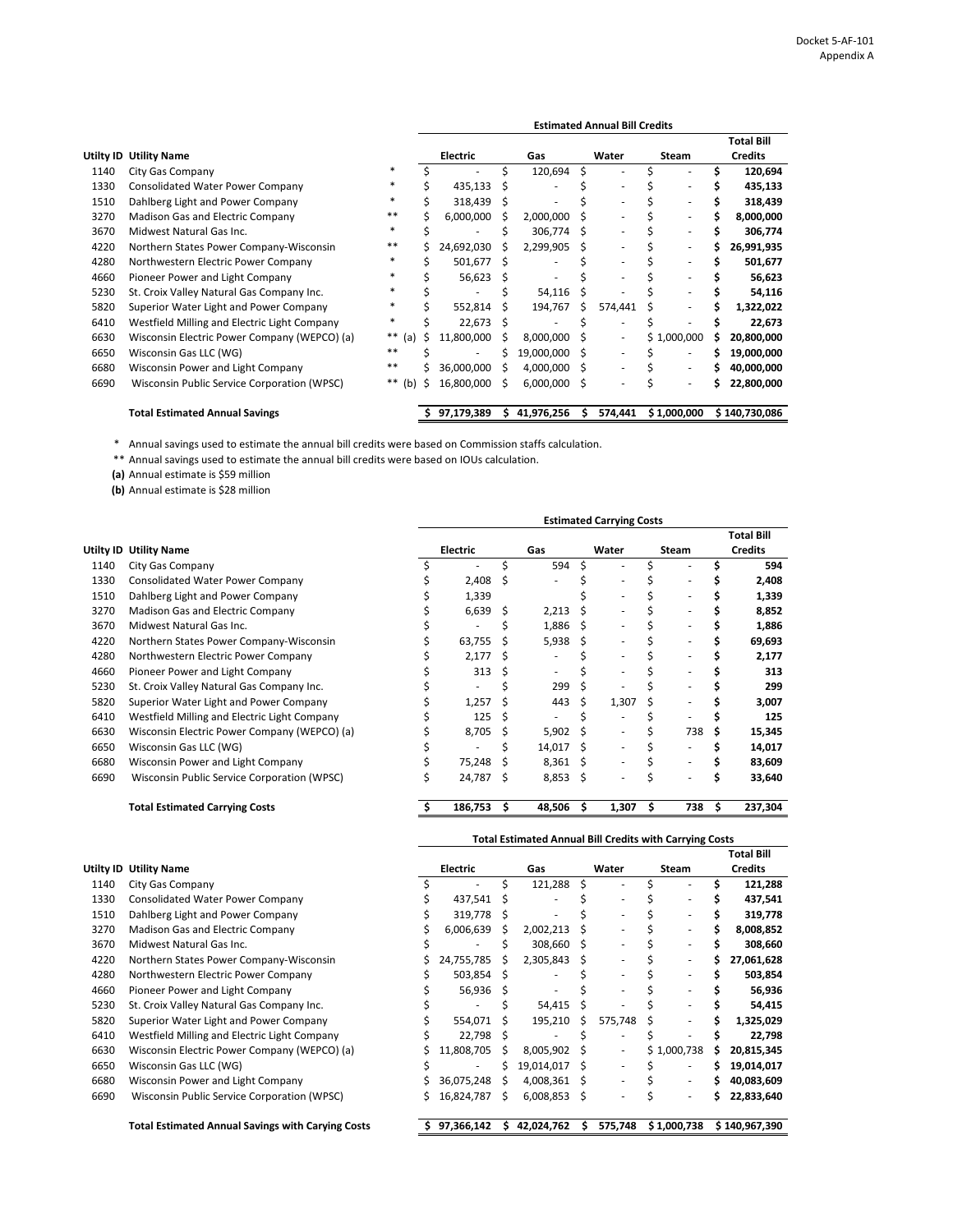| <b>Customer Class</b>          | <b>Allocation</b><br>Percentage | 2017 Average<br><b>Customers</b> | 2017<br>Volumetric<br>Sales (therms) | <b>One-time</b><br><b>Credit</b> | Ongoing<br>Volumetric<br><b>Credit</b> | <b>Units</b> |
|--------------------------------|---------------------------------|----------------------------------|--------------------------------------|----------------------------------|----------------------------------------|--------------|
| Residential (Rg-1)             | 56.41%                          | 4,672                            | 4,209,485                            | \$<br>7.36                       | \$<br>0.0162                           | per therm    |
| Small Firm $(Cg1)$             | 17.67%                          | 628                              | 1,725,606                            | \$<br>17.15                      | \$<br>0.0124                           | per therm    |
| Large Firm $(Cg-2)$            | 6.43%                           | 33                               | 521,433                              | \$<br>118.74                     | \$<br>0.0149                           | per therm    |
| Small Interruptible (In-1)     | 1.80%                           | 13                               | 515,210                              | \$<br>84.16                      | \$<br>0.0042                           | per therm    |
| Large Interruptible (In-2)     | 0.39%                           | 4                                | 87.350                               | \$<br>59.18                      | \$<br>0.0054                           | per therm    |
| Firm Transport (Tg-1)          | 12.10%                          | 13                               | 2.127.659                            | \$<br>567.32                     | \$<br>0.0069                           | per therm    |
| Interruptible Transport (Tg-2) | 0.91%                           | 3                                | 166,285                              | \$<br>184.94                     | \$<br>0.0066                           | per therm    |
| Interruptible Transport (Tg-3) | 4.29%                           | 3                                | 1,045,833                            | \$<br>872.06                     | \$<br>0.0050                           | per therm    |

## **City Gas Company Gas Rates**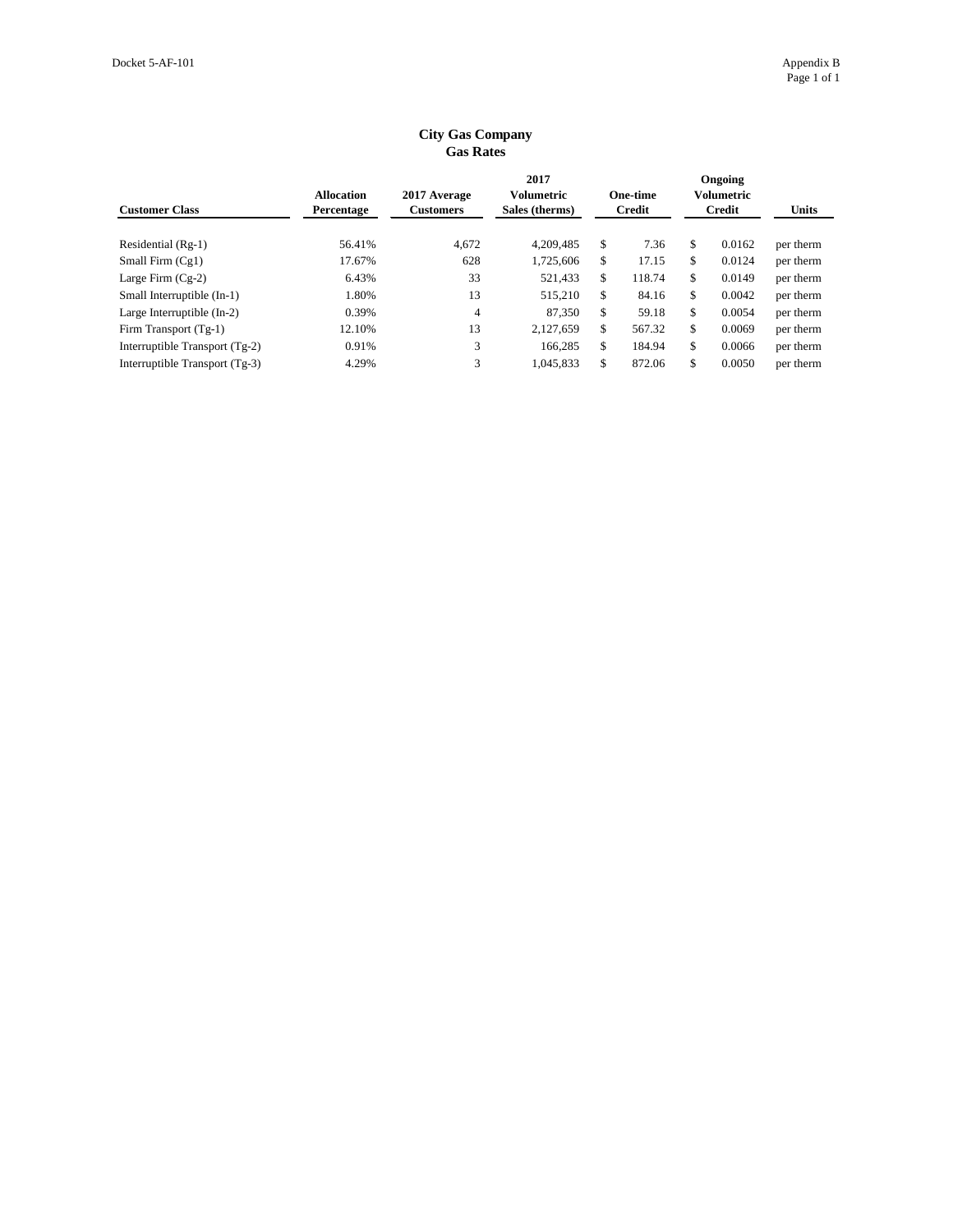| <b>Customer Class</b> | <b>Allocation</b><br>Percentage | 2017 Average<br><b>Customers</b> | 2017<br>Volumetric<br>Sales (kWh) | <b>One-time</b><br><b>Credit</b> |              | <b>Ongoing</b><br><b>Volumetric</b><br><b>Credit</b> | <b>Units</b> |
|-----------------------|---------------------------------|----------------------------------|-----------------------------------|----------------------------------|--------------|------------------------------------------------------|--------------|
| Residential           | 0.85%                           | 86                               | 673,000                           | \$<br>21.64                      | $\mathbb{S}$ | 0.0055                                               | per kWh      |
| General Service       | 0.45%                           | 10                               | 149,000                           | \$<br>98.55                      | \$           | 0.0131                                               | per kWh      |
| $Cz-1$                | 0.07%                           | 2                                | 129,000                           | \$<br>78.09                      | \$.          | 0.0024                                               | per kWh      |
| $S-1$                 | 1.10%                           | $\overline{4}$                   | 7,018,000                         | \$<br>604.93                     | \$.          | 0.0007                                               | per kWh      |
| $S-2$                 | 97.49%                          | 5                                | 1,078,763,000                     | \$<br>42,889.31                  | \$           | 0.0004                                               | per kWh      |
| Lighting              | 0.05%                           |                                  | 41,000                            | \$<br>105.59                     | \$           | 0.0051                                               | per kWh      |

## **Consolidated Water Power Company Electric Rates**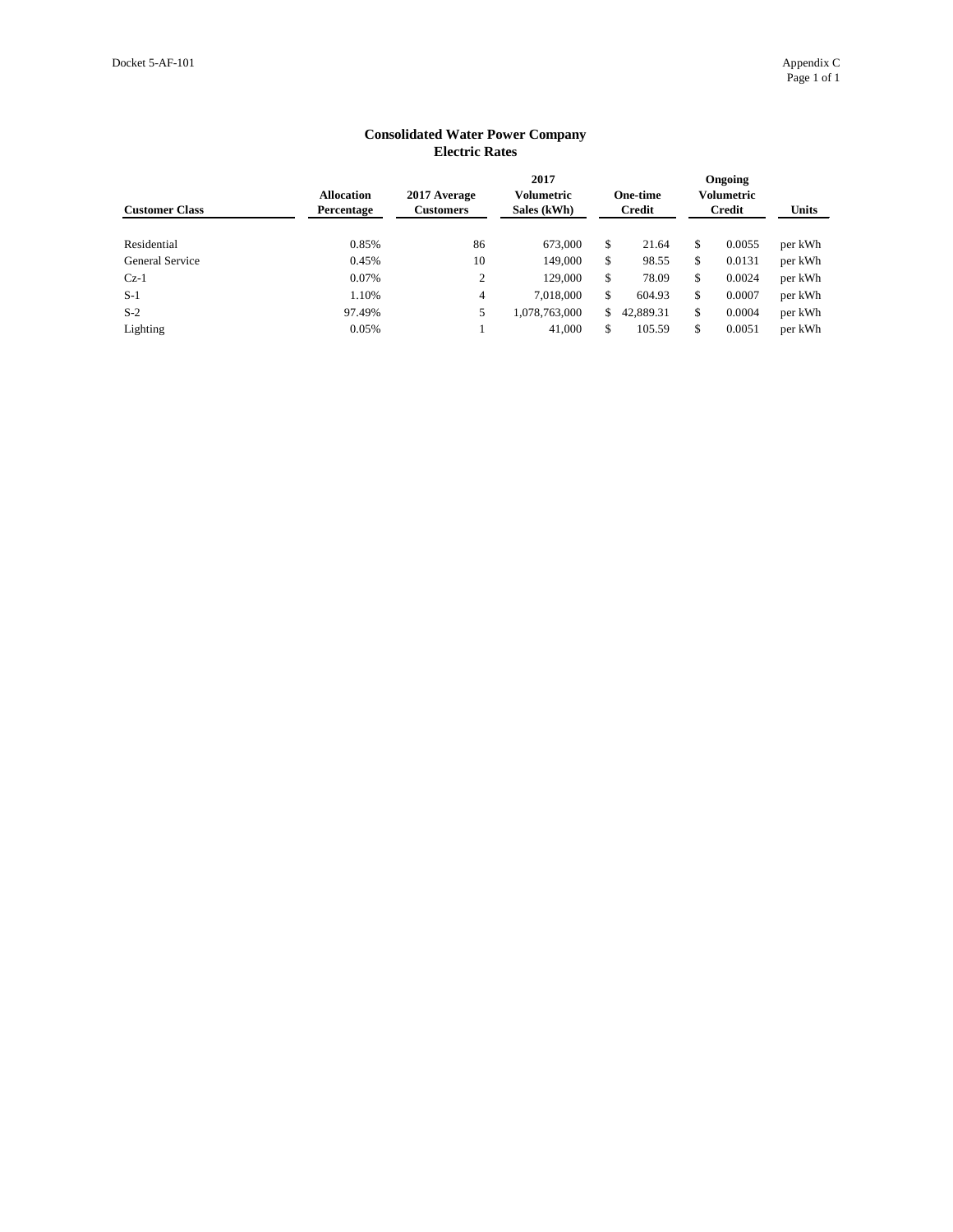| LIUULIU RAUUS         |                                        |                                  |                                          |     |                                  |              |                                        |              |
|-----------------------|----------------------------------------|----------------------------------|------------------------------------------|-----|----------------------------------|--------------|----------------------------------------|--------------|
| <b>Customer Class</b> | <b>Allocation</b><br><b>Percentage</b> | 2017 Average<br><b>Customers</b> | 2017<br><b>Volumetric</b><br>Sales (kWh) |     | <b>One-time</b><br><b>Credit</b> |              | Ongoing<br><b>Volumetric</b><br>Credit | <b>Units</b> |
| Residential           | 11.82%                                 | 1,678                            | 11,582,000                               | \$  | 11.31                            | \$           | 0.0032                                 | per kWh      |
| Farm                  | 60.47%                                 | 9,097                            | 53,396,000                               | \$  | 10.67                            | \$           | 0.0036                                 | per kWh      |
| General Service       | 17.36%                                 | 1,161                            | 17,398,000                               | \$  | 24.01                            | $\mathbb{S}$ | 0.0032                                 | per kWh      |
| $Cp-1$                | 5.97%                                  | 38                               | 10,384,000                               | \$  | 252.25                           | $\mathbb{S}$ | 0.0018                                 | per kWh      |
| $Cp-2$                | 3.38%                                  | 3                                | 5,554,000                                | \$. | 1,808.96                         | \$           | 0.0019                                 | per kWh      |
| Lighting              | 1.00%                                  | 764                              | 1,199,000                                | \$  | 2.10                             | \$           | 0.0027                                 | per kWh      |

## **Dahlberg Light & Power Company Electric Rates**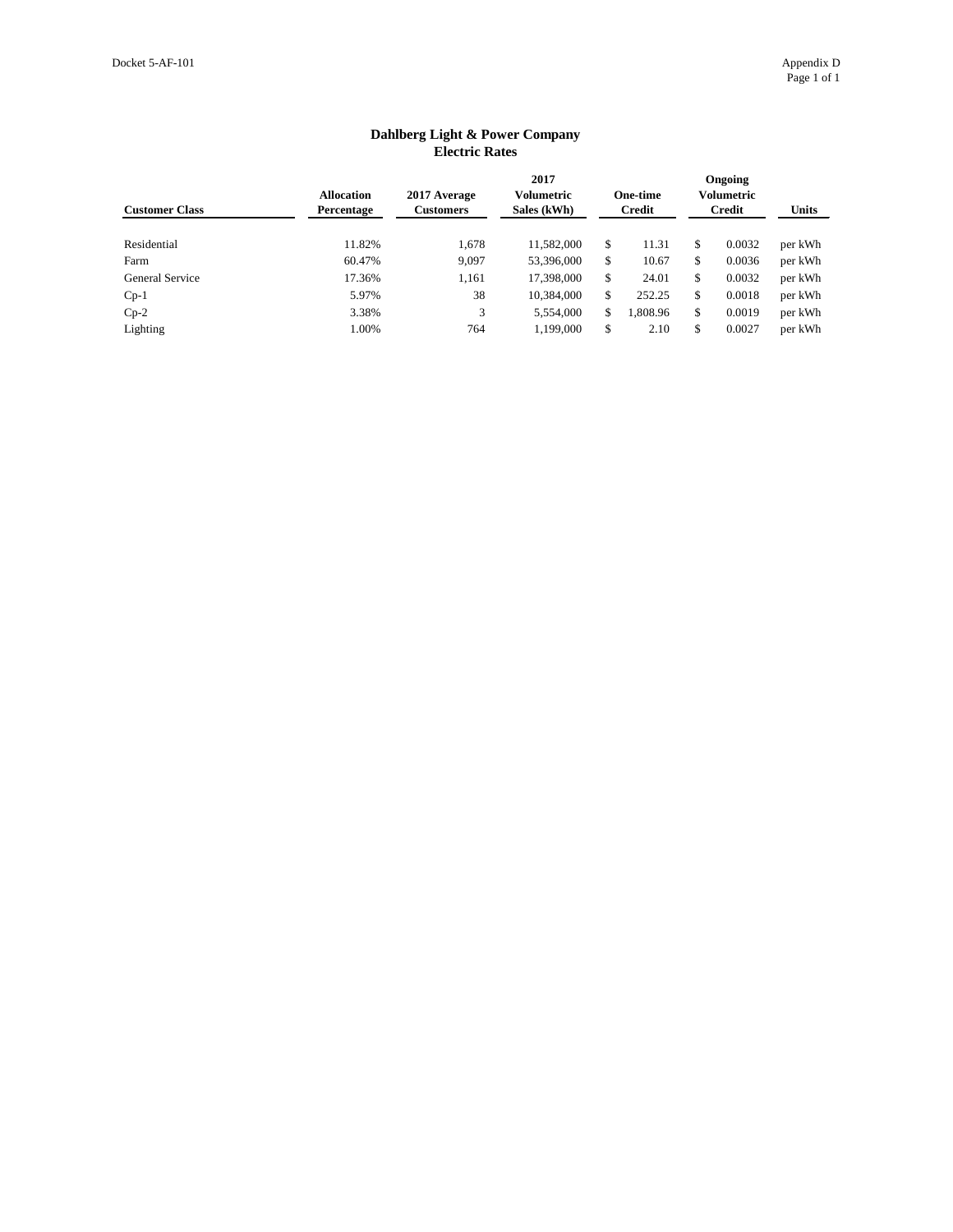| <b>Customer Class</b>   | <b>Allocation</b><br><b>Percentage</b> | 2017 Average<br><b>Customers</b> | 2017<br>Volumetric<br>Sales (kWh) |    | <b>One-time Credit</b> | <b>Ongoing</b><br><b>Volumetric</b><br><b>Credit</b> | <b>Units</b> |
|-------------------------|----------------------------------------|----------------------------------|-----------------------------------|----|------------------------|------------------------------------------------------|--------------|
| Residential             | 40.55%                                 | 132,022                          | 795,976,471                       | \$ | 9.23                   | 0.00306                                              | per kWh      |
| <b>Small Commercial</b> | 7.48%                                  | 15,333                           | 205,730,315                       | \$ | 14.67                  | \$<br>0.00218                                        | per kWh      |
| Med/Lg Commercial       | 44.47%                                 | 3,994                            | 1,700,226,885                     | \$ | 334.74                 | 0.00157                                              | per kWh      |
| $Cp-1$                  | 0.48%                                  |                                  | 98,524,427                        | \$ | 14,532.09              | \$<br>0.00029                                        | per kWh      |
| $Sp-3$                  | 6.17%                                  |                                  | 409,549,177                       | S  | 185,409.41             | 0.00090                                              | per kWh      |
| Lighting                | 0.88%                                  | 17.091                           | 14,551,652                        | \$ | 1.55                   | 0.00364                                              | per kWh      |

| <b>Customer Class</b>                       | <b>Allocation</b><br><b>Percentage</b> | 2017 Average<br><b>Customers</b> | 2017<br>Volumetric<br>Sales (therms) | <b>One-time Credit</b> | Ongoing<br>Volumetric<br><b>Credit</b> | <b>Units</b> |
|---------------------------------------------|----------------------------------------|----------------------------------|--------------------------------------|------------------------|----------------------------------------|--------------|
|                                             |                                        |                                  |                                      |                        |                                        |              |
| Residential (RD-1)                          | 63.18%                                 | 140,327                          | 93,430,673                           | \$<br>4.51             | \$<br>0.0135                           | per therm    |
| Small Commercial (GSD-1)                    | 15.48%                                 | 15,428                           | 52,795,159                           | \$<br>10.06            | \$<br>0.0059                           | per therm    |
| Medium Commercial (GSD-2)                   | 7.72%                                  | 672                              | 36,410,884                           | \$<br>115.24           | \$<br>0.0042                           | per therm    |
| Large Industrial (GSD-3)                    | 3.58%                                  | 53                               | 29,128,413                           | \$<br>675.48           | \$<br>0.0025                           | per therm    |
| Interruptible Generation (IGD-1)            | 2.51%                                  | 8                                | 41,297,304                           | \$<br>3,314.29         | \$<br>0.0012                           | per therm    |
| Seasonal Distribution (SD-1 &2)             | 0.57%                                  | 83                               | 3,577,476                            | \$<br>68.20            | \$<br>0.0032                           | per therm    |
| Steam and Power Generation (SP-1)           | 1.95%                                  |                                  | 35,497,014                           | \$<br>19,568.66        | \$<br>0.0011                           | per therm    |
| Compressed Natural Gas (CNG-1)              | 0.00%                                  |                                  | 844                                  | \$<br>29.00            | \$<br>0.0971                           | per therm    |
| Margin Costs Tied Only to Firm Sales (FS-1) | 0.68%                                  | 156,276                          | 176,587,424                          | \$<br>0.04             | \$<br>0.0001                           | per therm    |
| Margin Costs Tied to All Sales (FS-1 & IS)  | 3.87%                                  | 156,394                          | 257,527,501                          | \$<br>0.25             | \$<br>0.0003                           | per therm    |
| Daily Balancing Margin Costs (DBS-1)        | 0.32%                                  | 151                              | 69,965,773                           | \$<br>21.46            | \$<br>0.0001                           | per therm    |
| Telemetering Costs (IS & DBS-1)             | 0.13%                                  | 268                              | 151,057,430                          | \$<br>4.71             | \$<br>0.0001                           | per therm    |

## **Madison Gas & Electric Electric Rates**

## **Madison Gas & Electric Gas Rates**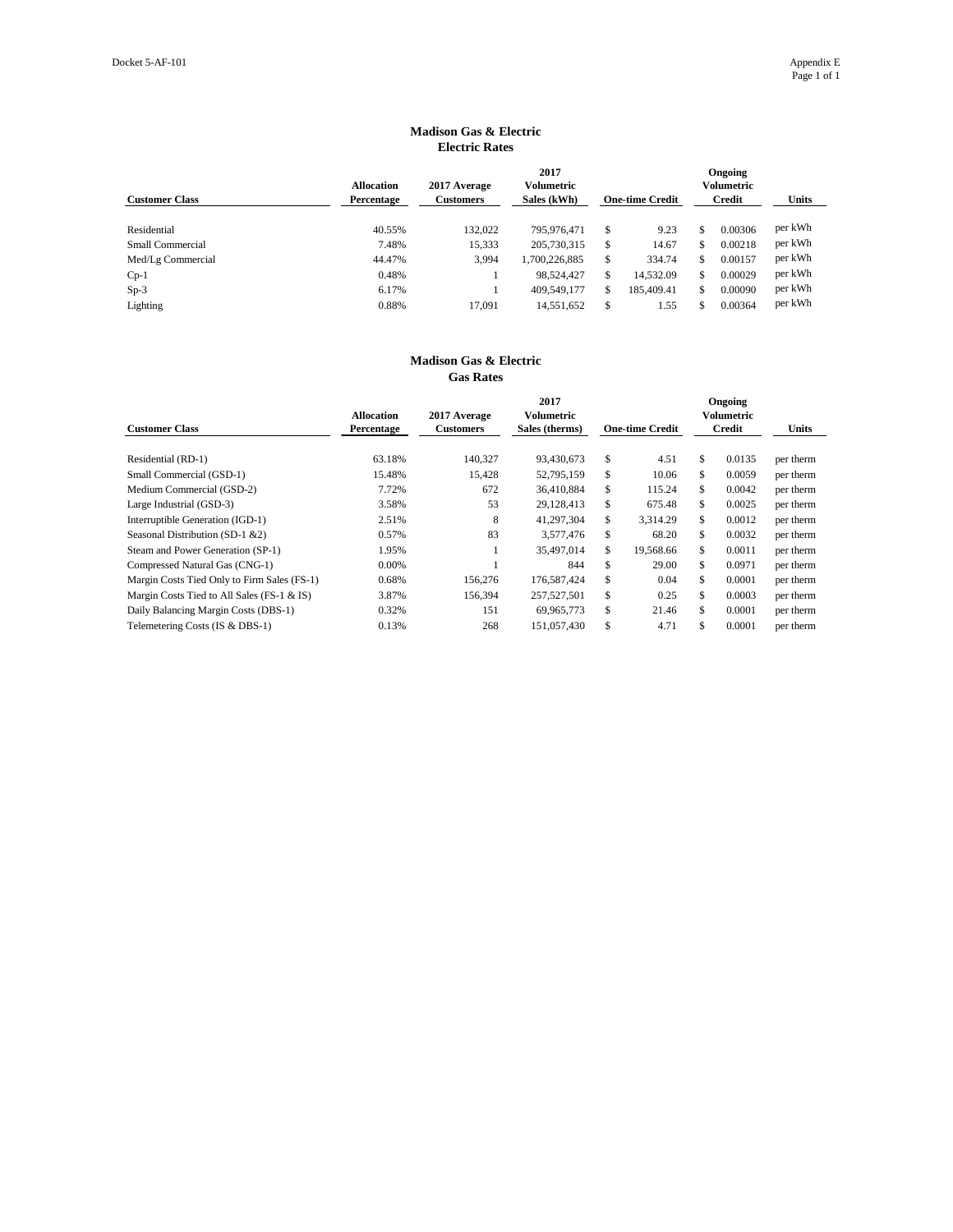| Gas Rates                       |                                        |                                  |                                             |    |                                  |    |                                        |              |  |
|---------------------------------|----------------------------------------|----------------------------------|---------------------------------------------|----|----------------------------------|----|----------------------------------------|--------------|--|
| <b>Customer Class</b>           | <b>Allocation</b><br><b>Percentage</b> | 2017 Average<br><b>Customers</b> | 2017<br><b>Volumetric</b><br>Sales (therms) |    | <b>One-time</b><br><b>Credit</b> |    | Ongoing<br>Volumetric<br><b>Credit</b> | <b>Units</b> |  |
| Residential $(Rg-1)$            | 66.88%                                 | 14,992                           | 11,522,103                                  | \$ | 6.93                             | \$ | 0.0178                                 | per therm    |  |
| Small Commercial (Cg-1)         | 6.23%                                  | 1.043                            | 1,069,732                                   | \$ | 9.28                             | \$ | 0.0179                                 | per therm    |  |
| Medium Commercial $(Cg-2)$      | 5.18%                                  | 383                              | 1,297,110                                   | \$ | 21.00                            | \$ | 0.0123                                 | per therm    |  |
| Large Commercial $(Cg-3)$       | 7.07%                                  | 197                              | 2,786,364                                   | \$ | 55.71                            | \$ | 0.0078                                 | per therm    |  |
| Commercial Interruptible (Ig-1) | 14.64%                                 | 65                               | 5,506,628                                   | \$ | 349.70                           | \$ | 0.0082                                 | per therm    |  |

## **Midwest Natural Gas Gas Rates**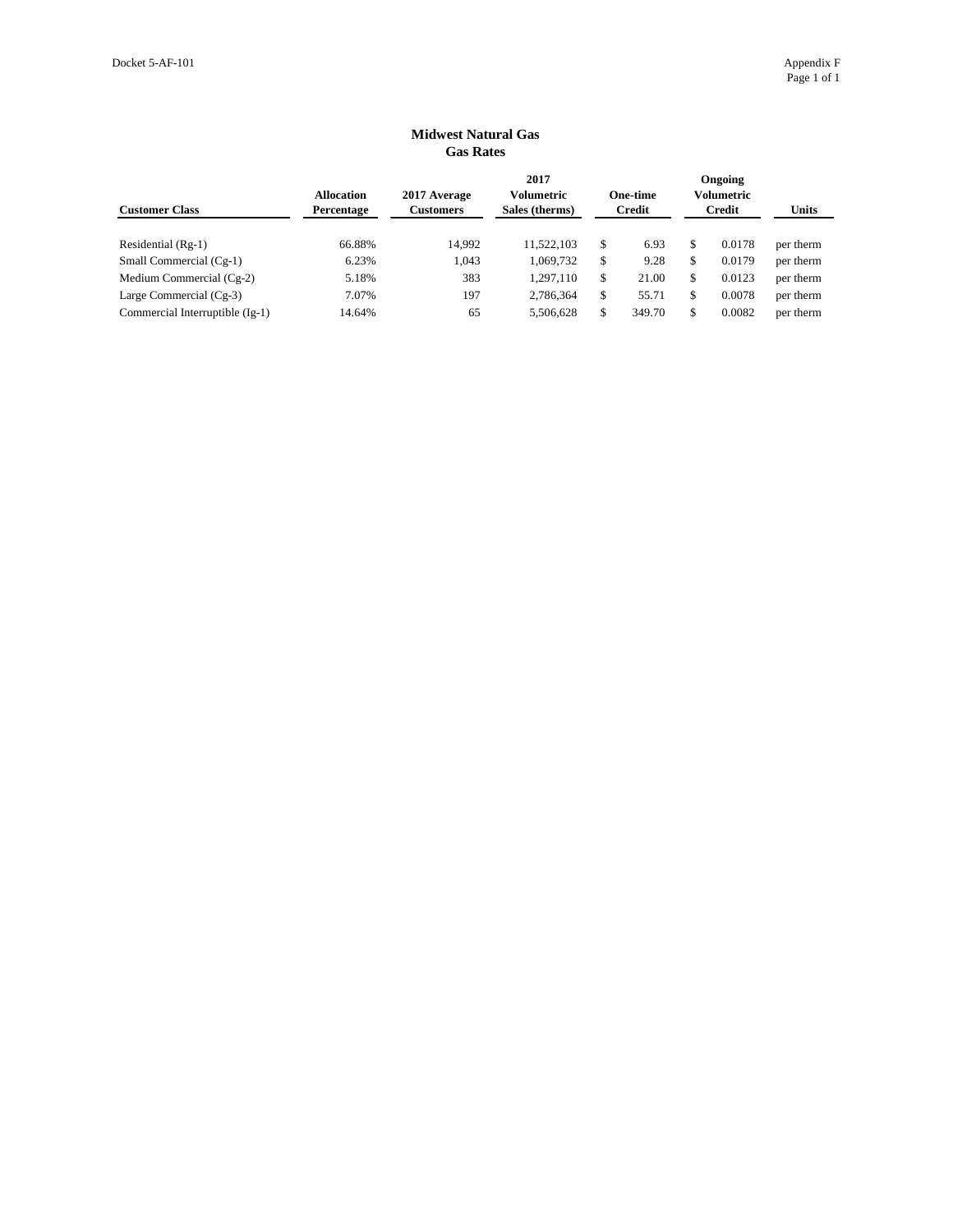| LIECUTIC Kates        |                                        |                                  |                                          |               |                                  |    |                                        |              |  |  |
|-----------------------|----------------------------------------|----------------------------------|------------------------------------------|---------------|----------------------------------|----|----------------------------------------|--------------|--|--|
| <b>Customer Class</b> | <b>Allocation</b><br><b>Percentage</b> | 2017 Average<br><b>Customers</b> | 2017<br><b>Volumetric</b><br>Sales (kWh) |               | <b>One-time</b><br><b>Credit</b> |    | Ongoing<br>Volumetric<br><b>Credit</b> | <b>Units</b> |  |  |
|                       |                                        |                                  |                                          |               |                                  |    |                                        |              |  |  |
| Residential           | 38.09%                                 | 208.893                          | 1,786,165,000                            | \$            | 22.63                            | \$ | 0.00527                                | per kWh      |  |  |
| Non-D General         | 5.38%                                  | 27,760                           | 303,927,000                              | \$            | 24.03                            | \$ | 0.00437                                | per kWh      |  |  |
| Demand General        | 20.10%                                 | 7,965                            | 1,069,596,000                            | \$            | 313.17                           | \$ | 0.00464                                | per kWh      |  |  |
| Large Commercial      | 32.52%                                 | 1,144                            | 2,974,852,000                            | \$            | 3,527.89                         | \$ | 0.00270                                | per kWh      |  |  |
| <b>RTP</b>            | 2.76%                                  | 11                               | 406,523,000                              | <sup>\$</sup> | 31,092.11                        | \$ | 0.00167                                | per kWh      |  |  |
| Lighting              | 1.15%                                  | 40,530                           | 24,487,000                               | \$            | 3.53                             | \$ | 0.01164                                | per kWh      |  |  |

## **Northern States Power - Wisconsin Electric Rates**

## **Northern States Power - Wisconsin Gas Rates**

| <b>Customer Class</b>        | <b>Allocation</b><br><b>Percentage</b> | 2017 Average<br>Customers | 2017<br><b>Volumetric</b><br>Sales (therms) |               | <b>One-time</b><br><b>Credit</b> | Ongoing<br>Volumetric<br><b>Credit</b> | Units     |
|------------------------------|----------------------------------------|---------------------------|---------------------------------------------|---------------|----------------------------------|----------------------------------------|-----------|
| Residential (Rg-1)           | 58.24%                                 | 95,676                    | 62,814,550                                  | <sup>\$</sup> | 7.04                             | \$<br>0.0213                           | per therm |
| General Service (Gs-1)       | 30.15%                                 | 12,229                    | 64,698,569                                  | \$            | 28.49                            | \$<br>0.0107                           | per therm |
| Large Firm $(St-2)$          | 1.56%                                  |                           | 14,470,900                                  | \$.           | 18.021.81                        | \$<br>0.0025                           | per therm |
| Small Interruptible (Ig-1)   | 2.78%                                  | 173                       | 9,268,080                                   | \$.           | 185.87                           | \$<br>0.0069                           | per therm |
| Medium Interruptible (Ig-1)  | 3.62%                                  | 34                        | 25,062,193                                  | \$            | 1,229.26                         | \$<br>0.0033                           | per therm |
| Large Interruptible $(Ig-1)$ | 3.65%                                  | 10                        | 22,394,113                                  | \$            | 4,223.41                         | \$<br>0.0038                           | per therm |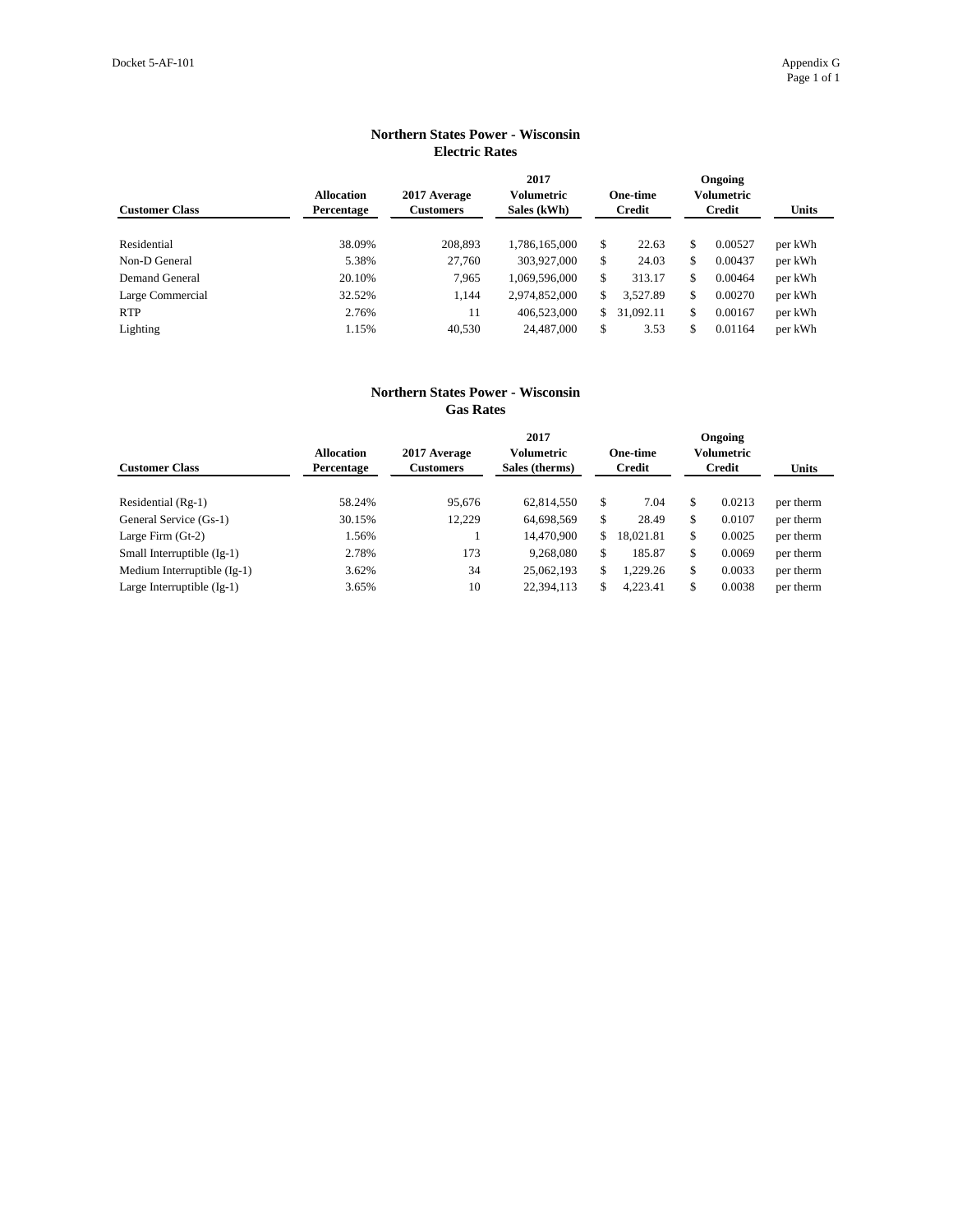| <b>Customer Class</b> | <b>Allocation</b><br>Percentage | 2017 Average<br><b>Customers</b> | 2017<br><b>Volumetric</b><br>Sales (kWh) |    | <b>One-time</b><br><b>Credit</b> |    | Ongoing<br>Volumetric<br><b>Credit</b> | <b>Units</b> |  |  |  |  |
|-----------------------|---------------------------------|----------------------------------|------------------------------------------|----|----------------------------------|----|----------------------------------------|--------------|--|--|--|--|
| Residential           | 19.25%                          | 4,068                            | 27,143,000                               | \$ | 11.97                            | \$ | 0.0036                                 | per kWh      |  |  |  |  |
| Farm                  | 39.42%                          | 8,105                            | 49,081,000                               | \$ | 12.31                            | \$ | 0.0040                                 | per kWh      |  |  |  |  |
| General Service       | 15.14%                          | 1,283                            | 15,355,000                               | \$ | 29.86                            | \$ | 0.0049                                 | per kWh      |  |  |  |  |
| $Cp-1$                | 8.38%                           | 171                              | 24,617,000                               | \$ | 123.99                           | \$ | 0.0017                                 | per kWh      |  |  |  |  |
| $Cp-2$                | 2.75%                           | 30                               | 7,464,000                                | \$ | 231.93                           | \$ | 0.0018                                 | per kWh      |  |  |  |  |
| $Cp-3$                | 6.03%                           | 18                               | 21,094,000                               | \$ | 847.60                           | \$ | 0.0014                                 | per kWh      |  |  |  |  |
| $Cp-4$                | 5.60%                           | 6                                | 14,312,000                               | \$ | 2,361.48                         | \$ | 0.0020                                 | per kWh      |  |  |  |  |
| $Cp-5$                | 0.59%                           |                                  | 5,911,000                                | \$ | 1,492.79                         | \$ | 0.0005                                 | per kWh      |  |  |  |  |
| Lighting              | 2.84%                           | 106                              | 1,580,000                                | \$ | 67.79                            | \$ | 0.0090                                 | per kWh      |  |  |  |  |

## **Northwestern Electric Company Electric Rates**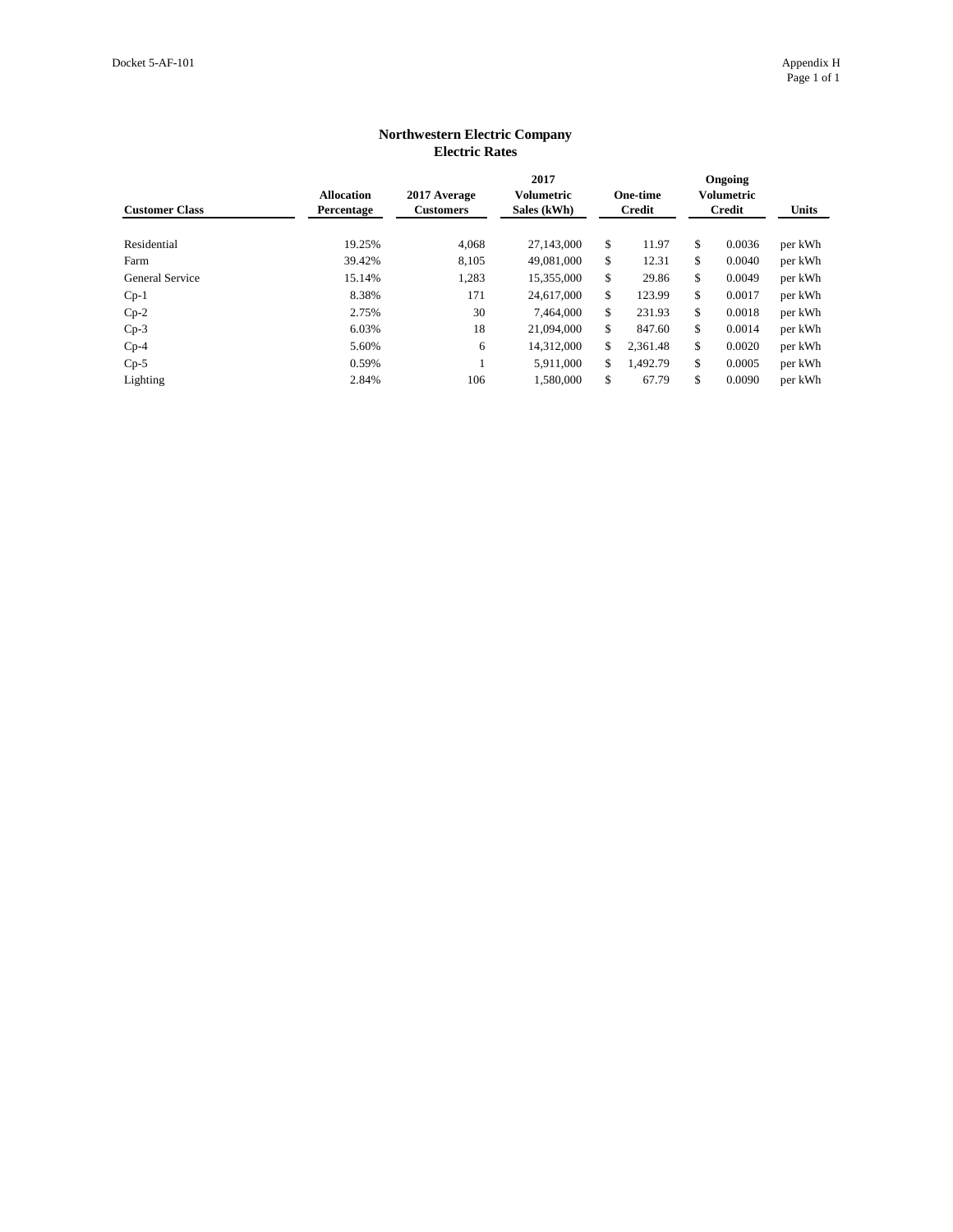|                        | песніе імпер                           |                                  |                                   |    |                                  |    |                                 |              |  |  |  |  |
|------------------------|----------------------------------------|----------------------------------|-----------------------------------|----|----------------------------------|----|---------------------------------|--------------|--|--|--|--|
| <b>Customer Class</b>  | <b>Allocation</b><br><b>Percentage</b> | 2017 Average<br><b>Customers</b> | 2017<br>Volumetric<br>Sales (kWh) |    | <b>One-time</b><br><b>Credit</b> |    | Ongoing<br>Volumetric<br>Credit | <b>Units</b> |  |  |  |  |
| Residential            | 58.09%                                 | 1,997                            | 10,631,601                        | \$ | 8.33                             | \$ | 0.0031                          | per kWh      |  |  |  |  |
| <b>General Service</b> | 9.67%                                  | 171                              | 2,924,572                         | \$ | 16.19                            | \$ | 0.0019                          | per kWh      |  |  |  |  |
| $Cp-1$                 | 6.75%                                  | 27                               | 1,878,588                         | \$ | 71.56                            | \$ | 0.0020                          | per kWh      |  |  |  |  |
| $Cp-2$                 | 1.60%                                  | 2                                | 371,800                           | \$ | 229.00                           | \$ | 0.0024                          | per kWh      |  |  |  |  |
| Lighting               | 0.86%                                  | 184                              | 207,912                           | \$ | 1.34                             | \$ | 0.0023                          | per kWh      |  |  |  |  |
| Wholesale              | 23.03%                                 |                                  | 12,178,922                        | S. | 6,592.22                         | \$ | 0.0011                          | per kWh      |  |  |  |  |

## **Pioneer Power & Light Company Electric Rates**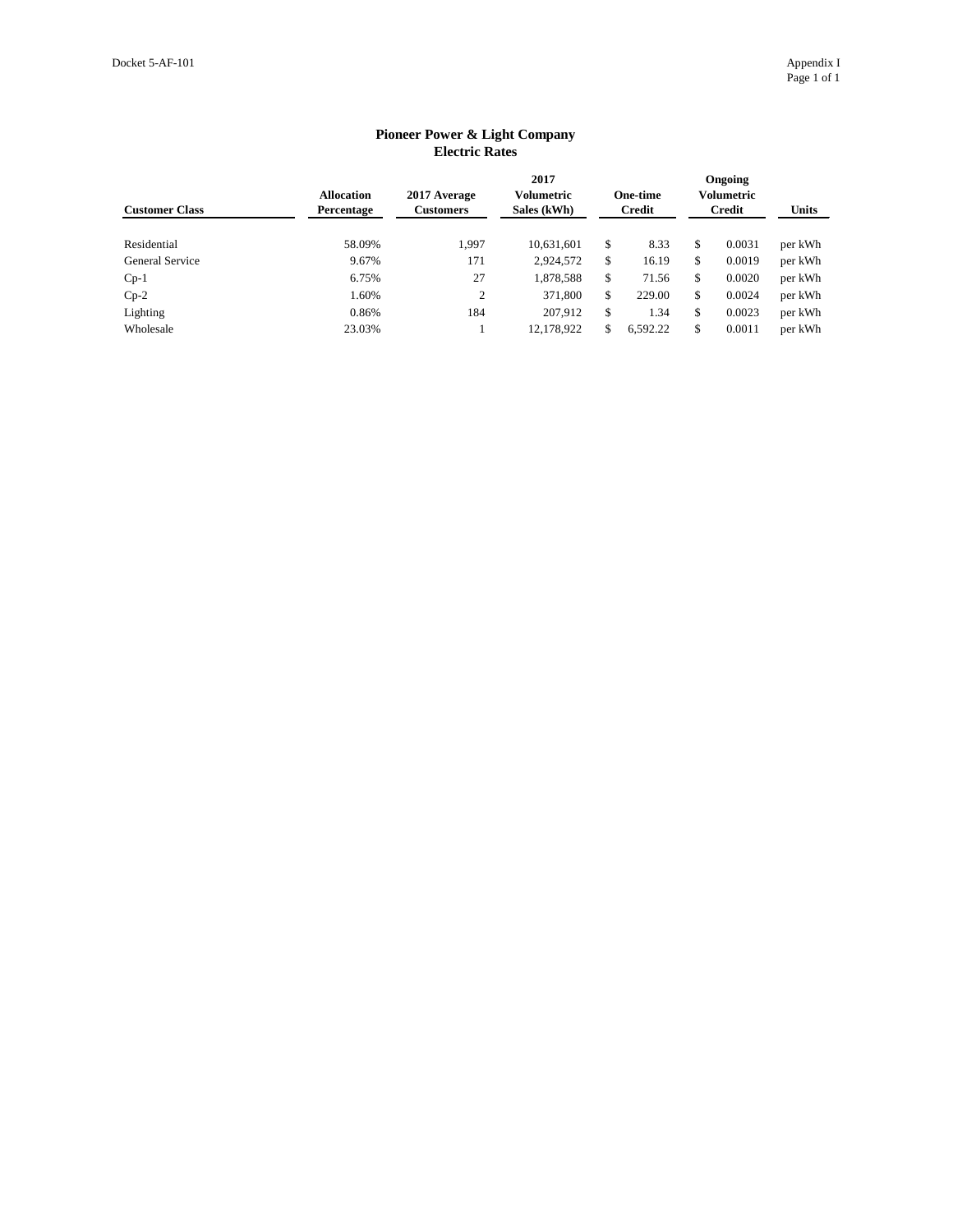| <b>Customer Class</b>                 | <b>Allocation</b><br>Percentage | 2017 Average<br><b>Customers</b> | 2017<br>Volumetric<br>Sales (therms) | <b>One-time</b><br>Credit | Ongoing<br><b>Volumetric</b><br>Credit | <b>Units</b> |
|---------------------------------------|---------------------------------|----------------------------------|--------------------------------------|---------------------------|----------------------------------------|--------------|
| Residential (Rg-1)                    | 71.32%                          | 7,795                            | 6,202,748                            | \$<br>2.50                | \$<br>0.0062                           | per therm    |
| Residential Multi-use (Rm-1)          | 2.73%                           | 73                               | 428,384                              | \$<br>10.21               | \$<br>0.0034                           | per therm    |
| Small Commercial (Cg-1)               | 15.78%                          | 616                              | 2,147,886                            | \$<br>7.01                | \$<br>0.0040                           | per therm    |
| Large Commercial Interruptible (IG-1) | 0.63%                           | 2                                | 48,098                               | \$<br>85.64               | \$<br>0.0070                           | per therm    |
| Large Commercial (CG-2)               | 3.81%                           | 15                               | 1,391,018                            | \$<br>69.48               | \$<br>0.0015                           | per therm    |
| Large Commercial Interruptible (Ig-2) | 2.97%                           | 3                                | 1,298,292                            | \$<br>270.70              | \$<br>0.0012                           | per therm    |
| Interruptible Transport (TSI-IG2)     | 2.78%                           |                                  | 1,184,658                            | 759.32                    | \$<br>0.0013                           | per therm    |

## **St. Croix Valley Natural Gas Company Gas Rates**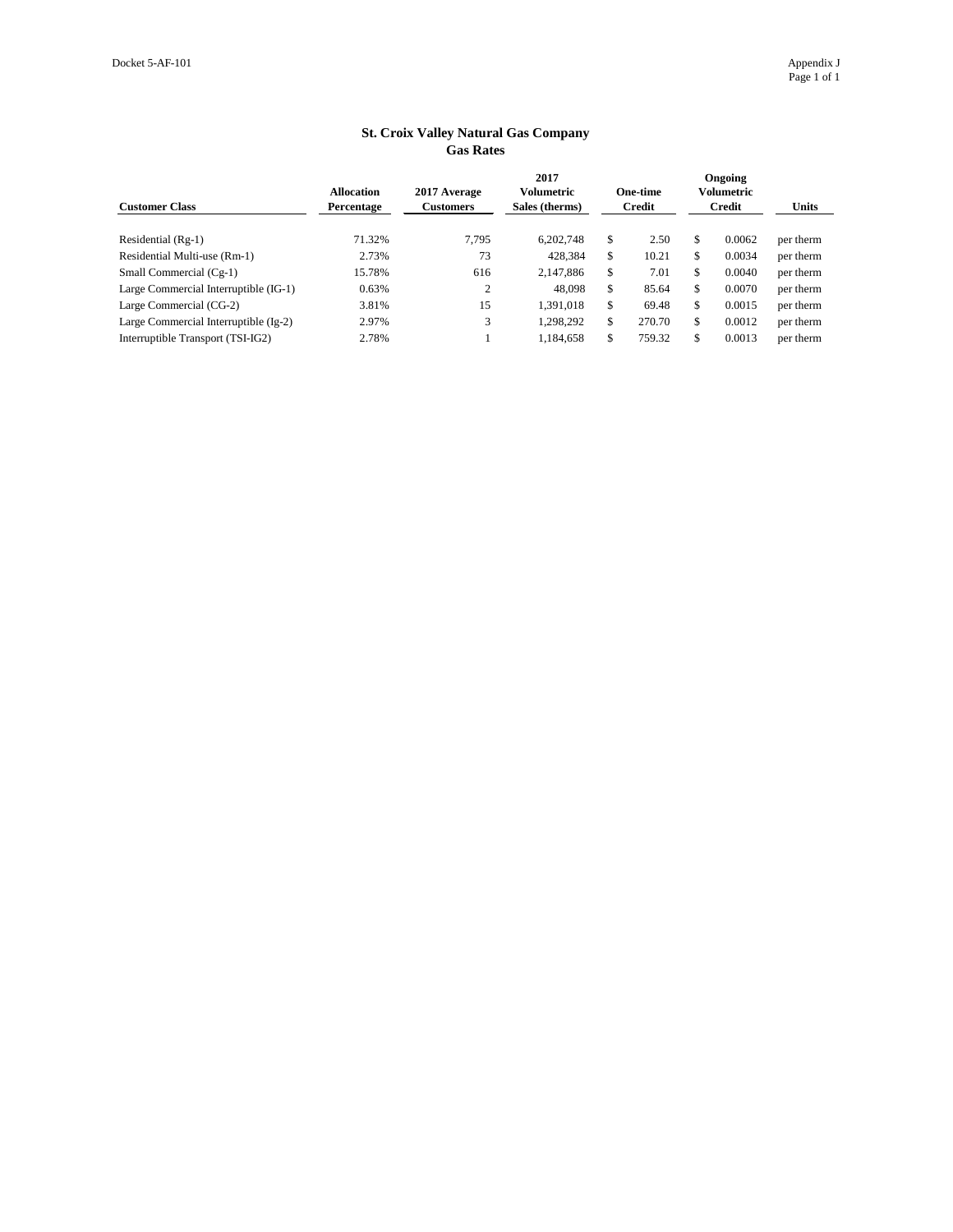| <b>Customer Class</b> | <b>Allocation</b><br>Percentage | 2017 Average<br><b>Customers</b> | 2017<br><b>Volumetric</b><br>Sales (kWh) |     | <b>One-time</b><br>Credit | Ongoing<br>Volumetric<br><b>Credit</b> |        | <b>Units</b> |
|-----------------------|---------------------------------|----------------------------------|------------------------------------------|-----|---------------------------|----------------------------------------|--------|--------------|
| Residential           | 33.83%                          | 12,449                           | 85, 352, 276                             | \$  | 7.54                      | \$                                     | 0.0022 | per kWh      |
| $EC-1$                | 7.19%                           | 1,458                            | 20,604,730                               | \$. | 13.70                     | \$                                     | 0.0019 | per kWh      |
| $EC-3$                | 13.54%                          | 430                              | 82,396,948                               | \$  | 87.42                     | \$                                     | 0.0009 | per kWh      |
| $EC-5$                | 2.45%                           |                                  | 20,895,696                               | \$. | 970.50                    | \$                                     | 0.0006 | per kWh      |
| $EP-1$                | 1.12%                           | 9                                | 7,489,818                                | \$. | 346.04                    | \$                                     | 0.0008 | per kWh      |
| $EP-3$                | 19.02%                          | 17                               | 242,327,364                              | \$. | 3,106.60                  | \$                                     | 0.0004 | per kWh      |
| $EP-5$                | 22.26%                          |                                  | 386,165,350                              | \$  | 61,807.81                 | \$                                     | 0.0003 | per kWh      |
| Lighting              | 0.59%                           | 1,621                            | 2,223,392                                | \$  | 1.02                      | \$                                     | 0.0013 | per kWh      |

| <b>Customer Class</b>                          | <b>Allocation</b><br>Percentage | 2017 Average<br><b>Customers</b> | 2017<br>Volumetric<br>Sales (therms) |     | <b>One-time</b><br>Credit |     | <b>Ongoing</b><br>Volumetric<br>Credit | <b>Units</b> |
|------------------------------------------------|---------------------------------|----------------------------------|--------------------------------------|-----|---------------------------|-----|----------------------------------------|--------------|
| Residential (GR-1)                             | 59.16%                          | 11,435                           | 9.781.341                            | S   | 5.06                      |     | 0.0118                                 | per therm    |
| Small Commercial Firm (GC-1)                   | 22.29%                          | 1,242                            | 5,694,408                            |     | 17.56                     | S   | 0.0076                                 | per therm    |
| Small Commercial Interruptible (GI-1)          | 1.42%                           | 8                                | 547,925                              | ۰Β  | 173.54                    | ъĐ. | 0.0050                                 | per therm    |
| Large Commercial Firm (GL-1)                   | 7.24%                           | 28                               | 2,345,171                            | ĴЪ. | 253.01                    | \$  | 0.0060                                 | per therm    |
| Large Commercial Interruptible (GI-6)          | 8.05%                           |                                  | 5,015,936                            | S   | ,125.00                   | S   | 0.0031                                 | per therm    |
| Large Commercial Interruptible Transport (TSR) | 1.84%                           |                                  | 96,543                               | S.  | 1.797.43                  |     | 0.0371                                 | per therm    |

| <b>Customer Class</b>                       | <b>Allocation</b><br><b>Percentage</b> | 2017 Average<br><b>Customers</b> | 2017<br>Volumetric<br>Sales (CCF) | <b>One-time</b><br>Credit |    | <b>Ongoing</b><br>Volumetric<br><b>Credit</b>   | <b>Units</b> |
|---------------------------------------------|----------------------------------------|----------------------------------|-----------------------------------|---------------------------|----|-------------------------------------------------|--------------|
| Residential                                 | 44.04%                                 | 9.349                            | 436.323                           | 13.59                     | S  | 0.41                                            | per CCF      |
| Commercial                                  | 20.63%                                 | 870                              | 323,861                           | 68.42                     | \$ | 0.41                                            | per CCF      |
| Public Authority                            | 1.87%                                  | 30                               | 31,407                            | 179.85                    |    | 0.41                                            | per CCF      |
| Industrial<br>Public Fire Protection - City | 13.26%<br>19.76%                       | 57<br>N/A                        | 334,578<br>N/A                    | 671.21                    |    | 0.41<br>See Public Fire Protection table below. | per CCF      |
| <b>Public Fire Protection - Village</b>     | 0.45%                                  | N/A                              | N/A                               | 1,298.37                  | \$ | 215.42                                          | per month    |

|                   | 2017 Meter |                        |                       | Ongoing |              |
|-------------------|------------|------------------------|-----------------------|---------|--------------|
| <b>Meter Size</b> | Count      | <b>One-time Credit</b> | <b>Monthly Credit</b> |         | <b>Units</b> |
| 5/8"              | 9,419      | \$<br>5.70             | \$                    | 0.95    | per month    |
| 3/4"              | 125        | \$<br>5.70             | \$                    | 0.95    | per month    |
| 1"                | 174        | \$<br>14.24            | \$                    | 2.36    | per month    |
| 1.5"              | 115        | \$<br>28.49            | \$                    | 4.73    | per month    |
| 2"                | 106        | \$<br>45.58            | \$                    | 7.56    | per month    |
| 3"                | 30         | \$<br>85.46            | \$                    | 14.18   | per month    |
| 4"                | 33         | \$<br>142.43           | \$                    | 23.63   | per month    |
| 6"                | 5          | \$<br>284.87           | \$                    | 47.26   | per month    |

## **Superior Water, Light, & Power Company Electric Rates**

# **Superior Water, Light & Power Company**

**Gas Rates**

## **Superior Water, Light & Power Company Water Rates**

## **Public Fire Protection Direct Credits**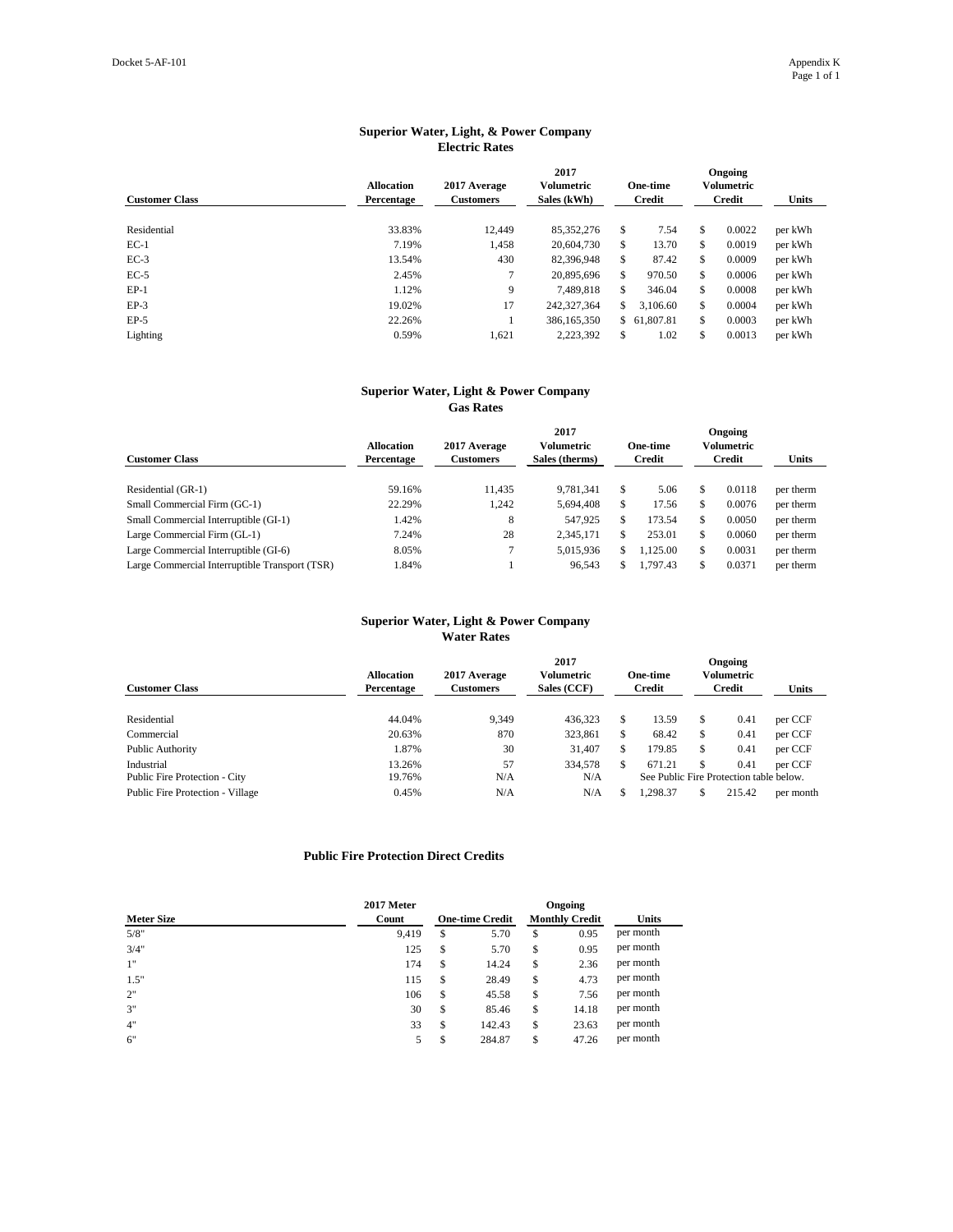| LIECUTE NATES         |                                 |                                  |                                          |    |                                  |    |                                        |              |  |  |
|-----------------------|---------------------------------|----------------------------------|------------------------------------------|----|----------------------------------|----|----------------------------------------|--------------|--|--|
| <b>Customer Class</b> | <b>Allocation</b><br>Percentage | 2017 Average<br><b>Customers</b> | 2017<br><b>Volumetric</b><br>Sales (kWh) |    | <b>One-time</b><br><b>Credit</b> |    | Ongoing<br>Volumetric<br><b>Credit</b> | <b>Units</b> |  |  |
|                       |                                 |                                  |                                          |    |                                  |    |                                        |              |  |  |
| Residential           | 26.50%                          | 1,005,530                        | 7,645,530,000                            | \$ | 1.56                             | \$ | 0.0004                                 | per kWh      |  |  |
| Small Commercial      | 16.16%                          | 99,075                           | 1,727,266,000                            | \$ | 9.64                             | \$ | 0.0011                                 | per kWh      |  |  |
| $Cg-2$                | 12.34%                          | 8.924                            | 1,486,643,000                            | \$ | 81.72                            | \$ | 0.0010                                 | per kWh      |  |  |
| $Cg-3$                | 22.58%                          | 6,078                            | 5,535,079,000                            | \$ | 219.47                           | \$ | 0.0005                                 | per kWh      |  |  |
| General Primary       | 18.76%                          | 661                              | 7,089,476,000                            | \$ | 1,677.40                         | \$ | 0.0003                                 | per kWh      |  |  |
| Lighting              | 3.67%                           | 2,502                            | 171,607,000                              | \$ | 86.58                            | \$ | 0.0025                                 | per kWh      |  |  |

## **Wisconsin Electric Power Company Electric Rates**

## **Wisconsin Electric Power Company Gas Rates**

| <b>Customer Class</b>        | <b>Allocation</b><br>Percentage | 2017 Average<br><b>Customers</b> | 2017<br>Volumetric<br>Sales (therms) |               | <b>One-time</b><br>Credit | Ongoing<br><b>Volumetric</b><br><b>Credit</b> |        | <b>Units</b> |
|------------------------------|---------------------------------|----------------------------------|--------------------------------------|---------------|---------------------------|-----------------------------------------------|--------|--------------|
| Residential $(Rg-1)$         | 65.69%                          | 443,814                          | 344,288,238                          | <sup>\$</sup> | 5.93                      | \$                                            | 0.0153 | per therm    |
| Commercial/Industrial (Cg-1) | 5.89%                           | 28,956                           | 36,390,813                           | \$            | 8.15                      | \$                                            | 0.0129 | per therm    |
| Commercial/Industrial (Cg-2) | 8.78%                           | 10,078                           | 110,304,630                          | \$            | 34.88                     | \$                                            | 0.0064 | per therm    |
| Commercial/Industrial (Cg-3) | 2.77%                           | 690                              | 40,633,686                           | \$            | 160.97                    | \$                                            | 0.0055 | per therm    |
| Commercial/Industrial (Cg-4) | 4.86%                           | 350                              | 71,530,462                           | \$            | 556.78                    | \$                                            | 0.0054 | per therm    |
| Commercial/Industrial (Cg-5) | 2.40%                           | 61                               | 42,939,512                           | \$            | 1.577.70                  | \$                                            | 0.0045 | per therm    |
| Commercial/Industrial (Cg-6) | 5.50%                           | 36                               | 84,963,842                           | \$.           | 6.115.79                  | \$                                            | 0.0052 | per therm    |
| Commercial/Industrial (Cg-7) | 4.11%                           | 5                                | 65.889.259                           | \$.           | 32,892.30                 | \$                                            | 0.0050 | per therm    |

## **Wisconsin Electric Power Company District Steam Heating Rates**

|                       |                   |              | 2017         |        | <b>Ongoing</b>  |        |              |         |
|-----------------------|-------------------|--------------|--------------|--------|-----------------|--------|--------------|---------|
|                       | <b>Allocation</b> | 2017 Average | Volumetric   |        | <b>One-time</b> |        | Volumetric   |         |
| <b>Customer Class</b> | <b>Percentage</b> | Customers    | Sales (Mlbs) | Credit |                 | Credit | <b>Units</b> |         |
|                       |                   |              |              |        |                 |        |              |         |
| All Customers         | 100.00%           | 389          | 1.122.770    |        | 1.286.30        |        | 0.89065      | per Mlb |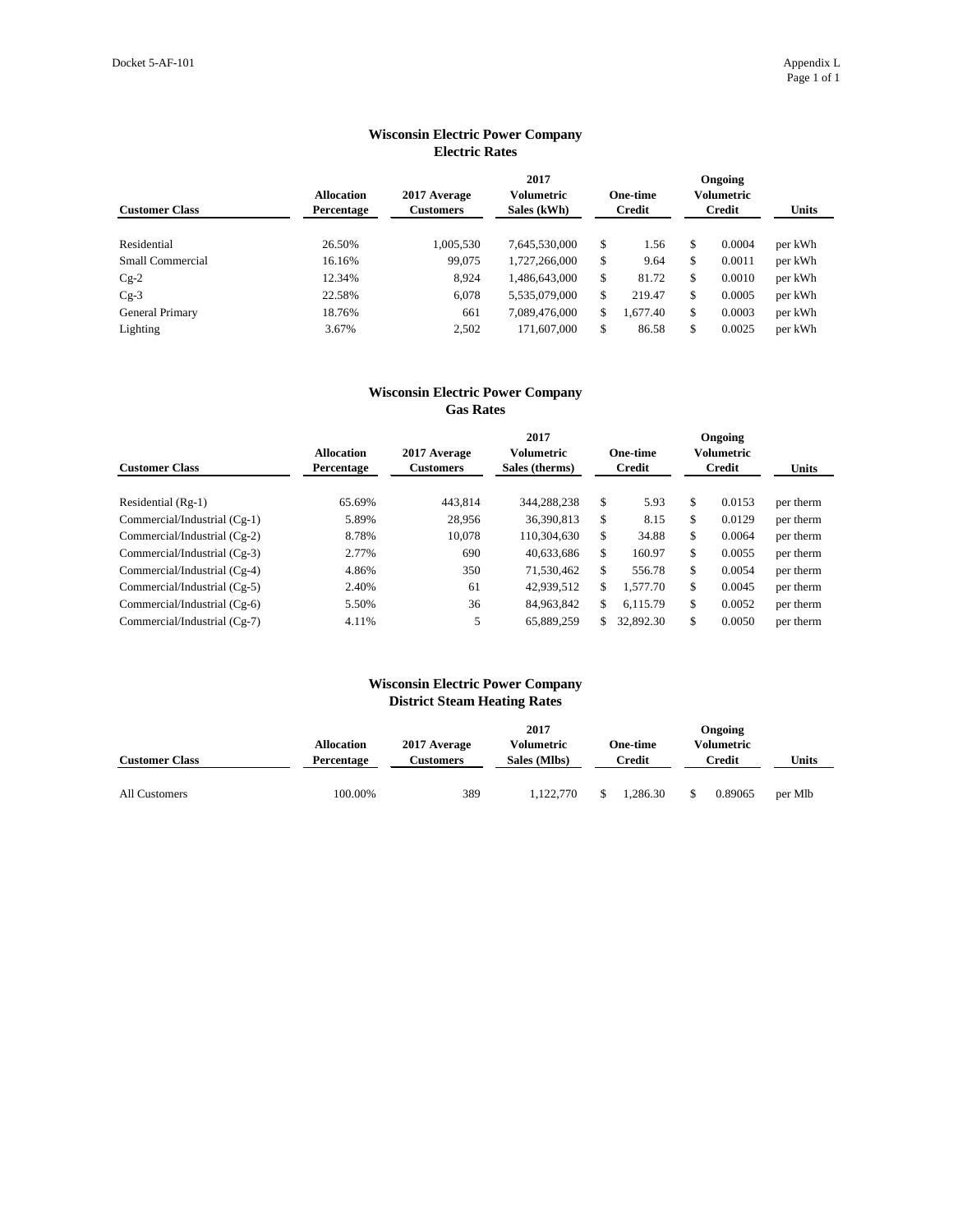| LIUULIU RAUUS          |                                 |                                  |                                          |    |                                  |    |                                        |              |  |  |  |  |  |
|------------------------|---------------------------------|----------------------------------|------------------------------------------|----|----------------------------------|----|----------------------------------------|--------------|--|--|--|--|--|
| <b>Customer Class</b>  | <b>Allocation</b><br>Percentage | 2017 Average<br><b>Customers</b> | 2017<br><b>Volumetric</b><br>Sales (kWh) |    | <b>One-time</b><br><b>Credit</b> |    | Ongoing<br><b>Volumetric</b><br>Credit | <b>Units</b> |  |  |  |  |  |
| Residential            | 42.42%                          | 588                              | 4,072,159                                | \$ | 8.27                             | \$ | 0.0024                                 | per kWh      |  |  |  |  |  |
| <b>General Service</b> | 20.50%                          | 136                              | 2,971,415                                | \$ | 17.28                            | \$ | 0.0016                                 | per kWh      |  |  |  |  |  |
| $Cp-1$                 | 20.99%                          | 14                               | 3,734,536                                | \$ | 171.84                           | \$ | 0.0013                                 | per kWh      |  |  |  |  |  |
| $Cp-2$                 | 10.53%                          | 2                                | 1,454,020                                | \$ | 603.45                           | \$ | 0.0016                                 | per kWh      |  |  |  |  |  |
| Lighting               | 5.56%                           | 33                               | 170,752                                  | \$ | 19.31                            | \$ | 0.0074                                 | per kWh      |  |  |  |  |  |

## **Westfield Milling & Electric Company Electric Rates**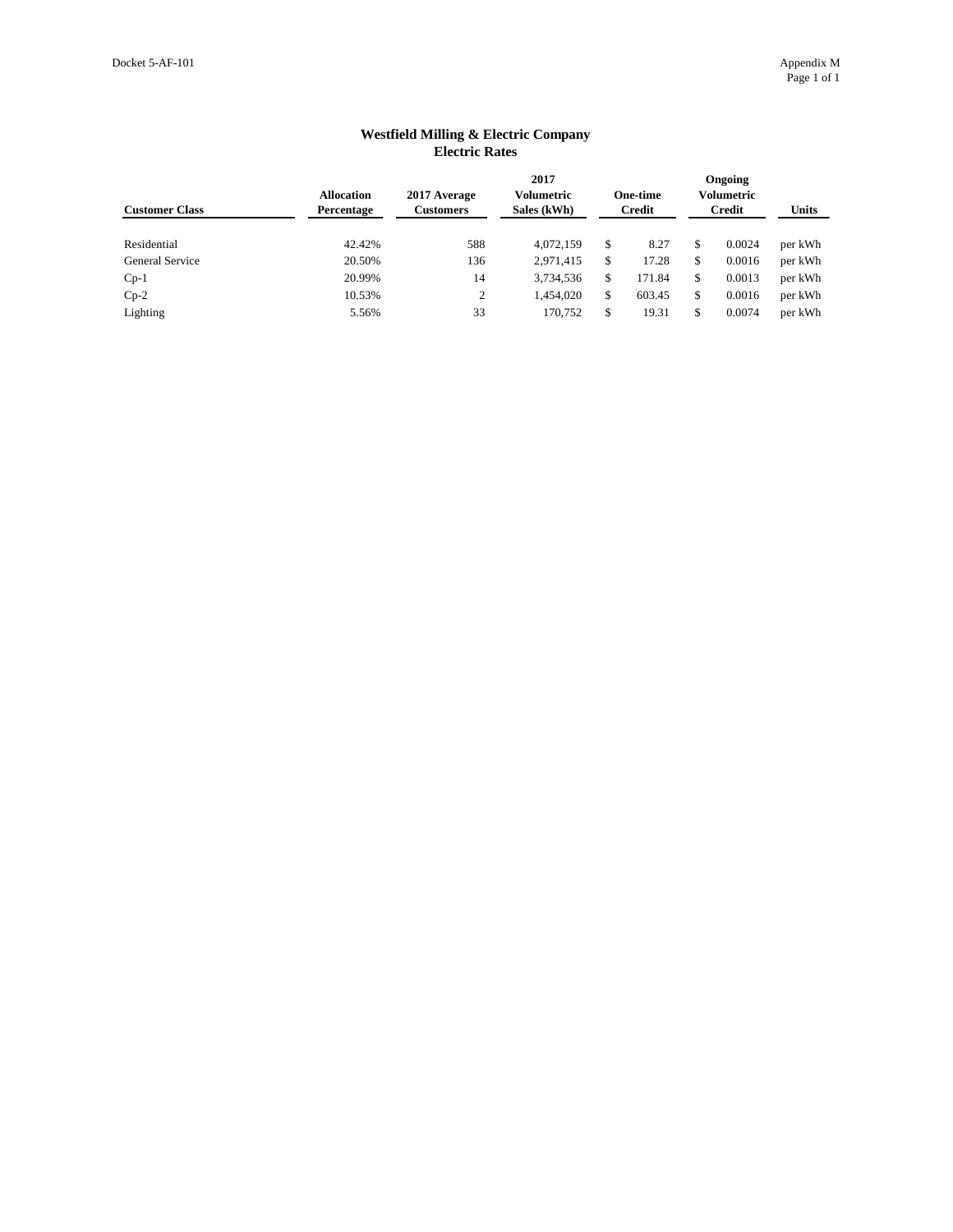| <b>UUS INANS</b>             |                                 |                                  |                                             |    |                                  |    |                                               |              |  |  |  |  |  |
|------------------------------|---------------------------------|----------------------------------|---------------------------------------------|----|----------------------------------|----|-----------------------------------------------|--------------|--|--|--|--|--|
| <b>Customer Class</b>        | <b>Allocation</b><br>Percentage | 2017 Average<br><b>Customers</b> | 2017<br><b>Volumetric</b><br>Sales (therms) |    | <b>One-time</b><br><b>Credit</b> |    | Ongoing<br><b>Volumetric</b><br><b>Credit</b> | <b>Units</b> |  |  |  |  |  |
|                              | 66.44%                          |                                  |                                             | \$ | 11.09                            | \$ | 0.0284                                        | per therm    |  |  |  |  |  |
| Residential (Rg-1)           |                                 | 569,954                          | 445,175,897                                 |    |                                  |    |                                               | per therm    |  |  |  |  |  |
| Commercial/Industrial (Cg-1) | 6.39%                           | 40,560                           | 52,616,164                                  | \$ | 14.98                            | \$ | 0.0231                                        |              |  |  |  |  |  |
| Commercial/Industrial (Cg-2) | 9.44%                           | 14,232                           | 153,688,288                                 | \$ | 63.10                            | \$ | 0.0117                                        | per therm    |  |  |  |  |  |
| Commercial/Industrial (Cg-3) | 3.31%                           | 1,067                            | 62.954.239                                  | \$ | 295.56                           | \$ | 0.0100                                        | per therm    |  |  |  |  |  |
| Commercial/Industrial (Cg-4) | 4.77%                           | 550                              | 116,494,447                                 | \$ | 825.91                           | \$ | 0.0078                                        | per therm    |  |  |  |  |  |
| Commercial/Industrial (Cg-5) | 2.24%                           | 88                               | 70.094.140                                  | \$ | 2,423.16                         | \$ | 0.0061                                        | per therm    |  |  |  |  |  |
| Commercial/Industrial (Cg-6) | 6.98%                           | 105                              | 254,938,303                                 | \$ | 6,327.51                         | \$ | 0.0052                                        | per therm    |  |  |  |  |  |
| Commercial/Industrial (Cg-7) | 0.42%                           | 5                                | 88.498.038                                  | \$ | 7.915.59                         | \$ | 0.0009                                        | per therm    |  |  |  |  |  |

## **Wisconsin Gas Gas Rates**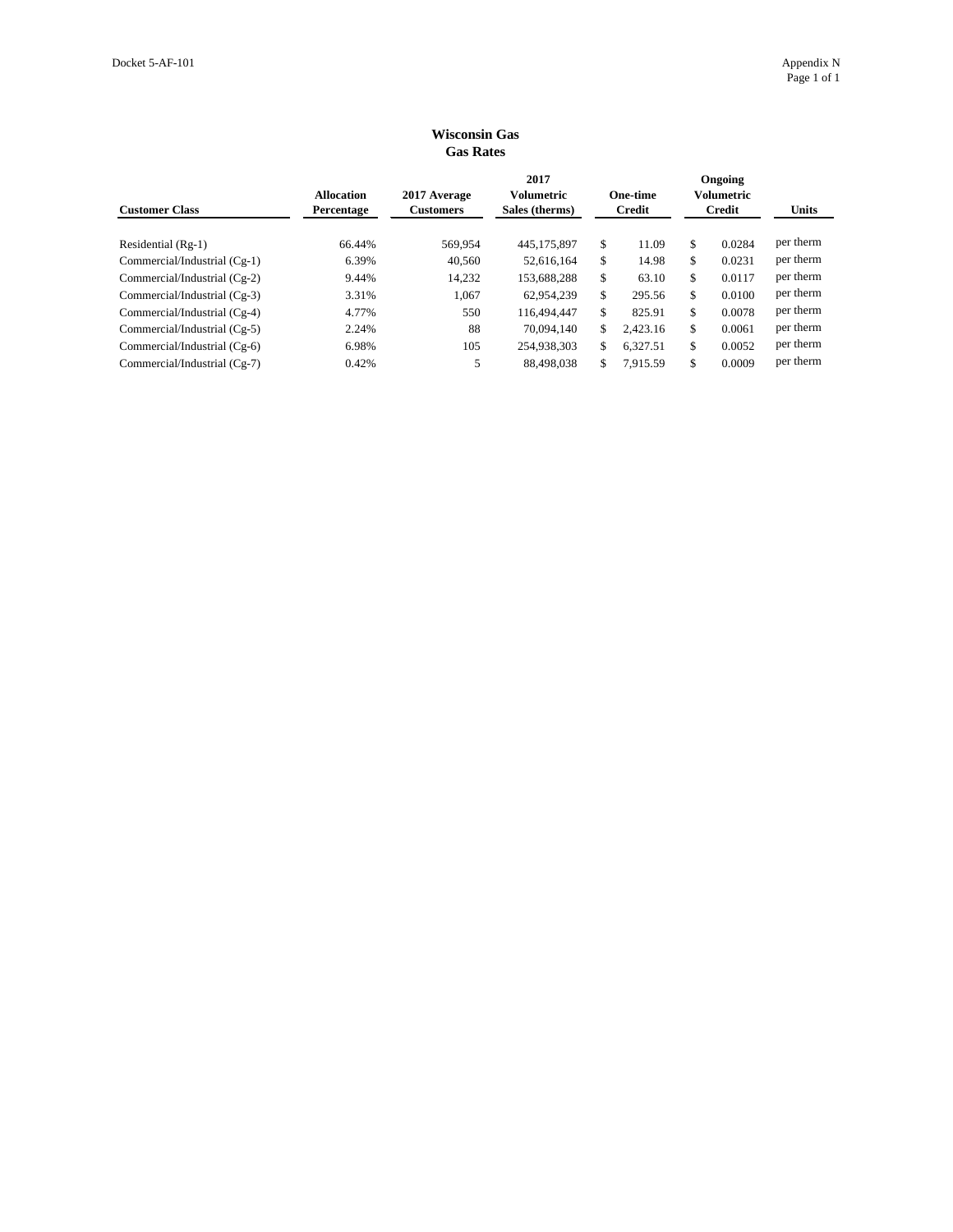| <b>Allocation</b><br>Percentage | 2017 Average<br><b>Customers</b> | 2017<br><b>Volumetric</b><br>Sales (kWh) |                                 |           | <b>Units</b>                                               |         |                                                   |  |  |  |  |  |  |
|---------------------------------|----------------------------------|------------------------------------------|---------------------------------|-----------|------------------------------------------------------------|---------|---------------------------------------------------|--|--|--|--|--|--|
|                                 |                                  |                                          |                                 |           |                                                            |         |                                                   |  |  |  |  |  |  |
|                                 |                                  |                                          |                                 |           |                                                            |         | per kWh                                           |  |  |  |  |  |  |
| 15.61%                          | 73,634                           | 1,452,237,489                            | \$                              | 38.32     | \$                                                         | 0.00387 | per kWh                                           |  |  |  |  |  |  |
| 8.06%                           | 3,105                            | 1,191,803,191                            | \$                              | 469.08    | \$                                                         | 0.00243 | per kWh                                           |  |  |  |  |  |  |
| 20.08%                          | 1,075                            | 3,787,540,502                            | \$                              | 3,376.96  | \$                                                         | 0.00191 | per kWh                                           |  |  |  |  |  |  |
| 5.05%                           | 20                               | 1,244,052,114                            |                                 | 45,658.08 | \$                                                         | 0.00146 | per kWh                                           |  |  |  |  |  |  |
| 1.11%                           | 50,290                           | 37,428,812                               | \$                              | 3.98      | \$                                                         | 0.01066 | per kWh                                           |  |  |  |  |  |  |
|                                 | 50.08%                           | 394,937                                  | LICULIU IXAICS<br>3,067,941,388 | \$        | <b>One-time</b><br><b>Credit</b><br>22.92<br><sup>\$</sup> | \$      | Ongoing<br>Volumetric<br><b>Credit</b><br>0.00588 |  |  |  |  |  |  |

## **Wisconsin Power & Light Electric Rates**

## **Wisconsin Power & Light Gas Rates**

| <b>Customer Class</b>            | <b>Allocation</b><br>Percentage | 2017 Average<br><b>Customers</b> | 2017<br>Volumetric<br>Sales (therms) |    | <b>One-time</b><br><b>Credit</b> | Ongoing<br>Volumetric<br><b>Credit</b> | <b>Units</b> |
|----------------------------------|---------------------------------|----------------------------------|--------------------------------------|----|----------------------------------|----------------------------------------|--------------|
| Residential (GG-1)               | 58.40%                          | 167,916                          | 117,884,645                          | \$ | 6.99                             | \$<br>0.0198                           | per therm    |
| Commercial and Industrial (GC-1) | 10.09%                          | 16,475                           | 23,100,781                           | \$ | 12.30                            | \$<br>0.0175                           | per therm    |
| Commercial and Industrial (GC-2) | 9.23%                           | 2,698                            | 25,806,541                           | \$ | 68.73                            | \$<br>0.0143                           | per therm    |
| Commercial and Industrial (GC-3) | 12.61%                          | 927                              | 46, 432, 732                         | \$ | 273.10                           | \$<br>0.0109                           | per therm    |
| Commercial and Industrial (GC-4) | 4.89%                           | 114                              | 51,243,690                           | \$ | 862.34                           | \$<br>0.0038                           | per therm    |
| Commercial and Industrial (GC-5) | 1.28%                           | 25                               | 52,488,008                           | \$ | 1.031.65                         | \$<br>0.0010                           | per therm    |
| Commercial and Industrial (GC-6) | 0.39%                           | $\overline{2}$                   | 29,484,765                           | \$ | 3.910.34                         | \$<br>0.0005                           | per therm    |
| Seasonal (S1-1)                  | 1.21%                           | 226                              | 46,975,144                           | \$ | 107.39                           | \$<br>0.0010                           | per therm    |
| Generation (GN-9)                | 0.08%                           | 9                                | 410,180                              | \$ | 187.19                           | \$<br>0.0082                           | per therm    |
| Generation (GN-10)               | 1.81%                           |                                  | 211,202,448                          | S. | 36,303.42                        | \$<br>0.0003                           | per therm    |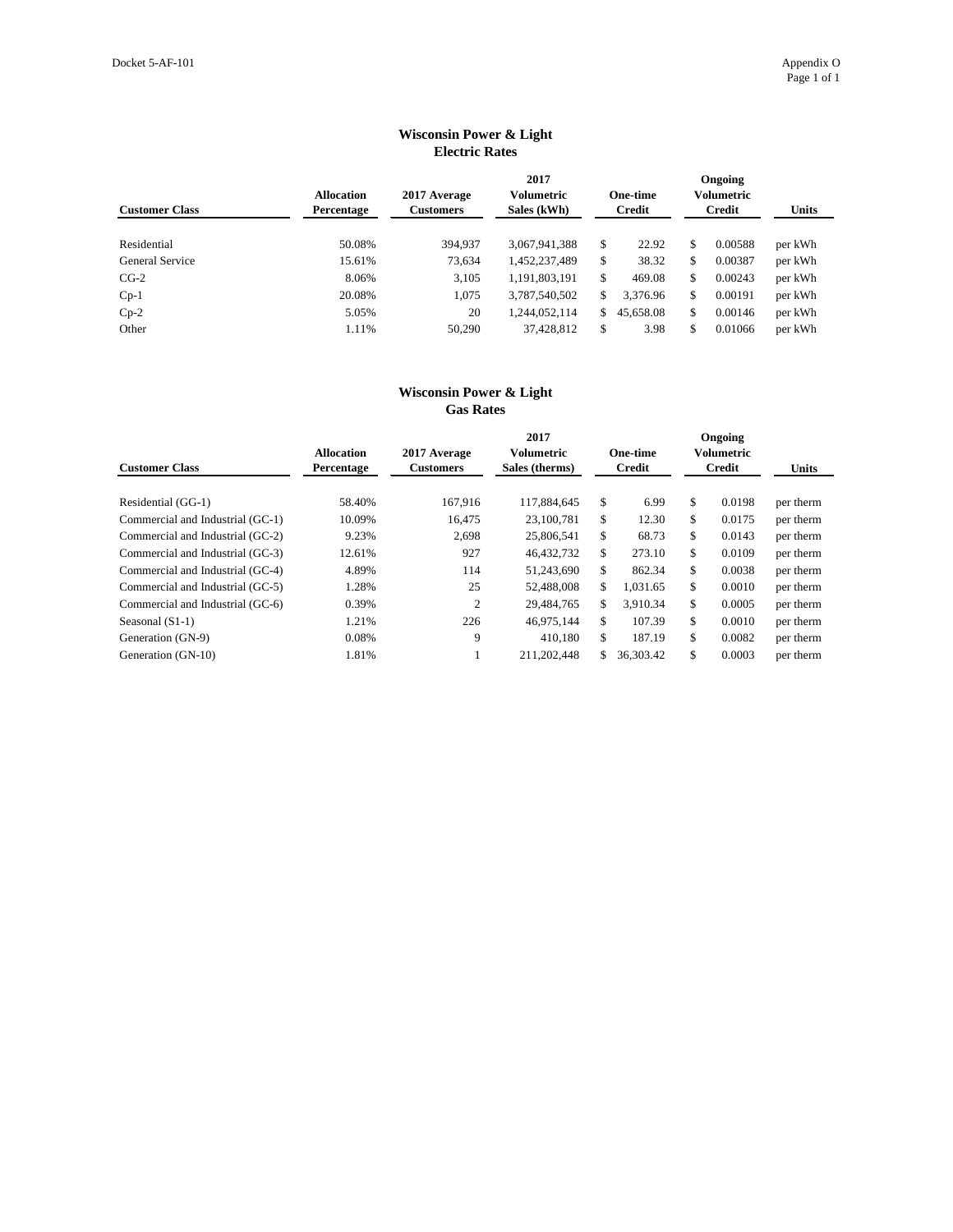#### **Wisconsin Public Service Corporation Electric Rates**

| <b>Customer Class</b> | <b>Allocation</b><br>Percentage | 2017 Average<br><b>Customers</b> | 2017 Volumetric<br>Sales (kWh) | One-time<br>Credit |          | Ongoing<br>Volumetric<br>Credit |         | Units   |  |
|-----------------------|---------------------------------|----------------------------------|--------------------------------|--------------------|----------|---------------------------------|---------|---------|--|
| Residential           | 40.72%                          | 388,063                          | 2.760,713,000                  | S                  | 8.84     | S                               | 0.0025  | per kWh |  |
| Small Commercial      | 10.87%                          | 48,532                           | 936,596,000                    |                    | 18.86    |                                 | 0.00195 | per kWh |  |
| $Cg-5$                | 3.21%                           | 1,730                            | 293,558,000                    | S                  | 156.42   | S                               | 0.00184 | per kWh |  |
| $Cg-20$               | 23.19%                          | 3,307                            | 2,476,126,000                  | S                  | 590.68   | S                               | 0.00157 | per kWh |  |
| $Cp-1$                | 20.89%                          | 189                              | 4,004,017,000                  | S                  | 9.310.06 | S                               | 0.00088 | per kWh |  |
| Lighting              | 1.14%                           | 424                              | 40,374,000                     | s                  | 225.72   | S                               | 0.0047  | per kWh |  |

#### **Wisconsin Public Service Corporation Gas Rates**

| <b>Customer Class</b>                                     | <b>Allocation</b><br>Percentage | 2017 Average<br><b>Customers</b> | 2017 Volumetric<br>Sales (therms) |    | One-time<br>Credit |    | Ongoing<br>Volumetric<br>Credit | Units     |
|-----------------------------------------------------------|---------------------------------|----------------------------------|-----------------------------------|----|--------------------|----|---------------------------------|-----------|
| Residential (Rg-1)                                        | 55.38%                          | 291,780                          | 234,506,137                       | s  | 5.71               | S  | 0.0142                          | per therm |
| Commercial and Industrial Firm (Cg-FST)                   | 3.91%                           | 19,158                           | 17,861,316                        | S  | 6.14               | \$ | 0.0131                          | per therm |
| Commercial and Industrial Firm (Cg-FS)                    | 8.82%                           | 13,409                           | 77,344,828                        | s  | 19.80              | \$ | 0.0068                          | per therm |
| Commercial and Industrial Firm (Cg-FM)                    | 5.35%                           | 1,214                            | 51,828,309                        | S  | 132.58             | \$ | 0.0062                          | per therm |
| Commercial and Industrial Firm (Cg-FL)                    | 1.17%                           | 26                               | 17,504,664                        | S  | 1,355.47           | \$ | 0.0040                          | per therm |
| Commercial and Industrial Interruptible (Cg-IM)           | 0.33%                           | 12                               | 1,220,576                         | S. | 822.98             | \$ | 0.0161                          | per therm |
| Commercial and Industrial Interruptible (Cg-IL)           | 0.20%                           | 2                                | 466,900                           | S. | 3,050.05           | \$ | 0.0261                          | per therm |
| Commercial and Industrial Seasonal Opportunity (Cg-SOS-M) | 0.16%                           | 115                              | 1,703,319                         | S  | 40.99              | \$ | 0.0055                          | per therm |
| Commercial and Industrial Interruptible (Cg-IEGL)         | 2.04%                           | $\overline{c}$                   | 60,176,372                        | S. | 30,624.24          | \$ | 0.0020                          | per therm |
| Gas Transportation Service (Cg-TSA)                       | 0.07%                           | 32                               | 475,060                           | s  | 65.23              | \$ | 0.0088                          | per therm |
| Gas Transportation Service (CG-TMA)                       | 0.84%                           | 172                              | 10,757,116                        | S. | 147.11             | \$ | 0.0047                          | per therm |
| Gas Transportation Service (CG-TLA)                       | 0.07%                           | 8                                | 4,222,437                         | s  | 276.06             | \$ | 0.0010                          | per therm |
| Gas Transportation Service (CG-TS)                        | 0.02%                           | 22                               | 332,035                           | S  | 25.54              | S  | 0.0034                          | per therm |
| Gas Transportation Service (CG-TM)                        | 2.04%                           | 265                              | 24,271,410                        | S  | 231.36             | \$ | 0.0050                          | per therm |
| Gas Transportation Service (CG-TL)                        | 8.04%                           | 180                              | 126,936,641                       | s  | 1,343.54           | \$ | 0.0038                          | per therm |
| Gas Transportation Service (CG-TSL)                       | 11.56%                          | 31                               | 248,322,945                       |    | 11,221.72          | \$ | 0.0028                          | per therm |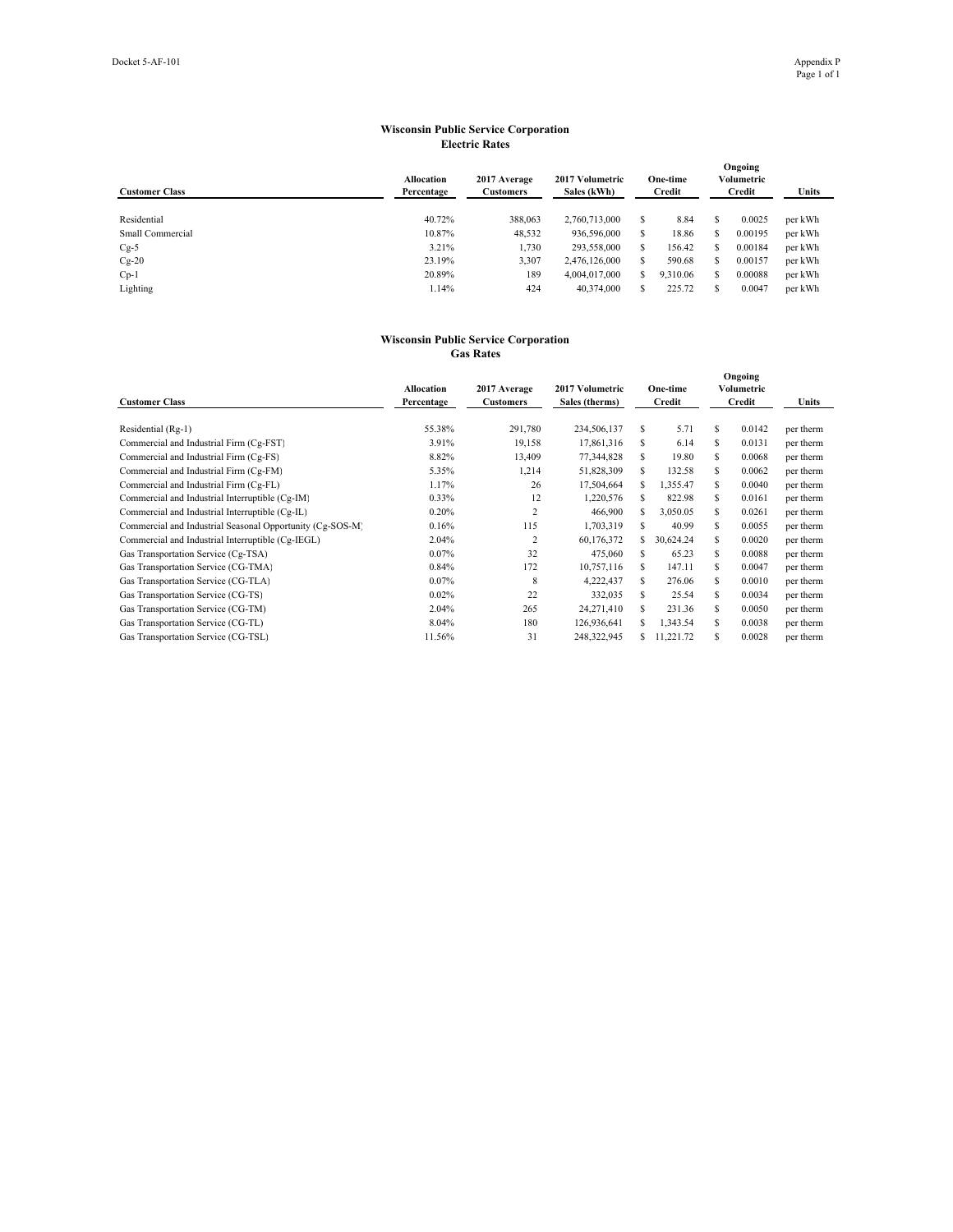## **Appendix Q**

Sample Tariff Sheet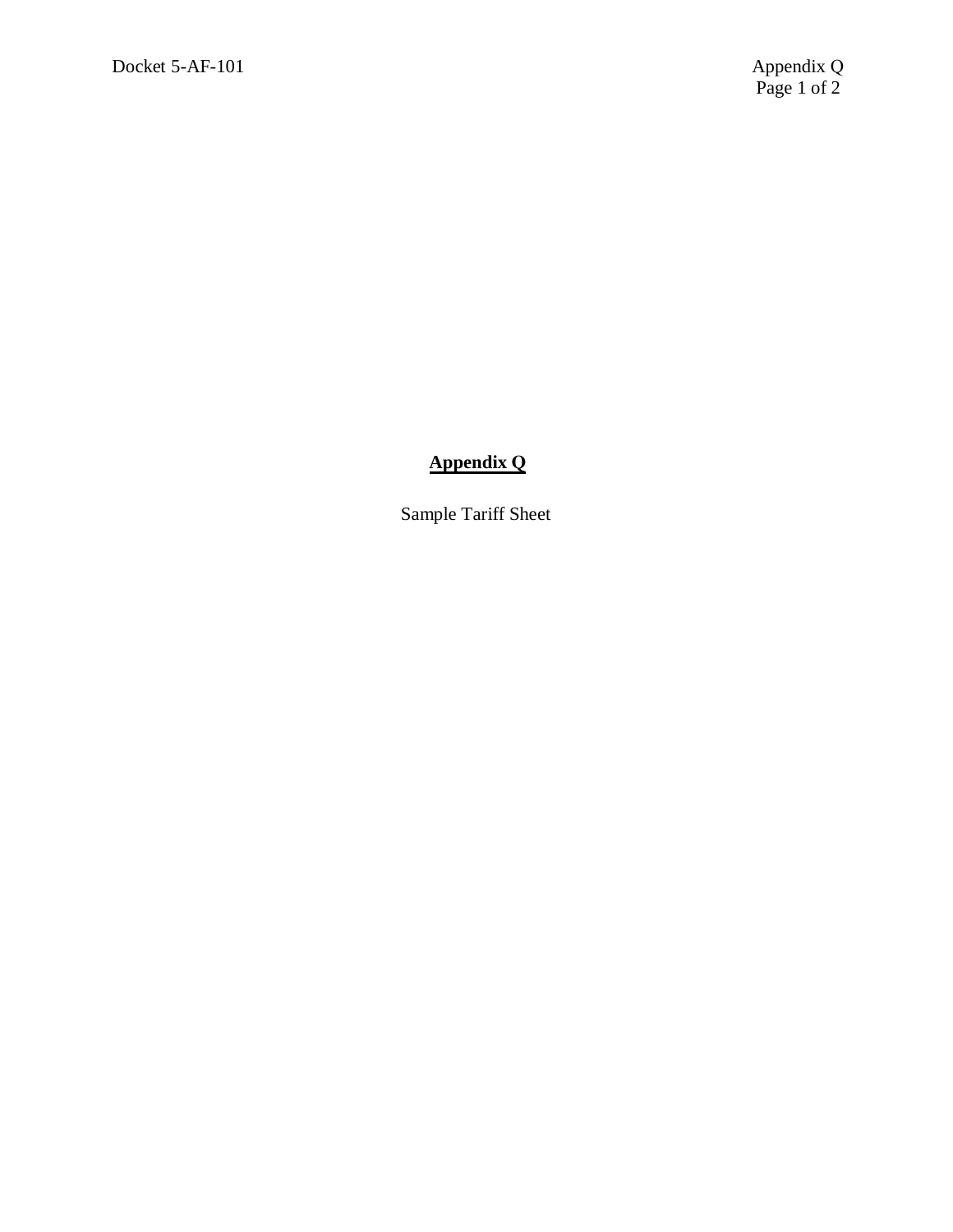## **Public Service Commission of Wisconsin** Amendment No. EXH

## **UTILITY**

## **2017 Tax Cut Credit**

Application: The 2018 Income Tax Credit is applicable to all customers in the tariffs listed below.

Income Tax Credit: Pursuant to the order issued in docket 5-AF-101, the following credits are associated with the overcollections of federal income tax expense in the base revenue requirement set in the utility's last rate case. The monthly credit will be listed as a separate line item on a customer's bill.

No later than July 31, 2018, customers in the following classes shall receive a one-time credit of the amount listed below.

**Customer Class** (Tariffs) *rate*

The Income Tax Credit will be in effect for service starting July 1, 2018 until superseded by a future rate case order.

**Customer Class** (Tariffs) *rate*

**RATE FILE** Sheet No. 1 of 1 Schedule No. Tx-1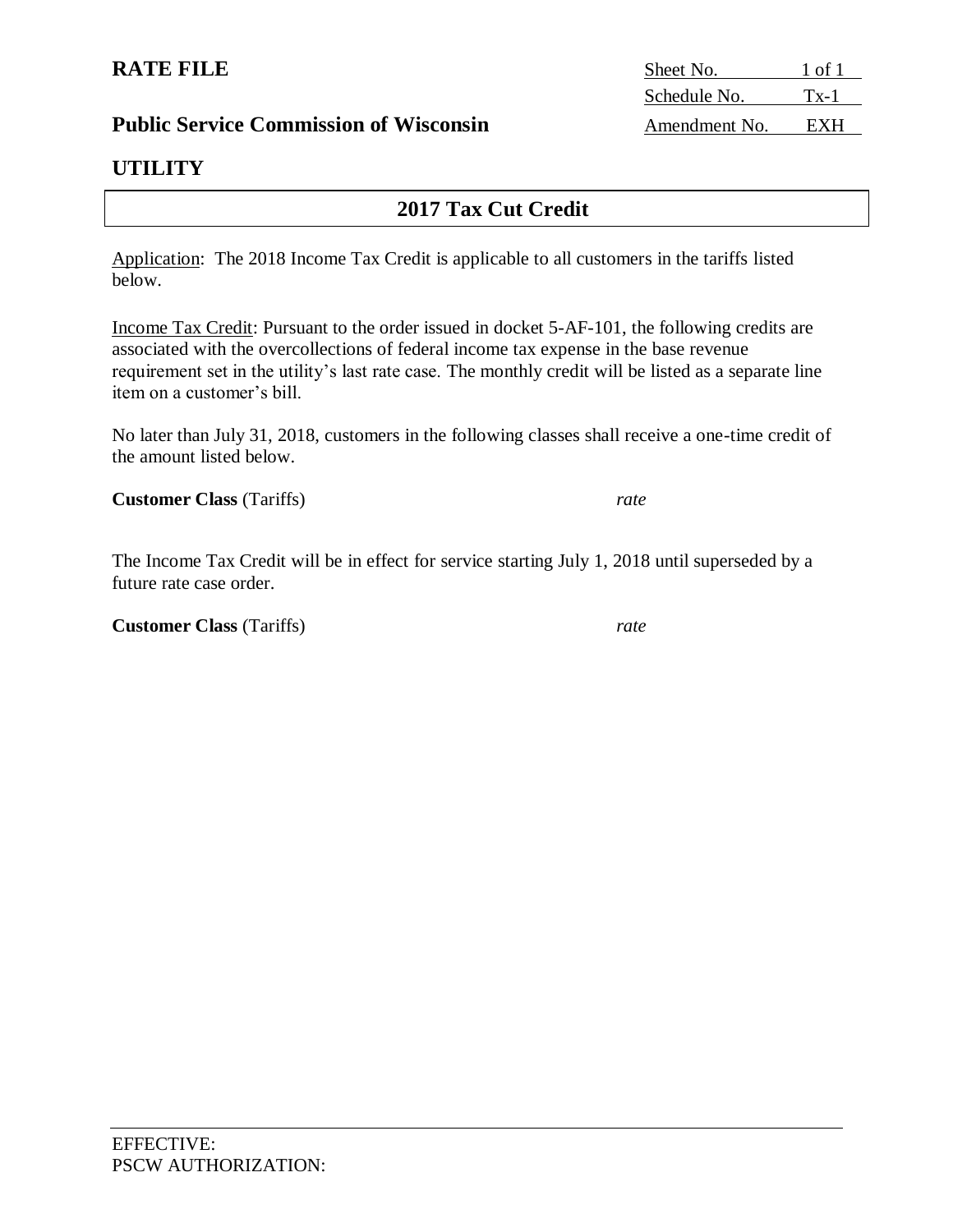WEPCO Docket 5-AF-101 Appendix R Amortization Expense and Carrying Costs to be Deferred  $(000's)$ 

| <b>WEPCO</b> transmission escrow                       |           | <b>Less: 2018</b> | <b>Bal.</b> after |               | <b>Less: 2019</b> | <b>Bal.</b> after |
|--------------------------------------------------------|-----------|-------------------|-------------------|---------------|-------------------|-------------------|
| assumes no amortization of existing balances           |           | <b>Tax Svgs</b>   | <b>Tax Svgs</b>   |               | <b>Tax Svgs</b>   | <b>Tax Svgs</b>   |
| is currently taking place                              |           | <b>Applied</b>    | <b>Applied</b>    |               | <b>Applied</b>    | <b>Applied</b>    |
|                                                        | 1/1/2018  | Ratably           | 12/31/2018        | 1/1/2019      | <b>Ratably</b>    | 12/31/2019        |
| Old transmission escrow balance                        | 46,300    | (46,300)          |                   |               |                   |                   |
| accum. Def. tax at old combined rate                   | (18, 156) |                   |                   |               |                   |                   |
| net of tax amount                                      | 28,144    |                   |                   |               |                   |                   |
| reduction in net balance over two years                |           |                   | (14,072)          |               |                   | (28, 144)         |
| times adjusted wtd cost of capital                     |           |                   | 8.45%             |               |                   | 8.45%             |
| Annual avoided carrying costs on "old" escrow          |           |                   | \$<br>(1,189)     |               |                   | \$<br>(2,378)     |
| New transmission escrow balance                        | 174,400   | (38,900)          | 135,500           | 135,500       | (85,200)          | 50,300            |
| accum. Def. tax at old combined rate                   | (68, 389) |                   | (53, 135)         | (53, 135)     |                   | (19, 725)         |
| net of tax amount                                      | 106,011   |                   | 82,365            | 82,365        |                   | 30,575            |
| Avg reduction in net balance                           |           |                   | (11, 823)         |               |                   | (61, 363)         |
| times auth. Short-term debt rate                       |           |                   | 0.60%             |               |                   | 0.60%             |
| Annual avoided carrying costs on "new" escrow          |           |                   | (71)              |               |                   | (368)             |
| Total Annual Tax Svgs applied to escrows               |           | (85,200)          |                   |               | (85,200)          |                   |
| Total carrying costs to be deferred                    |           |                   | \$<br>(1,260)     |               |                   | \$<br>(2,746)     |
| Total carrying costs to be deferred over 2018 and 2019 |           |                   |                   | (4,006)<br>\$ |                   |                   |